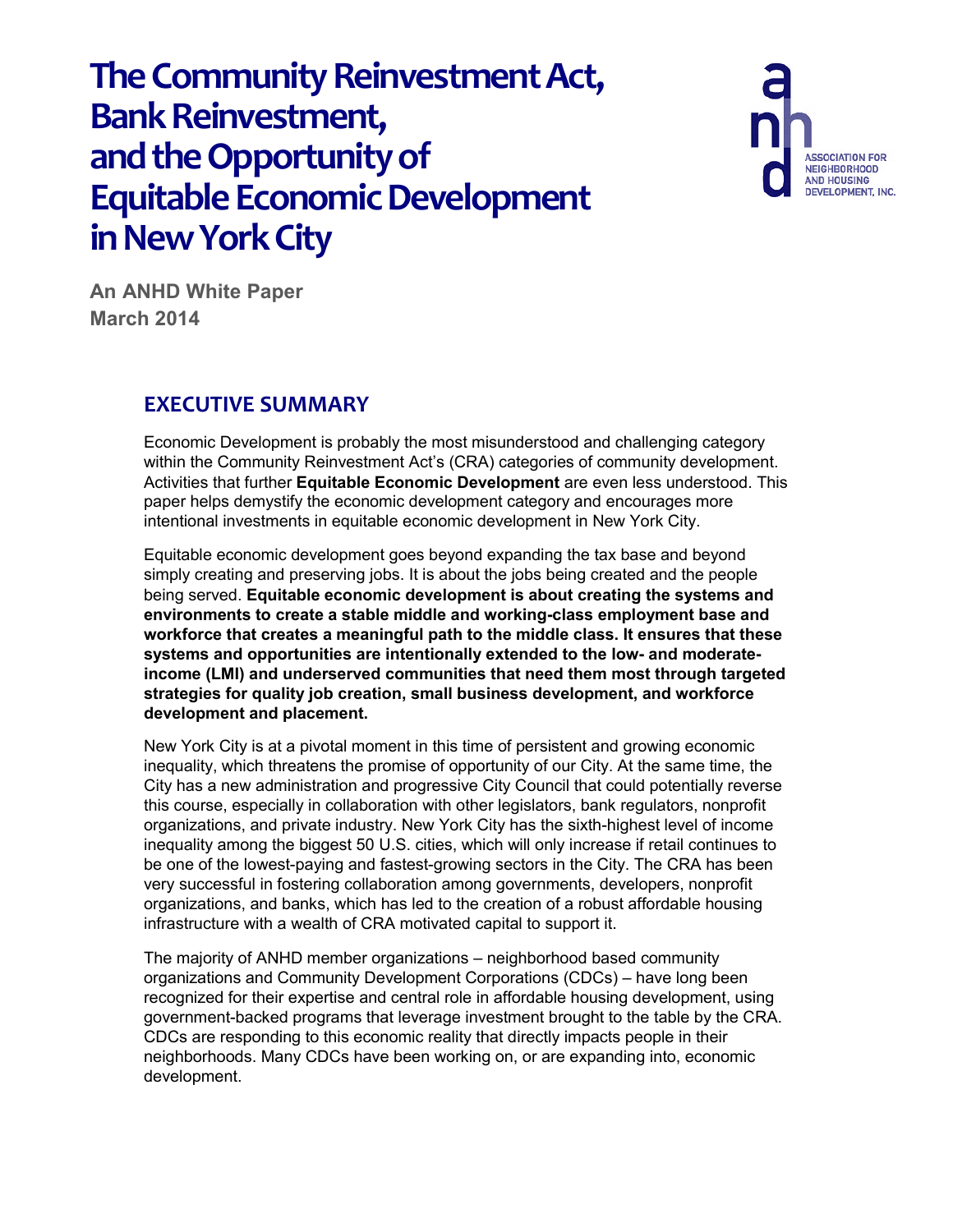The CRA states that banks have a continuing and affirmative obligation to help meet the credit needs of the LMI neigh-borhoods in which they do business, consistent with safe and sound business practices. **The fundamental principle of the CRA is that all communities, including LMI communities, rely on banking services and those services must be provided in an equitable manner.** 

Over the 35 years since the CRA was passed, New York City has developed one of the richest ecosystems and infrastructures in the country to build and preserve affordable housing. The CRA has fostered collaboration among governments, developers, nonprofit organizations, and banks that has led to the creation of a robust infrastructure with a wealth of CRA motivated capital to support it. The housing problem is far from solved, but the barriers have less to do with private capital and more to do with furthering policies and public investment to continue to effectively leverage this capital.

It is time to develop a similar ecosystem to drive equitable economic development in New York City. **There is no reason why all stakeholders can't take the same strategic, intentional approach to economic development that has been taken for housing in order to develop the tools and resources needed to support New York City's businesses and workers.** 

Community development under the CRA encompasses a wide, but very well defined, range of activities targeting LMI people and communities to increase access to affordable housing; provide community services; promote economic development; revitalize or stabilize communities; and support certain foreclosure prevention activities. In general, loans that aren't evaluated by CRA regulators as conventional small business loans (business loans of one million dollars or less) may be considered as **community development loans under the economic development category if they meet both a "size" and "purpose" test.** It meets the size test if it is determined to reach a small business as defined by SBA standards or by having revenues of one million dollars or less. To meet the purpose test, the activity must promote economic development by supporting **permanent job creation, retention, and/or improvement** for persons who are currently LMI, or in LMI geographies, or in areas targeted by governments for redevelopment. There are also a few types of activities that may not meet the strict size and purpose tests, but still qualify for CRA credit in the economic development category. Activities that support equitable economic development, but do not meet both the size and purpose test, or otherwise qualify for economic development credit, might still get CRA credit under another category.

Equitable economic development can encompass multiple sectors and strategies. One specific strategy ANHD is advocating is to create new, quality jobs in the light manufacturing sector. A fundamental piece of this strategy is to ensure that New York City has adequate space and resources for manufacturing businesses to start-up, develop, grow, and expand. Manufacturing jobs have an average salary of \$64,000 a year which adds far more wealth to the community than low-wage jobs like those found in the retail sector. Industrial spaces developed, managed, and operated by nonprofit organizations are best suited to support businesses that will create the kind of stable, good paying, quality jobs our communities need.

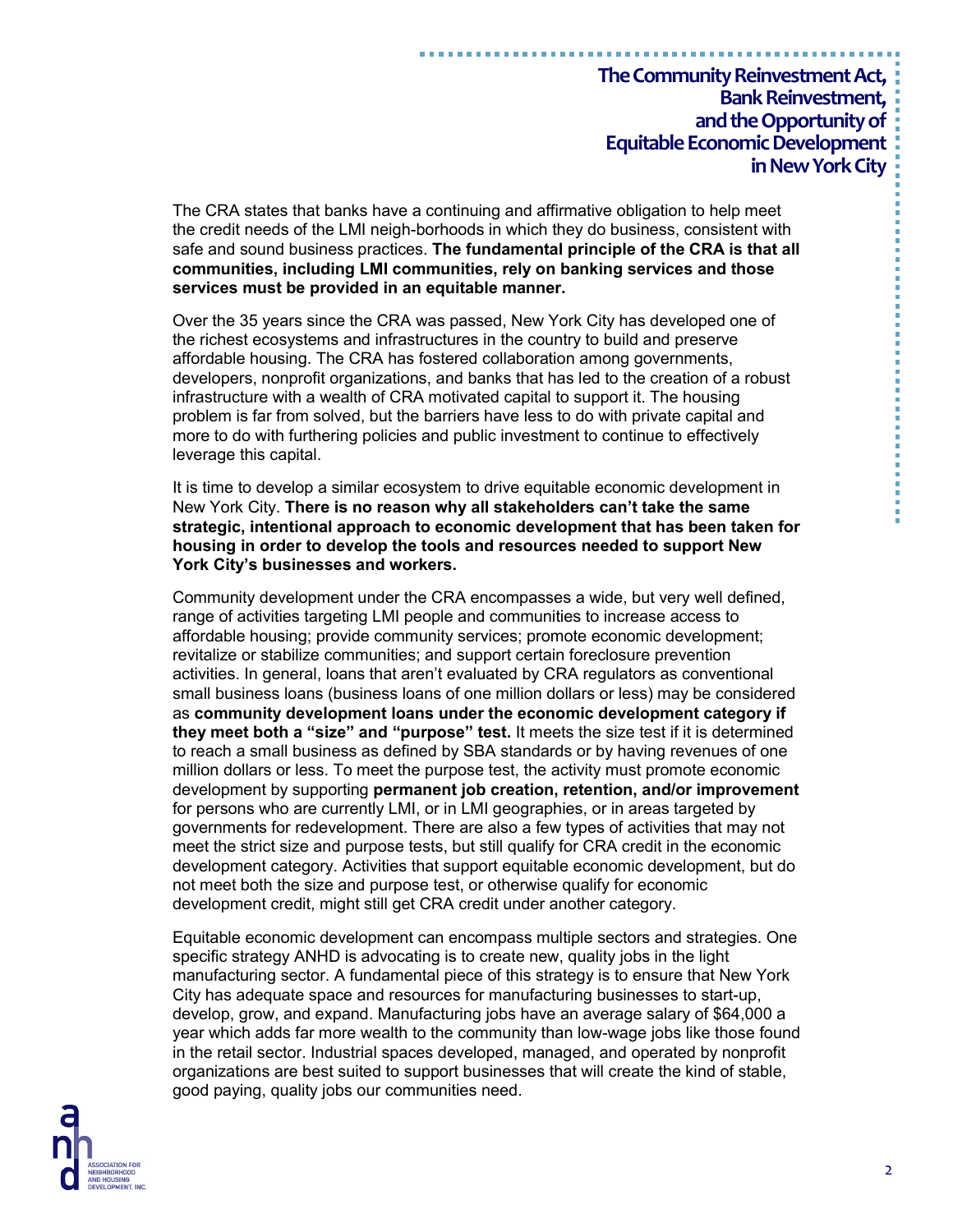It is urgent that the City's public and private sectors come together to address this issue in a smart, systematic manner. **The same CRA that has been so effective in supporting and building a housing infrastructure was developed to be flexible and responsive to the ever-changing credit needs of cities. Thus, it can also serve as a tool to bring banks to the table once again to develop this new infrastructure for equitable economic development.**

This paper lays out and expands upon the following recommendations:

#### **Recommendations for Bank Regulators:**

- 1. **Clarify** what is meant by job creation for LMI people and provide tools to more readily determine if a particular deal meets the size and purpose test under the CRA:
- 2. **Promote High Quality Jobs in Community Development lending and investments** by looking more closely at the quality of the business environment and the jobs created, preserved or improved to gauge their impact. This includes wages, workforce development, benefits, hiring strategies, and supports for small businesses that create quality jobs.
- 3. One of the best ways for banks and the community to understand what qualifies for CRA credit and what is important to regulators is through the bank's CRA exams as summarized in the **Performance Evaluation (PEs).** Regulators should raise the need for quality jobs in the **performance context**; include **economic development organizations in the Community Contacts**; **benchmark** the percentage of loans, investments, and services to each category of community development; and **highlight best practices in the PE**  and in CRA literature.
- 4. **Give extra CRA credit for equitable economic development activities** that give LMI individuals and other underserved communities access to quality jobs and a path to the middle class.
- 5. **Provide more scrutiny of loans that automatically get CRA credit for Economic Development** to ensure they are truly creating quality jobs and economic opportunities to the people and communities that most need them.

#### **Recommendations for New York City**

- 1. NYC should **use its zoning powers to stimulate and preserve space that is appropriate for small- and medium-sized manufacturing businesses**. It should also create a set of **robust financing vehicles** that banks can contribute to, or utilize, such that developers have access to low-cost financing to build and modernize light industrial manufacturing space. The vehicles should fully qualify a bank to receive CRA credit for its contribution, or have a straightforward way to determine which pieces would qualify.
- 2. **Provide stable manufacturing space so that manufacturers have the certainty they need to plan for and invest in their future expansion.** This includes clear and consistent policies to preserve manufacturing land; zoning to create and preserve industrial areas and mixed-use areas with space dedicated to industrial use; and no longer allowing non-manufacturing businesses like hotels, big box superstores, and self-storage facilities on manufacturing land.

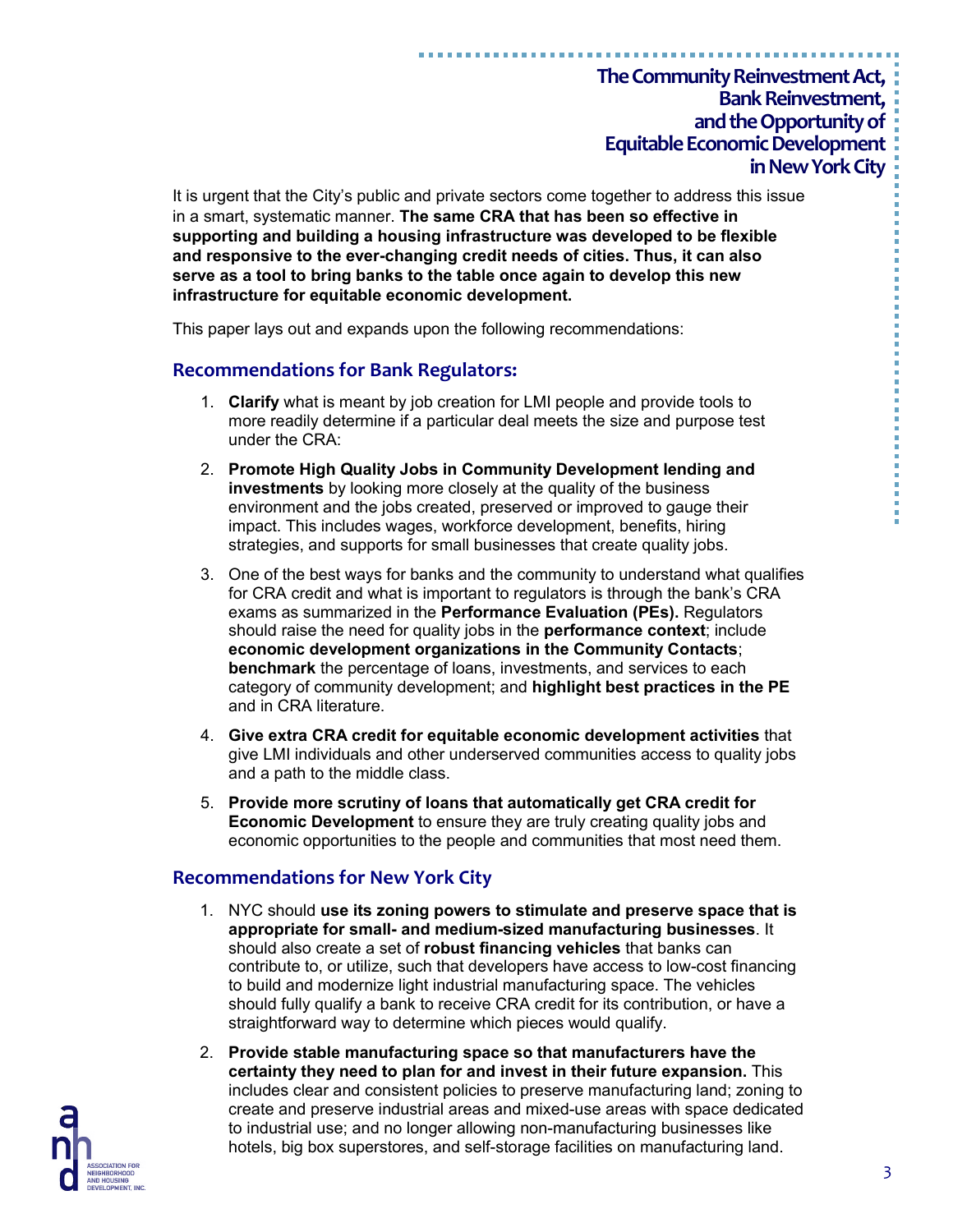- 3. **Support and Prioritize Nonprofit organizations to build and manage Industrial space:** The City should give **nonprofit organizations a preference in the sale or lease of City-owned space**; create a nonprofit **Industrial Development Fund**; explore whether additional **City-owned industrial space should be managed by independent nonprofit organizations**; and **fully fund the Industrial Business Service Providers** that support the Industrial Business Zones (IBZ's).
- 4. **Expand targeted workforce development training** through local community organizations and CDCs, so that residents are best able to benefit from job expansion in particular sectors including, but not limited, to light manufacturing.
- 5. **Continue and expand support for small businesses** in NYC through **merchant incubators**; **services to small businesses**; and locally-driven efforts to **revitalize commercial corridors.**
- 6. **Provide guidance for** Banks regarding CRA-eligible financing opportunities and **tools to measure the impact** of their investments.

#### **Recommendations for Banks:**

- 1. **Staffing:** Banks should develop a well-resourced, high capacity community development team that understands economic development. Staff must commit to working with all stakeholders to develop a coordinated set of financing vehicles, resources, and expertise that can be tapped into by developers, lenders (CDFIs/CDCs) and small businesses themselves
- 2. Ensure that economic development loans, investments, and services have an **intentional strategy to create, preserve, and improve quality permanent jobs**.
- 3. Banks should provide direct financing as well as provide capital and expertise to public-private partnerships that lead to the **development of affordable manufacturing space**. This may happen through **existing or new financing mechanisms**. Banks should make extra effort to provide financing to **nonprofit developers of industrial space**.
- 4. **Increase traditional small business lending** in LMI census tracts and to the smallest businesses; increase access to affordable lines of credit; consider alternate forms of credit; provide flexibility for long-standing businesses that hit upon hard times; create products that match sector needs; have loan staff that can do intentional outreach in LMI and immigrant communities; implement a "Second look" program to refer declined borrowers to alternative lenders.
- 5. **To supplement traditional bank lending, banks should provide both capital and philanthropic support to nontraditional lenders and CDCs/LDCs that support these businesses.** These institutions incorporate "high-touch" models that provide extensive support to borrowers. They also provide one-on-one support, training, workforce development, and resources to help small businesses operate more efficiently and effectively. **In addition to financial support, banks can also provide in-kind support,** such as mentoring and training for small businesses as well as training and skills-building for nonprofits serving small businesses.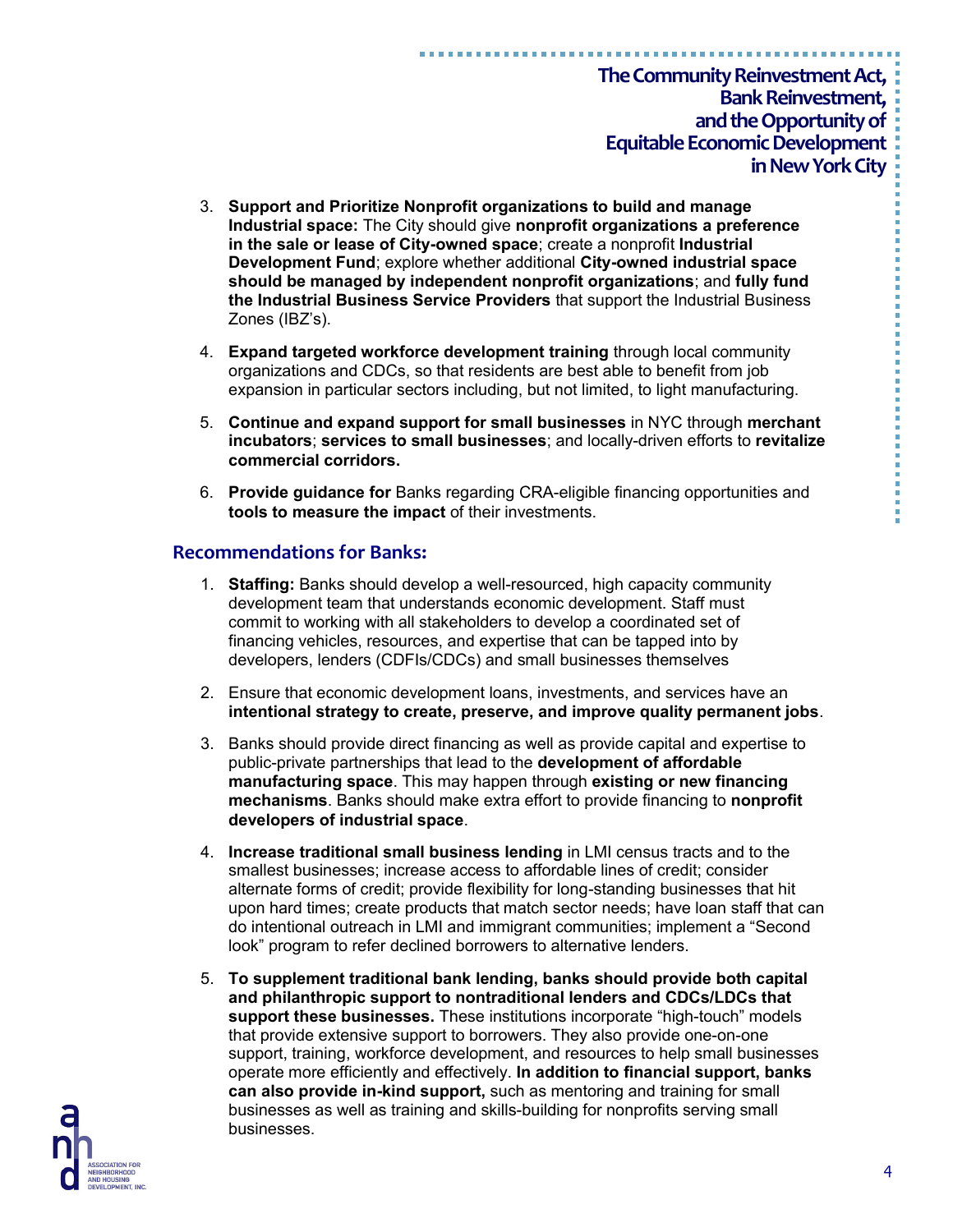# **INTRODUCTION**

Economic Development is probably the most misunderstood and challenging category within the Community Reinvestment Act's (CRA) categories of community development. Activities that further *equitable economic development* are even less understood and can actually fall under one or more of the five categories for which banks can receive community development credit under the CRA. This paper helps demystify the economic development category and encourages more intentional investments in all categories that will support successful approaches to equitable economic development and lead to new strategies and systems that will further this field in New York City. Specifically, this paper analyzes how the CRA interprets economic development, lays out the range of activities banks can engage in to support economic development, and provides a set of recommendations for the City, banks and regulators to increase investment in equitable economic development.

New York City is at a pivotal moment in this time of persistent and growing economic inequality, which threatens the promise of opportunity of our City. At the same time, the City has a new administration and progressive City Council that could potentially reverse this course, especially in collaboration with other legislators, bank regulators, nonprofit organizations and private industry. New York City has the sixth-highest level of income inequality among the biggest 50 U.S. cities; the top five percent of households make over 13 times more than the bottom 20 percent<sup>1</sup>. Meanwhile, retail is one of the lowest-paying and fastest-growing sectors in the City. The majority of ANHD member organizations – neighborhood based community organizations and Community Development Corporations (CDCs) – have long been known and recognized for their expertise and central role in affordable housing development, using government-backed programs that leverage investment brought to the table by the CRA. Since its passage in 1977, the CRA has been very successful in fostering collaboration among government, developers, nonprofit organizations, and banks, which has led to the creation of a robust affordable housing infrastructure with a wealth of CRA motivated capital to support it. CDCs are responding to this economic reality that directly impacts people in their neighborhoods. Many CDCs have been working on, or are expanding into, economic development. The same CRA that has been so effective in building and supporting a housing infrastructure was written to be flexible and responsive to the ever -changing credit needs of cities. Thus, it can also serve as a tool to bring banks to the table once again to develop this new infrastructure for equitable economic development. Regulators must push banks to do more in this area of their CRA lending and investments and work with all stakeholders to identify practical solutions that will spark the economic development opportunities low- and moderate –income (LMI) people and communities need.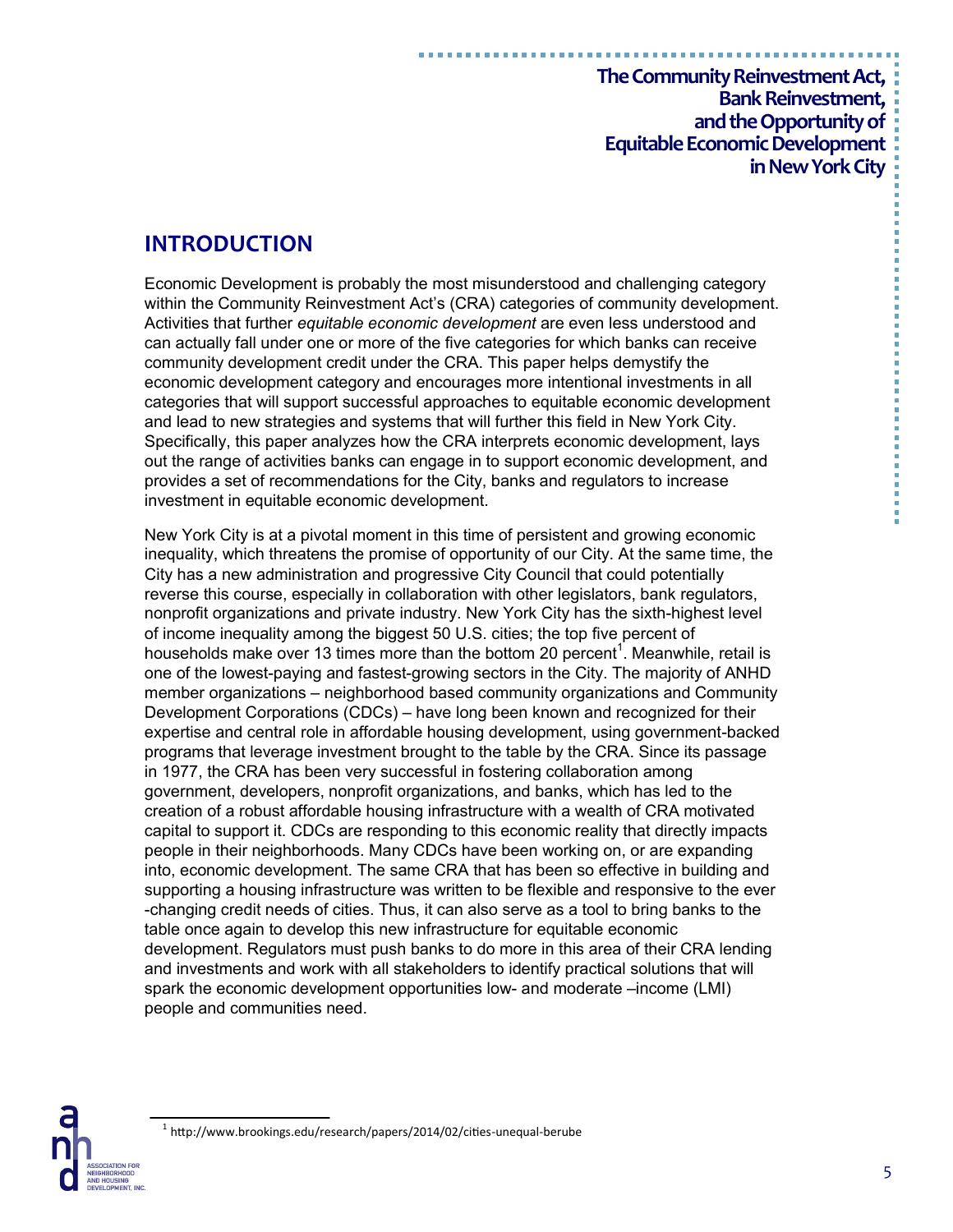Equitable economic development goes beyond expanding the tax base and beyond simply creating and preserving jobs. It is about the jobs being created and the people being served. **Equitable economic development is about creating the systems and environments to create a stable middle and working-class employment base and workforce that creates a meaningful path to the middle class. It is critical that these systems and opportunities be intentionally extended to the LMI and underserved communities that need them most through targeted strategies for quality job creation, small business development, and workforce development and placement.** For example, jobs in the manufacturing and light industrial sector pay an average of \$64,000 $^2$  a year. These jobs add far more wealth to the community than jobs in the faster-growing retail and service sectors.

The US government has long recognized that the lending, investments, and services that banks provide are crucial to the health of our communities and our economy. Because of this, banks receive significant taxpayer-backed public benefits, including access to credit from the Federal Reserve discount window and the deposit insurance from the Federal Deposit Insurance Corporation (FDIC). Finally, as we learned from the most recent financial crisis, banks also benefit from a federal safety net whereby the Federal Reserve and Treasury Department can provide emergency financing to banks in times of crisis. These benefits come with the understanding that banks will provide their services equitably in the communities in which they operate.

During the 1960's and 1970's, however, this social compact broke down dramatically as banks withdrew from low-income and minority neighborhoods. And, where banks still had a presence, they refused to make loans to people in those neighborhoods – a practice known as redlining – and reduced investment in urban neighborhoods. One only need to look at photos of the "Burning Bronx" in the 1970's to see what disinvestment looks like and to understand that readily available, sound lending is critical to a healthy housing market and community.

In response to these harmful, discriminatory practices, Congress passed a number of new laws to regulate banking practices and hold banks accountable. The Fair Housing Act of 1968 made discrimination in lending illegal and the Home Mortgage Disclosure Act (HMDA) of 1975 gave the community and regulators new tools to transparently monitor bank lending practices and enforce anti-discrimination laws. The CRA was passed in 1977 to ensure that banks provide credit and deposit services equitably to the communities in which they do business, including LMI communities. It has also created the expectation that banks provide an adequate number of community development loans, investments, and services to further these goals beyond their core lending and branch services. The CRA states that banks have a continuing and affirmative obligation to help meet the credit needs of the low- and moderate-income neighborhoods in which they do business, consistent with safe and sound business practices. Thus, if a bank takes deposits or does business in a neighborhood, it must provide all of its services equitably. **The fundamental principle of the CRA is that all communities, including LMI communities, rely on banking services and those services must be provided in an equitable manner.**



<sup>&</sup>lt;sup>2</sup> NYC Press Release, "Mayor Bloomberg and Speaker Quinn Announce 22 New Initiatives to Help Small Industrial Businesses Stay and Grow in New York City", June 7, 2013: http://on.nyc.gov/1hM9vfk

医皮肤性 医骨髓 医骨髓 医血清性 医血清性 医血清性 医血管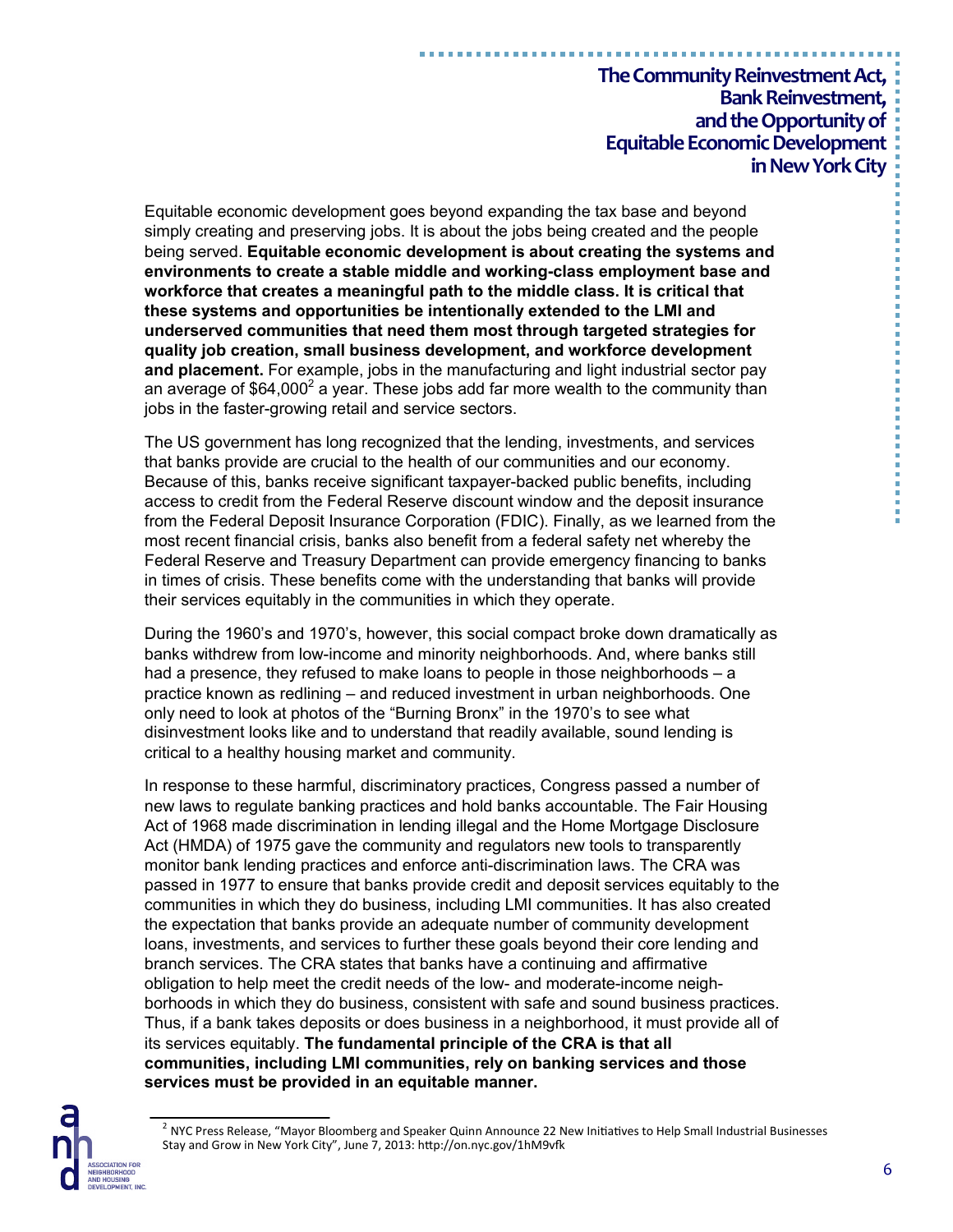ANHD represents 95 nonprofit community organizations and Community Development Corporations (CDCs) that have dedicated much of their expertise and resources to building and maintaining affordable housing as well as organizing to increase access to safe, affordable housing. ANHD was part of the social movement that led to the passage of the CRA and has witnessed with great appreciation the enormous benefits of the law. In the past 25 years, over 300,000 units of affordable housing have been built across the five boroughs using a mix of government subsidies that leveraged private bank investments brought to the table as a direct result of the CRA. The community development movement has been at the forefront of this housing development. CDC's account for roughly a third of this housing, and the housing they develop is permanently affordable and deeply affordable to reach the people who need it most.

Over the years, these same neighborhood-based organizations have taken on many other areas of work that respond to the local needs of their communities, including locally-driven equitable economic development, childcare, education for youth and adults, and many other efforts to improve their neighborhoods. Much of this work has been made possible by leveraging private bank reinvestment that was brought to the table as a direct result of the CRA.

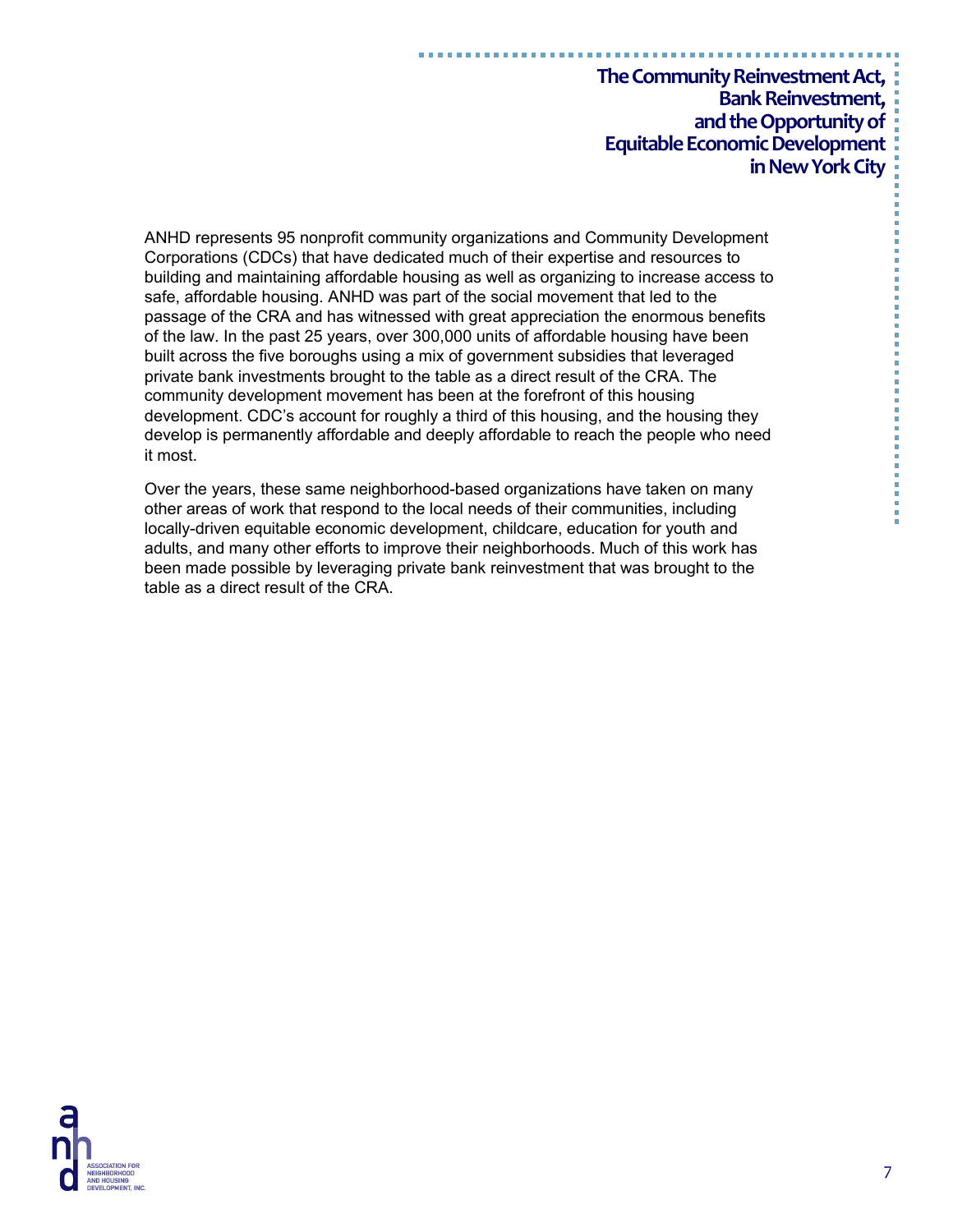# **THE BASICS OF THE CRA AND WHAT THE CRA SAYS ABOUT ECONOMIC DEVELOPMENT**

Larger banks typically undergo a CRA examination every 2-3 years that evaluates their lending, investments and services to ensure that they are equitably and adequately serving LMI people and communities within their assessment areas. Smaller banks may be examined less frequently. Assessment areas are defined by where banks have branches and take deposits. In general, banks receive the most rigorous review in the assessment areas where they have the most branches. Each bank is regulated and examined by one of three federal agencies – the Federal Deposit Insurance Corporation (FDIC), the Office of the Comptroller of the Currency (OCC), or the Federal Reserve Board. New York State-charted banks are also regulated and examined by the New York State Department of Financial Services (DFS) whose exams usually take place concurrent with the banks' federal exams.

In general, large retail commercial and savings banks receive a three-pronged test consisting of the "Lending test", "Investment Test", and "Service Test", each of which includes a community development component. Small Intermediate Banks evaluate all community development activities in one test, while small banks are not evaluated on their community development activities at all. Wholesale and limited purpose banks (such as credit card banks) are evaluated by CRA regulators solely on their community development loans, investments and services, and not on core lending and branching.

For many banks, the **Lending test** carries the most weight overall. It evaluates the volume and distribution of the bank's core lending as well as the quantity and quality of community development lending. This part of the exam evaluates

- (1) the volume and distribution of 1-4 family home purchase, refinance, and home improvement loans to LMI borrowers and in LMI geographies;
- (2) the volume and distribution of multifamily apartment building home purchase, refinance, and home improvement loans in LMI geographies; and
- (3) the volume and distribution of small business loans by loan size, in LMI geographies, and to businesses with revenues of one million dollars or less.

Regulators next evaluate the volume, quality, responsiveness, and level of complexity and innovativeness of the bank's **community development loans**, which are loans determined to have a community development purpose but do not fall under one of the three categories above<sup>3</sup> (community development will be discussed in more detail later in this section).

医皮肤性 医血管性 医血管性 医血管性 医血管性血管炎

 $3$  Multifamily lending is the only exception in which a loan can be "double-counted". A multifamily loan determined to provide affordable housing can also count as a community development loan.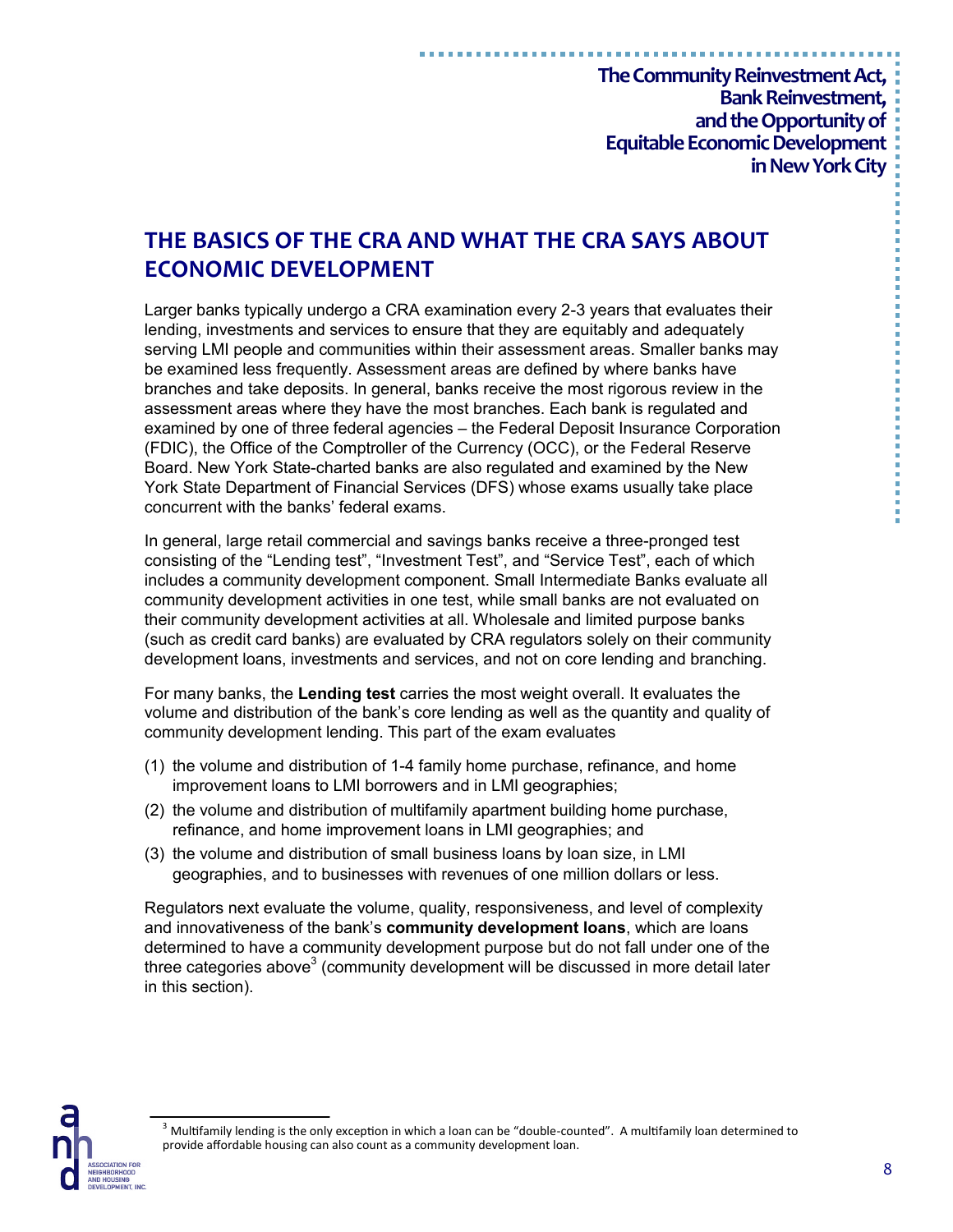For retail banks undergoing the large bank test, community development loans may have a positive, neutral, or negative impact on an institution's lending test rating. Regulators go on to say that "strong performance in retail lending may compensate for weak performance in community development lending and, conversely, strong community development lending may compensate for weak retail lending performance."<sup>4</sup> This means that if a bank does not rate very highly on the volume and distribution of its core lending, its score could go up if it demonstrates a level of community development lending that is innovative, complex, and responsive to community needs. Likewise, its rating could go down if the bank does not demonstrate such a level of community development lending. Conversely, if their volume and distribution of core lending to LMI people and in LMI geographies is particularly strong, the community development portion of the test may not carry as much weight. However, given its potential to positively impact the overall lending test rating, many banks seek opportunities to increase the volume and quality of their community development lending activity.

The **Investment test** evaluates the volume, quality, and level of complexity and innovativeness of community development investments. The **service test** evaluates the distribution of branches in LMI geographies, with some discussion of how the products and services equitably meet the needs of LMI consumers and geographies. Responsive and innovative community development services can also improve a bank's rating on the service test portion of the exam. Again, wholesale and limited purpose banks are only evaluated on their community development loans, investments, and services and not on their retail lending or services.

Economic Development is probably the most misunderstood and challenging category within community development, partly because of the regulation itself and partly because of the inherent challenges in creating quality jobs for people of all incomes and backgrounds. There is no one approach that will create quality jobs to build wealth and a path to the middle class for underserved people and communities.

According to the CRA regulations, community development encompasses a wide, but very well defined, range of activities targeting LMI people and communities. Community development is specifically defined as being activities that

- (1) increase access to affordable housing (homeownership and rental);
- (2) provide community services to LMI individuals;
- (3) promote economic development by financing small businesses or farms;
- (4) revitalize or stabilize LMI geographies, designated disaster areas, or distressed or underserved nonmetropolitan middle-income geographies designated by the three federal regulators; and
- (5) support certain foreclosure prevention activities.



<sup>&</sup>lt;sup>4</sup> November 2013 "Community Reinvestment Act; Interagency Questions and Answers Regarding Community Reinvestment; Notice" published by the Office of the Comptroller of the Currency, Treasury (OCC); Board of Governors of the Federal Reserve System (Board); Federal Deposit Insurance Corporation (FDIC). Page 22, retrieved from: http://www.ffiec.gov/cra/ pdf/2010-4903.pdf

----------------------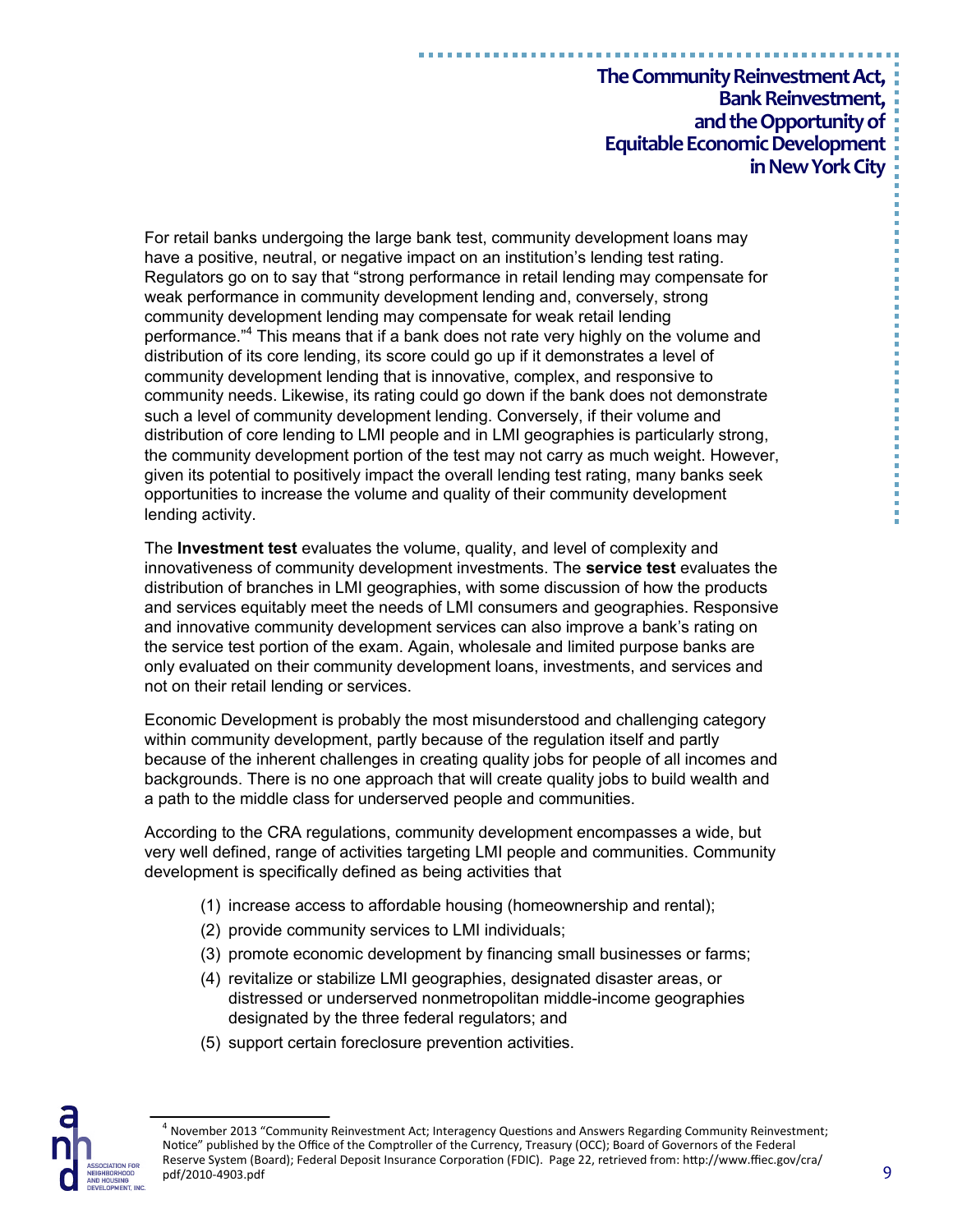ANHD's definition of economic development differs somewhat from that of federal regulators, and it is important to understand both. Economic development under the CRA is largely about small businesses, but regulations issued by federal interagency guidelines outline some loans and investments that qualify for CRA credit under the economic development category that can be done through larger businesses. CRA also tends to focus more on making credit available to small businesses and the number of jobs impacted, and less on the types of jobs LMI communities need to grow and thrive. Likewise, some loans and investments that could support stable, quality jobs may not meet the strict definition of economic development, but could still qualify for CRA credit under another category. This paper attempts to break down the types of activities that CRA recognizes as economic development, as well as other CRA categories that would allow banks to invest in equitable economic development.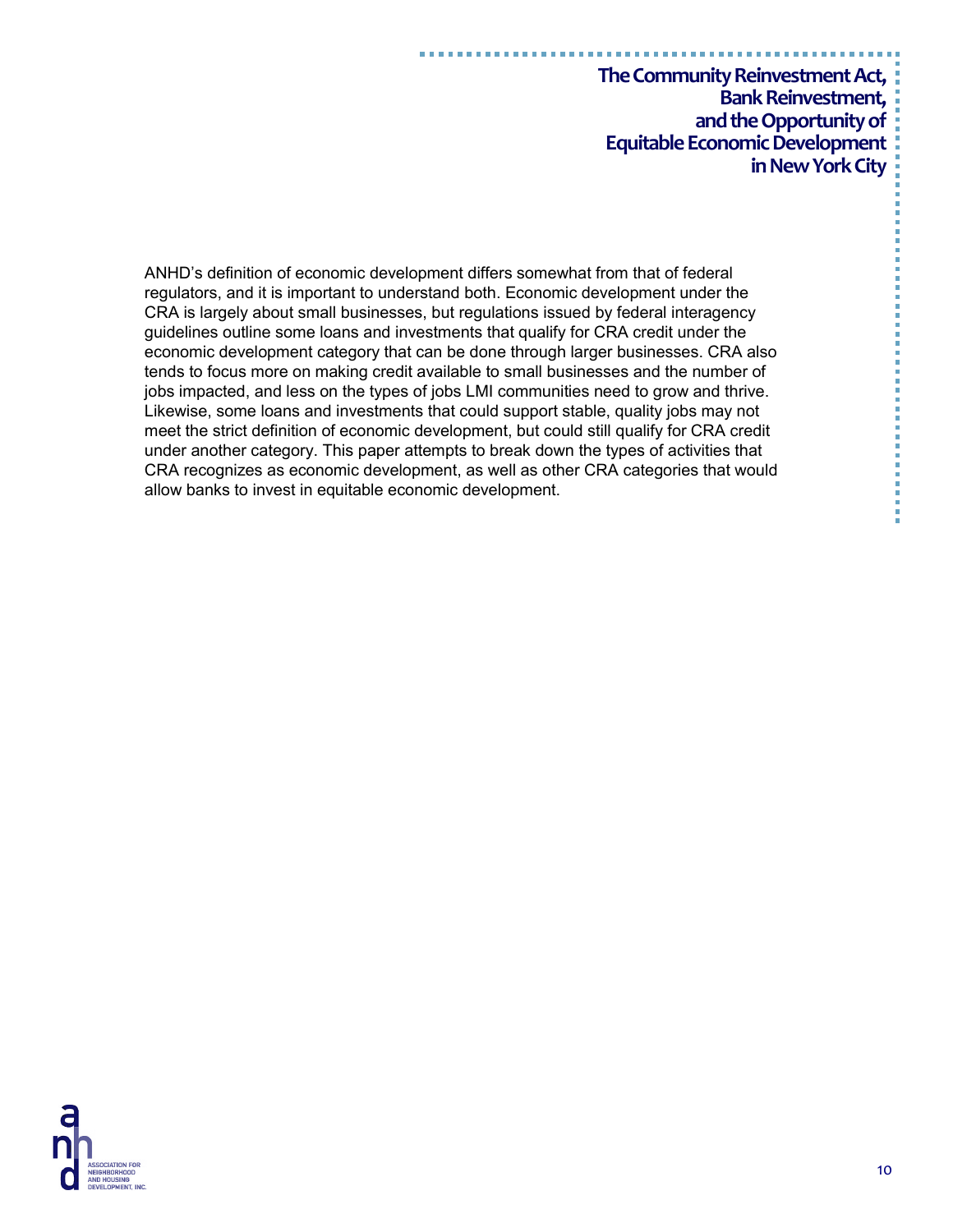### **Conventional Small Business Lending**

First and foremost, banks that make small business loans have an obligation to lend equitably. According to the CRA, small business loans are actually small loans to businesses, where a small loan is defined as a loan of one million dollars or less. These are commercial real estate loans secured by non-residential, non-farm property and Commercial and Industrial (C&I) loans which may be secured (but not by real estate) or unsecured.

Small business loans are then evaluated on a number of criteria: (1) the proportion of loans within the assessment area, (2) the distribution of loans within low-, moderate-, middle- and upper-income census tracts, (3) the proportion of loans to *small businesses* where a small business is defined as one with gross annual revenues of one million dollars or less, and (4) the distribution of loans by loan amount (less than \$100 thousand, \$100 thousand - \$250 thousand, \$250 thousand - \$1 Million).

It must be noted that, as valuable as this data is, it is also extremely limited, which makes it challenging to use as a test of bank response to small business credit needs. For one thing, data is not reported at the census tract level. Loans are aggregated at the county level with a breakdown of how many of those loans were made in LMI tracts. But it is impossible to know how many loans a bank made in a particular census tract or neighborhood. Second, loan originations, refinancings, renewals, and lines of credit are all treated equally; there are not separate categories to distinguish them. Similarly, business credit cards are treated the same as traditional bank loans/lines of credit, even though they could potentially have significantly higher interest rates, especially if someone is late on a payment at one point. Finally, the reporting does not make transparent many pieces of data that would help the public better evaluate the impact of a bank's lending practices, including, but not limited to, the actual size of the business in terms of revenue and/or number of employees in the business; income (sales) data of the business borrower; income level of owner and/or employees; race or gender of the business owner; the type of business; or demand for loans as measured by the number of applications filed, denied, and withdrawn.

ANHD looks forward to the implementation of Section 1071 of the Dodd Frank Wall Street Reform and Consumer Protection Act of 2010. This provision requires lending institutions to collect and disclose more data on small business lending, akin to what HMDA provides for home mortgages. The stated purpose of this section "is to facilitate enforcement of fair lending laws and enable communities, governmental entities, and creditors to identify business and community development needs and opportunities of women-owned, minority-owned, and small businesses."<sup>5</sup> ANHD is part of a consortium of advocates who will be providing feedback to the CFPB as they implement this section to help ensure that it truly addresses the small business data reporting and transparency issues.



<sup>&</sup>lt;sup>5</sup> HR 4173 – Dodd Frank Wall Street Reform and Consumer Protection Act, Sec. 1071, retrieved from: http://thomas.loc.gov/ cgi-bin/bdquery/z?d111:H.R.4173: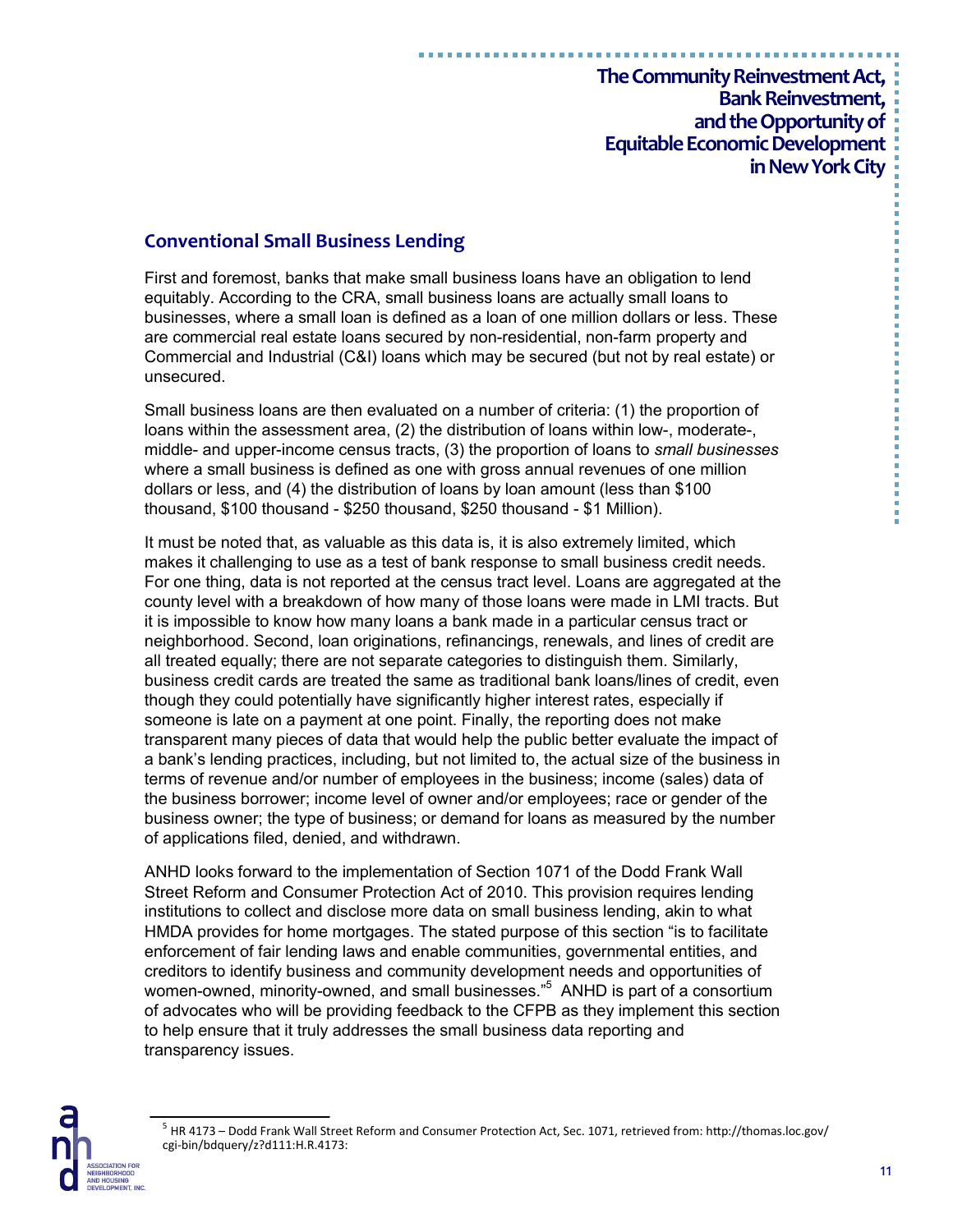# **CRA Credit for Economic Development Loans, Investments, and Services under the Community Development Tests**

As mentioned above, economic development is one of five broad categories of community development, sometimes referred to as "hooks" or "buckets".

In general, loans that don't fall under the conventional small business lending category may be considered as community development loans. Loans and investments can get credit under the economic development category if they meet both a "size" and "purpose" test<sup>6</sup>. When the loan or investment is made to an intermediary, then the final recipient must be serving small businesses that meet the size and purpose tests.

**Size Test:** An institution's loan, investment, or service meets the "size test" if it finances, either directly or through an intermediary, entities that either meet the size eligibility standards of the Small Business Administration's Development Company (SBDC) or Small Business Investment Company (SBIC) programs, or have gross annual revenues of one million dollars or less. By Small Business Administration (SBA) standards, a business is determined to be a small business by either the number of employees, or maximum amount of receipts, and varies greatly by industry. A small manufacturing business, for example, can have up to 500 employees and a fruit and vegetable market can bring in up to seven million dollars in receipts. If not using SBA definitions, a small business is typically defined by having revenues of one million dollars or less, but SBIC's allow for businesses with revenues up to two million dollars.

**Purpose Test:** To meet the ''purpose test,'' the institution's loan, investment, or service must promote economic development as defined by the CRA. Activities are considered to promote economic development if they support **permanent job creation, retention, and/or improvement**

- For persons who are currently LMI,
- *Or* in LMI geographies,
- *Or* in areas targeted for redevelopment by federal, state, or local governments.

The regulators presume that any loan to or investment in a **SBDC, SBIC, Rural Business Investment Company, New Markets Venture Capital Company,** or **New Markets Tax Credit-eligible Community Development Entity** promotes economic development.

Additionally, loans to businesses when made as part of the **SBA's 504 Certified Development Company** program automatically qualify for CRA credit as an economic development loan. However, it must be noted that an SBA 504 loan is like any small business loans, such that if the amount is one million dollars or less, it will likely be evaluated under the CRA small business lending test and not as a community development loan**.**



 $^6$  Large banks must report business loans of one million dollars or less under the CRA small business portion of the lending test; loans above that amount can be presented for consideration as community development loans. Intermediate Small Banks and Wholesale banks can typically present any business loan for consideration as a community development loan.

医胃炎 医胃炎 医血管下垂 医血管下垂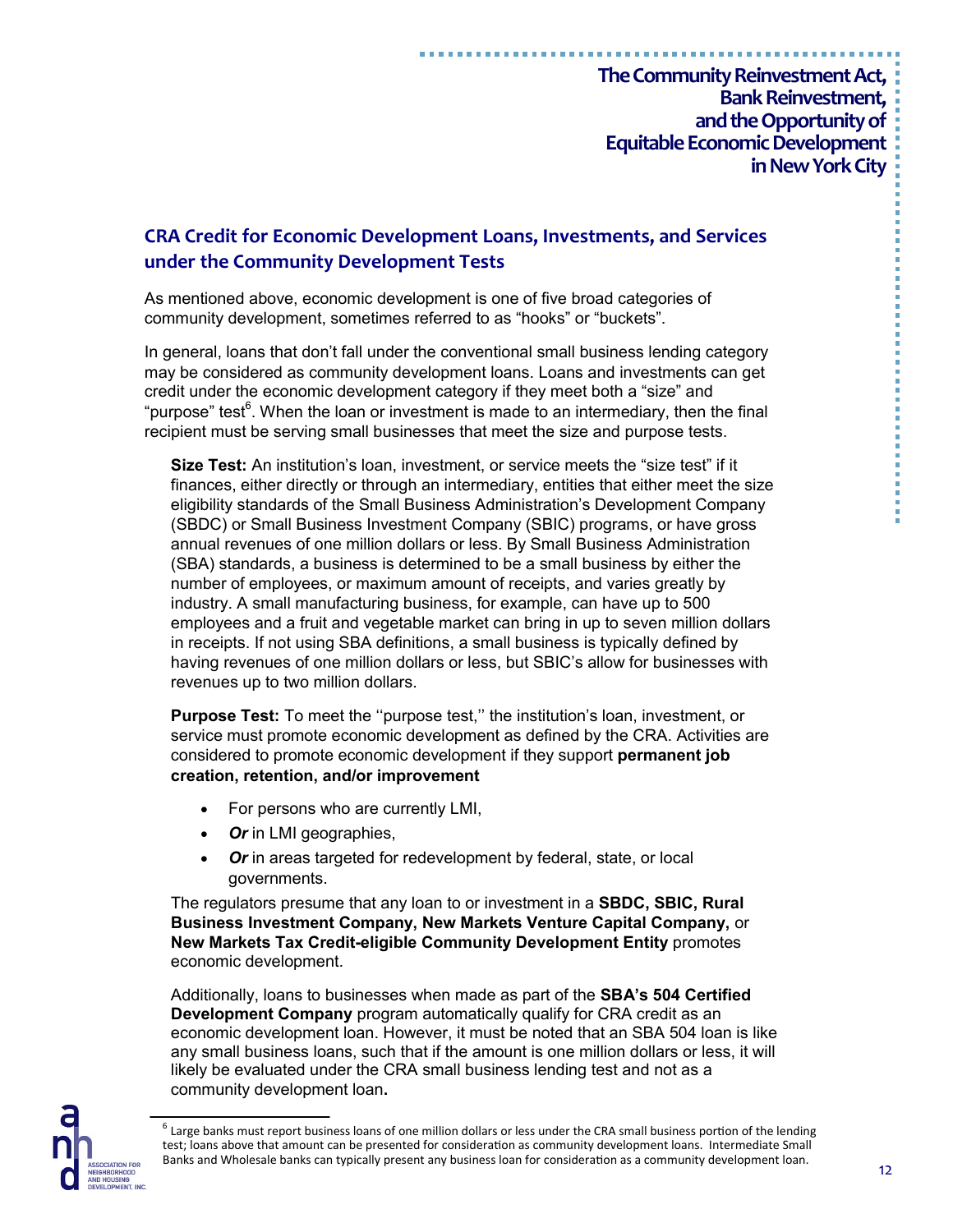A loan or investment to build or renovate a building for *light manufacturing or industrial space,* or any other commercial space, could potentially receive CRA credit under the economic development category if the purpose of the loan / investment explicitly shows that the space will serve small businesses in order to create, preserve, or improve jobs for LMI people or geographies.

Banks are assessed on both the quantity and quality of their community development activity. Thus, examiners must also make qualitative assessments of an institution's leadership in community development matters and the complexity, responsiveness, and impact of the community development activities of the institution. For investments, regulators look at the dollar amount invested; the innovativeness or complexity of qualified investments; the responsiveness of qualified investments to community needs; and the degree to which the qualified investments are not routinely provided by private investors.

# **Other categories of CRA can also be used to support equitable economic development**

- **Neighborhood Revitalization and Stabilization***:* Activities that revitalize or stabilize LMI geographies are activities that **help to attract new, or retain existing, businesses or residents**. Banks can receive CRA credit for loans or investments on buildings that will house new or existing businesses, including the construction or renovation of space for industrial or light manufacturing businesses, when they are done with a community development purpose such that they benefit LMI people or geographies. That is, if the loan or investment does not meet both the *size* and *purpose* tests for economic development, or otherwise fall into one of the approved financing vehicles explicitly qualifying for economic development credit, it may also qualify for CRA credit under neighborhood stabilization and revitalization. One example often cited in CRA literature is a loan for an anchor business, such as a pharmacy or grocery store, in a low- or moderate-income area (or a nearby area) that employs or serves residents of the area and, thus, stabilizes the area, may be considered to have a community development purpose. Thus, if the space is done with the purpose of creating jobs and services in or near an LMI tract, it could count in this category.
- *Community Service:* A philanthropic grant to a municipality or to a nonprofit for **workforce development** is also not likely to receive CRA credit under the category of economic development, unless the organization specifically serves small businesses to create, preserve, or improve jobs for LMI people or geographies. However, workforce development for LMI individuals or people in LMI geographies would fall under the community service category and thus receive CRA credit.



----------------------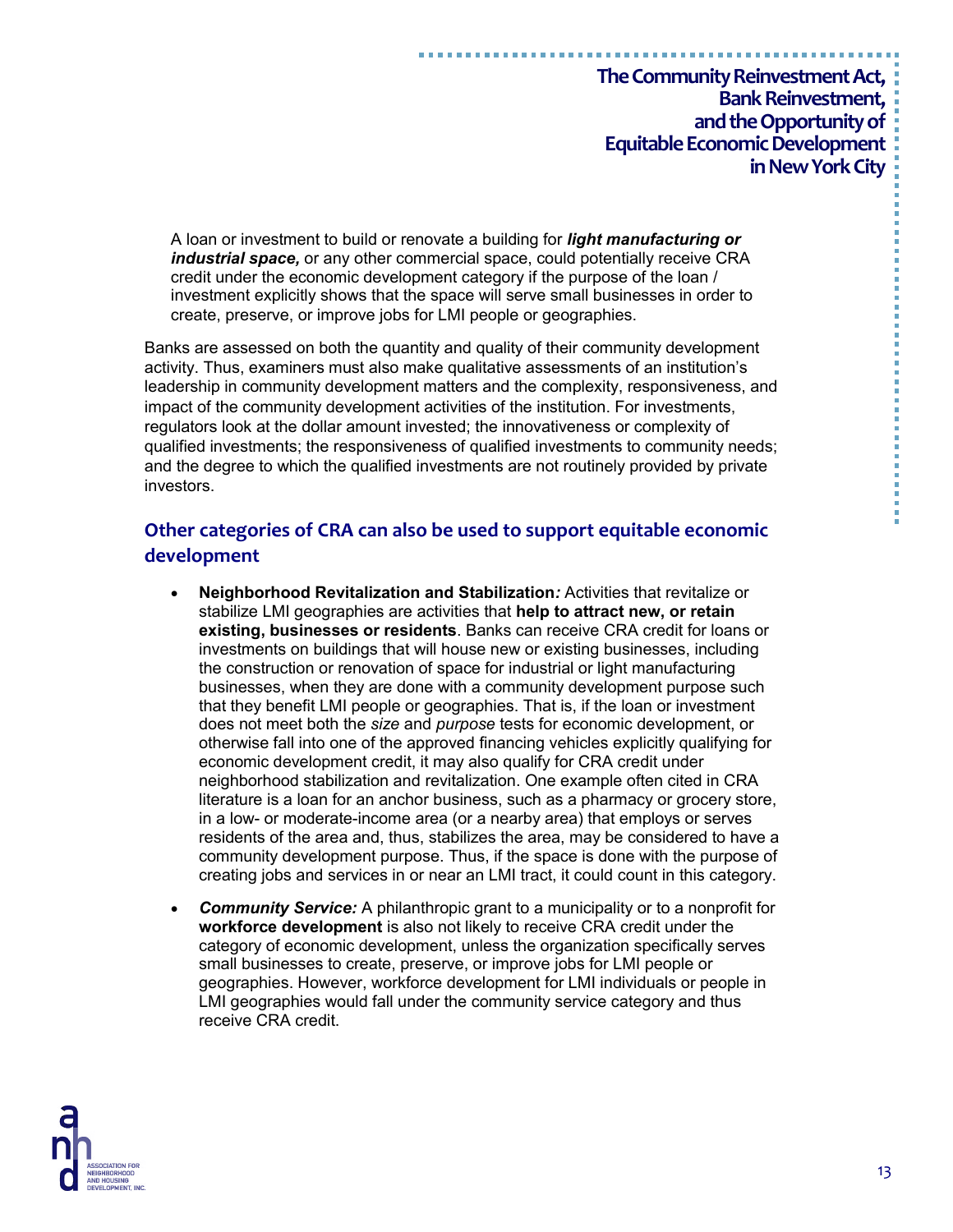# **THE CASE FOR EQUITABLE ECONOMIC DEVELOPMENT IN THE CRA**

The CRA was originally very focused on housing and bank branches, particularly in response to the redlining practices happening at the time the law was passed. In the 1970's, banks were largely avoiding lower-income communities and, in the areas where they had a presence and were taking deposits, they were not making home loans. Nearly 20 years later (in 1996), small business lending was recognized as a critical piece of equitable bank investment and this data became incorporated and more widely available, albeit in a more limited form.

Because of this history, community development has traditionally been seen by some as synonymous with affordable housing, particularly in New York City where the housing crisis has been, and continues to be, acute. That fact, coupled with the strong government, financial, and community infrastructure developed in part by the nonprofit CDC sector, has resulted in many CRA dollars going to affordable housing. That being said, ANHD believes that banks are not meeting community needs at an adequate level across many different community needs, including economic development. Community development loans and investments are necessary both to continue the important housing work in our City and to develop and expand activities that further equitable economic development.

In 2011 alone, locally held deposits (national for wholesale banks) among 24 of the city's largest banks was \$714.6 billion. Collectively, these banks reinvested \$9.7 billion into New York City, which accounts for just 1.4% of all deposits. This reinvestment includes 1-4 family loans to LMI borrowers; multifamily rental housing loans in LMI tracts; small business lending in LMI tracts, and community development loans, investments, and grants serving LMI people and neighborhoods. If these same banks were to collectively reinvest just 5% of their deposits, that amount would increase to over \$35 billion. And as always, quality matters just as much as the quantity of dollars reinvested.

ANHD continues to monitor and advocate for more CRA dollars and expertise to support affordable housing throughout the City, but community development activities must comprehensively support the entire community. Housing, good jobs, and community services are all needed to improve the lives of LMI people and communities. For this reason, ANHD is simultaneously monitoring investment towards other areas of community development, including equitable economic development. This increased focus on economic development as a community development strategy comes at a time of persistent and growing economic inequality in New York City where there are increasingly few job opportunities for working families in between higher-paying professional jobs and low-end service sector jobs.



14

医皮肤性 医骨髓性 医皮肤性 医单位 医血清性 医血清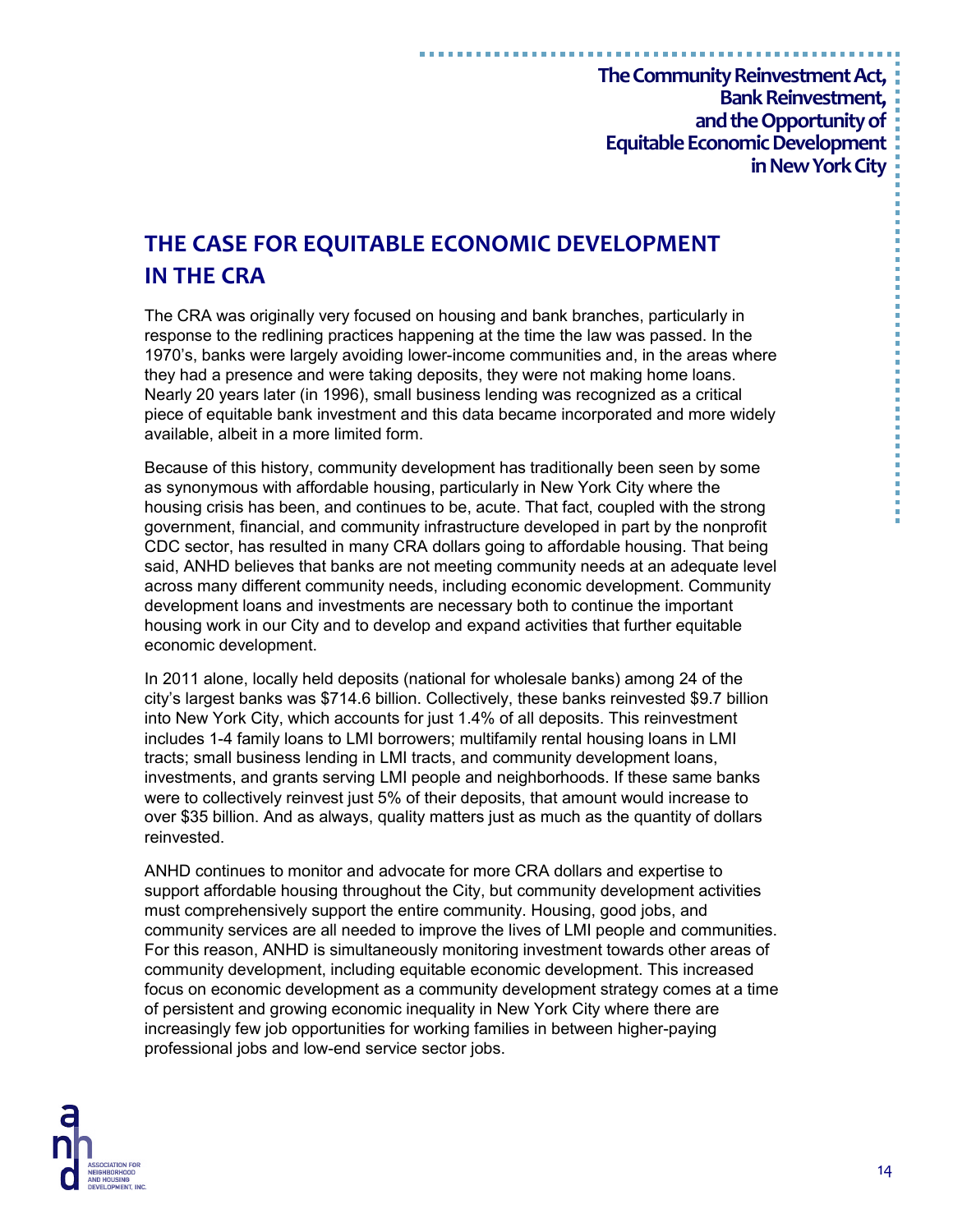Increasingly, community development organizations like CDC's are capable of engaging in a wider variety of comprehensive community development activities. In response to this new economic environment and the work CDCs have already begun, ANHD recently commissioned a study of its member organizations to assess their capacity and interest in incorporating or adding economic development activities into their mission and coordinating the work among members<sup>7</sup>. The majority of ANHD member organizations surveyed have developed an unprecedented level of expertise in the area of affordable housing – from building housing for very-low, low- and moderateincome New Yorkers to managing that housing responsibly to advocating for policies and practices to build and preserve even more.

These groups well know that housing is but one piece of the community development needs of New York City neighborhoods. The report revealed that many of these same groups have also been working on, or are expanding into, equitable economic development. A major priority that emerged from this study was a desire for a more coordinated effort among the CDC community to build upon their strengths and expand their grassroots efforts in three main aspects of equitable economic development: (1) improvements to the business environment and direct technical assistance to businesses that ensure that they are equipped to grow and support their communities while also providing jobs to local residents. This includes specific strategies for both the industrial and manufacturing sector and the commercial and retail sector; (2) investing in a community's human resources through skills training and job placement to ensure that local residents are best positioned to fill the jobs needed by local businesses; and (3) grassroots organizing to ensure that the necessary policies, resources, and political support are available for equitable economic development activities. As one ANHD member said, *"We have developed a great set of tools for affordable housing. It is time for us to expand those tools and more completely address other issues, like economic development and the lack of quality jobs, which deny equal opportunity to our neighborhoods."<sup>8</sup>*

Economic development can encompass multiple sectors and strategies, many of which when done intentionally could be beneficial to local communities. One specific strategy ANHD is advocating is for the new administration to develop and support a comprehensive economic development strategy to create 75,000 new, quality jobs in the light manufacturing sector over the next eight years for the New Yorkers and the outer-borough communities that most need them.

Zoning for quality jobs should be a priority for the City, but instead of zoning for jobs, 1,800 acres of manufacturing land have been rezoned for high-end residential use in the past eleven years $9$ . At the same time, land currently zoned for manufacturing use is increasingly being used as-of right and sometimes illegally for non-manufacturing uses, including housing; hotels; big box superstores, and self-storage facilities. This not only destroys the potential quality jobs on that rezoned land, it also incites real estate speculation in the remaining industrial areas and destroys the quality jobs where

-----------------------------------

 $^7$  Ortiz, L., Foggin, M., Leighton, N. (report prepared for ANHD by Larisa Ortiz Associates, with input from Public Works Partners), November 2013, "Roadmap for Equitable Economic Development: Expanding the Toolkit of the Community Development Movement."  $<sup>8</sup>$  Ibid.</sup>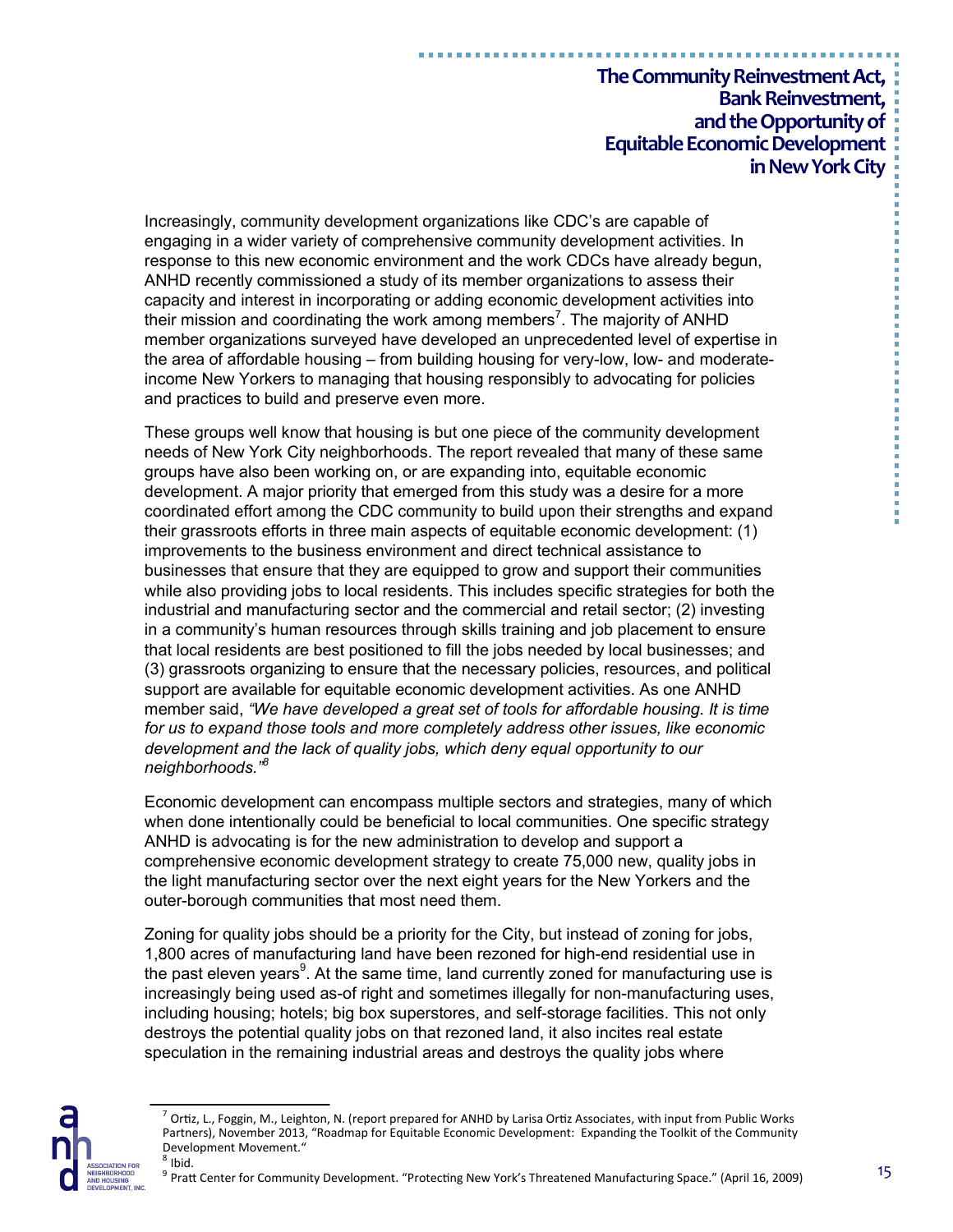developers often purposely underutilize the industrial capacity of the land, or even hold it vacant for long periods of time, in order to support their claims that the manufacturing land should be rezoned as residential.

The City and its financial institutions should be supporting a vibrant manufacturing sector as a key part of any comprehensive strategy for rebuilding our middle class. A new crop of urban manufacturers are growing across the City, encompassing a wide range of products important to New York City, including smaller-scale food manufacturers, custom cabinetry, breweries, sustainable green building materials, and innovative fashion and beauty product fabricators.

This **"New Industrial New York"** represents the best of what local small- and mediumscale manufacturing has to offer to any urban environment. It is increasingly recognized that a vibrant urban manufacturing sector inherently has a local competitive advantage that the large, disbursed manufacturing channels cannot match. When done well, urban manufacturing provides flexible, productive, high-capacity products and services that can best respond to local, regional, and even global industry needs. They do this while at the same time expanding the economic base, particularly for people who might otherwise be trapped in lower-wage service-sector jobs for lack of education, skills, or opportunity. Manufacturing and light industrial jobs have an average salary of \$64.000<sup>10</sup> a year which adds far more wealth to the community than low-wage jobs like those found in the retail sector.

New York City has expended considerable resources in expanding the retail sector, citing job creation as one of the benefits. However, many of these are not the jobs New Yorkers need to get ahead. For one thing, from 2002 to 2012, retail wages in NYC declined 5.6% while average wages across all sectors rose 3.5% over this same period<sup>11</sup>. A recent study by the Retail Action Project delved deeper into this subject by surveying 436 workers from 230 large retail employers<sup>12</sup>. They found that the median wage for retail workers was \$9.50 an hour and just over half earned less than \$10 an hour. Only 29% of the workers surveyed received health benefits and fewer than half had any paid time off or sick days. The disparities were greater for women and people of color. Add to that the fact that 60% of the workers surveyed were hired part-time and becomes clear that these are not the jobs that will move LMI people into the middle class.

On the other hand, 75,000 new quality industrial jobs can create stable good-paying jobs and expand the City's fiscal base to generate over \$750 million in gross direct fiscal revenue<sup>13</sup>. There are currently 188 million square feet of vacant city- and privatelyowned land zoned for light manufacturing and industrial use that could support an average of one job per 1,500 square feet if city zoning policy and industrial economic development policies had a systematic and multi-faceted approach<sup>14</sup>. The poor quality

"我不是我的事情,我不是我的事情,我不是我的事情,我不是我的事情。"

<sup>&</sup>lt;sup>10</sup> NYC Press Release, "Mayor Bloomberg and Speaker Quinn Announce 22 New Initiatives to Help Small Industrial Businesses Stay and Grow in New York City", June 7, 2013: http://on.nyc.gov/1hM9vfk  $11$  Ibid.

<sup>12</sup> Retail Action Project, "Discounted Jobs: How Retailers Sell Workers Short" 2012, http://retailactionproject.org/2012/01/ discounted-jobs-how-retailers-sell-workers-short-executive-summary/

 $^{13}$  New York City Economic Development Corporation "The New Industrial NYC." last modified on June 7, 2011, http:// www.nycedc.com/system/files/files/industry/IndustrialOverview\_6-6-11.pdf.<br><sup>14</sup> New York City Economic Development Corporation 2013.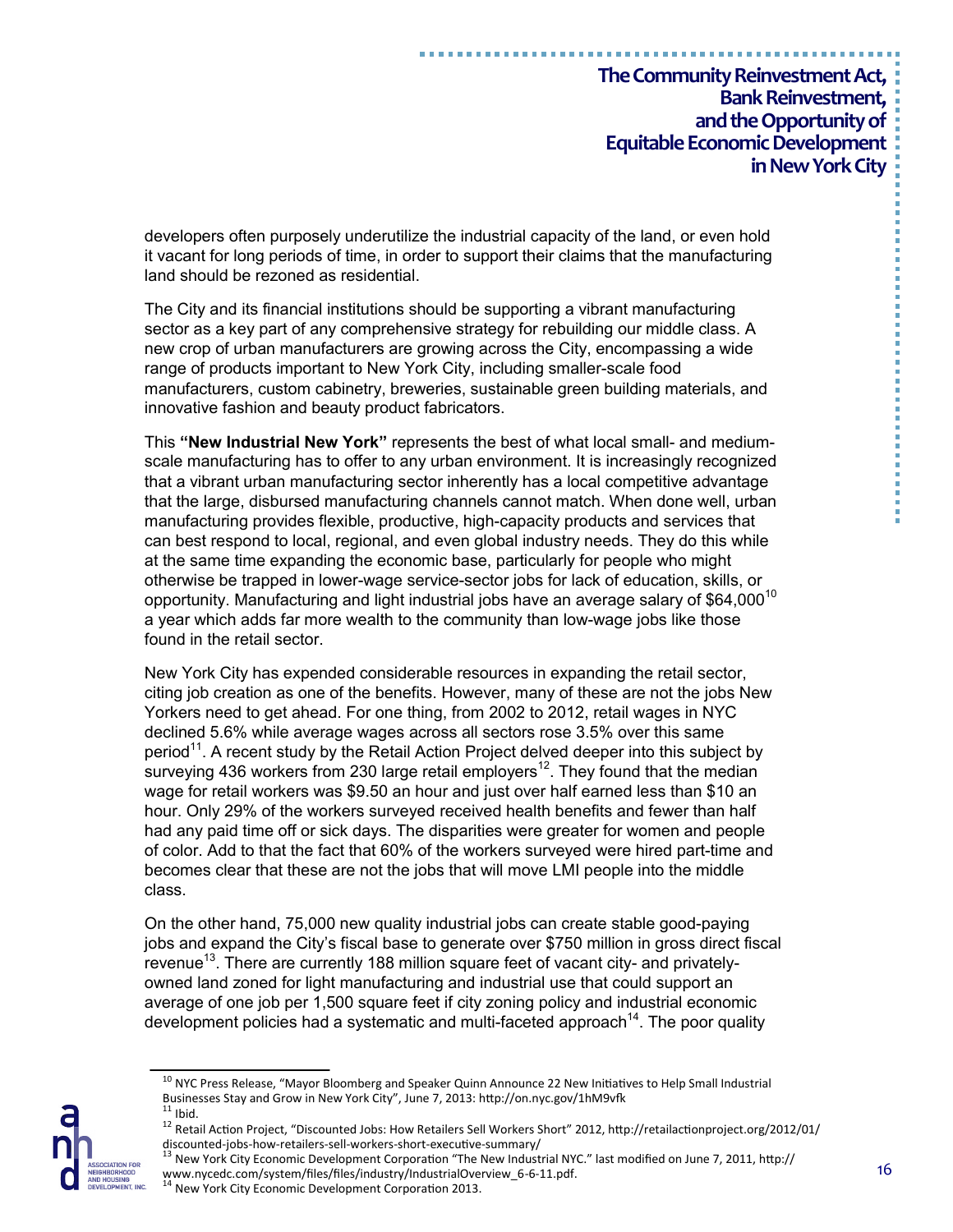of retail jobs is particularly troubling given that retail is the fastest-growing industry in the City and currently the third largest employer in the City, accounting for 10 percent of all jobs, second only to the Professional, Scientific, and Technical Services and Health Care and Social Assistance sectors<sup>15</sup>.

A fundamental piece of a strategy to expand the industrial sector is to ensure that New York City has adequate space and resources for small and medium manufacturing businesses. There needs to be business incubator space and support systems for new and emerging businesses. The City should also be prepared to support businesses as they grow, thus enabling them to relocate to larger spaces and ideally hire more workers. Such a strategy requires cooperation and participation from multiple entities, including a robust flow of capital and grants from the financial sector, leveraged by public, private, and nonprofit investments, development, and expertise.

ANHD also believes that industrial spaces developed, managed, and operated by nonprofit organizations are best suited to support businesses that will create the kind of stable, good paying, quality jobs our communities need. The Brooklyn Navy Yard and Greenpoint Manufacturing Development Corporation (GMDC) are two models that should be replicated because they provide small and mid-sized industrial spaces at affordable rents. In addition, The Brooklyn Navy Yard helps businesses connect to financing and technical support and incorporates an intentional strategy to employ local LMI residents. The fact that both are at full capacity with waiting lists demonstrates the need for such spaces in our City. Similarly, a study by the Pratt Center for Community Development of 80 industrial businesses in the Gowanus area of Brooklyn found that many businesses there are experiencing positive growth and committed to continued growth. Two-thirds of businesses plan on adding employees in the next three years. Two-thirds also reported they would look for space again in Gowanus, while 44% would look elsewhere in Brooklyn, indicating more demand for industrial space<sup>16</sup>.

Of course, expanding manufacturing is just one strategy to create quality jobs. New Yorkers and the organizations dedicated to serving and empowering them need a broader set of tools to create and sustain quality jobs through financing, technical assistance, and affordable space.

Over the 35 years since the CRA was passed, New York City has developed one of the richest ecosystems in the country to build and preserve affordable housing. The CRA has fostered collaboration among governments, developers, nonprofit organizations, and banks that has led to the creation of a robust infrastructure with a wealth of CRA motivated capital to support it. NYC has a well-established set of nonprofit CDCs and for-profit developers who have experience in building and preserving housing, using all available resources – public and private. Large and sophisticated intermediaries such as the Local Initiatives Support Corporation (LISC), Enterprise, Community Preservation Corporation (CPC), and the Low Income Investment Fund (LIIF) have the



<sup>&</sup>lt;sup>15</sup> New York City Economic Development Corporation "Industry Trends & Insights: Retail in NYC", December 2013, https:// www.nycedc.com/resources/economic-research-analysis/industry-trends-insights<br><sup>16</sup> Pratt Center, "Gowanus BOA: Industrial Business Survey Analysis", 2012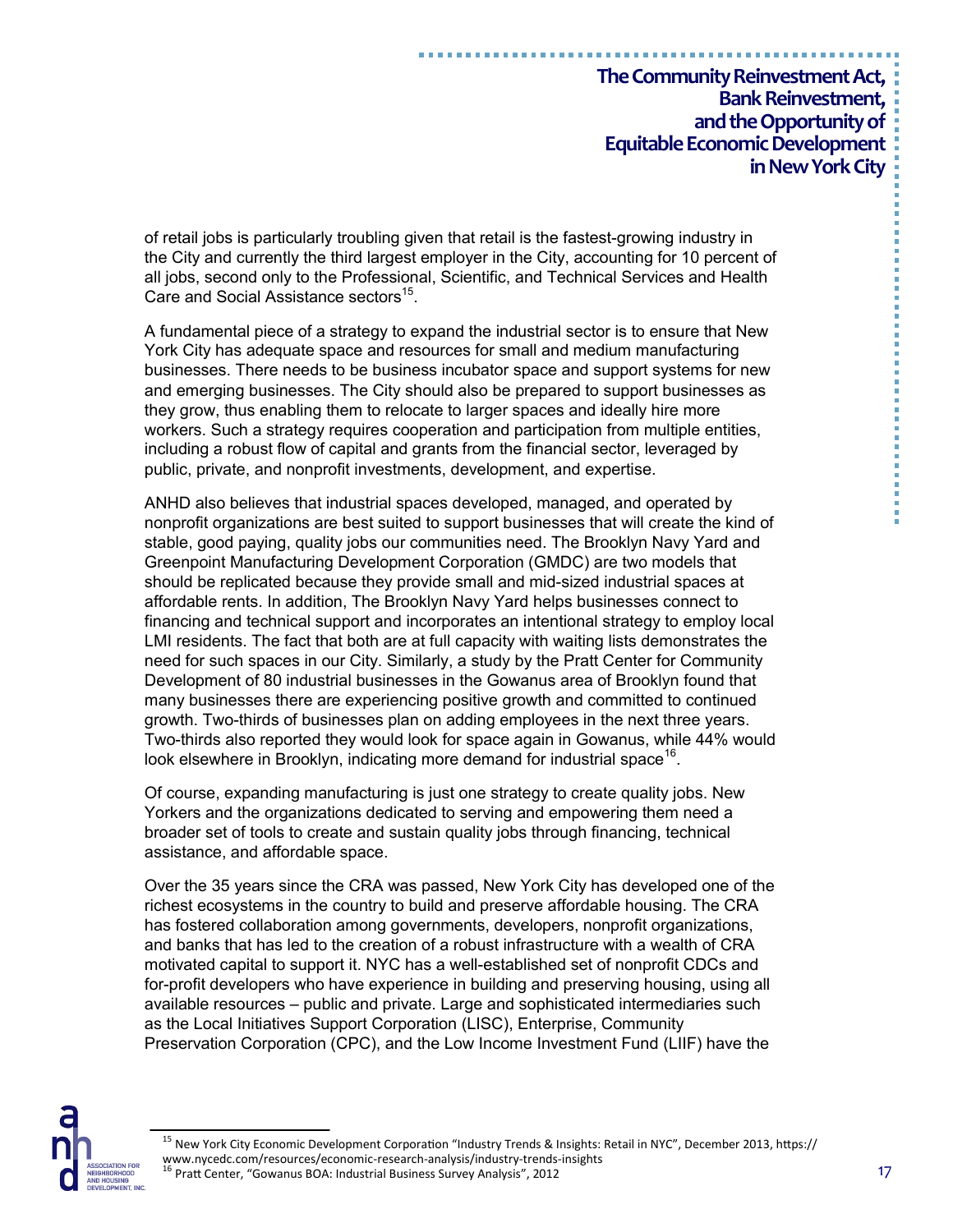capacity and experience to help finance affordable housing through tax credits, belowmarket loans, grants, and training and capacity building. Myriad federal, state, and city programs and agencies have been developed to support this housing infrastructure, including but not limited to the rent-regulation system; capital investments; bond financing and other mechanisms to provide below-market-rate loans; tax abatements such as 421-a and J-51; tax credits such as LIHTC; Section 8 vouchers; Inclusionary Zoning policies; disposition of city-owned properties; and zoning changes to allow for more residential buildings. Finally, a number of banks now have sophisticated community development teams that truly understand this system and how to engage in a meaningful way. This is not to say that the housing problem is solved  $-$  far from it  $$ but the barriers have less to do with private capital and more to do with furthering policies and public investment to continue to effectively leverage this capital.

It is time to develop a similar ecosystem to drive equitable economic development in New York City. Certainly economic programs and initiatives exist, but they are more independent and disparate. Housing, while still difficult to build and preserve, is much more straightforward. Housing is considered affordable if it costs less than 30% of one's income. Certain populations also have different needs and thus have led to a set of tools for general affordable housing, senior housing, and supportive housing. The needs and approaches to economic development are much more varied and much less straightforward. For example, few metrics exist on what makes for an affordable rent for manufacturing or commercial space and how that leads to preserving stable, goodpaying jobs and creating more such jobs for LMI New Yorkers. As mentioned above, the city has become very segregated between higher-paying jobs that often require one or more degrees and much lower-paying service-sector jobs that require little education but will not support a family and have few opportunities for career advancement.

While economic development under the CRA includes small business lending, equitable economic development involves much more. In general, business creation and development is currently riskier than affordable housing development, but with a strong, coordinated strategy that involves public and private investment, the opportunity exists to reduce that risk dramatically. **There is no reason why all stakeholders can't take the same strategic, intentional approach to economic development that has been taken for housing in order to develop the tools and resources needed to support New York City's businesses and workers.** ANHD has long recognized the strategic role that local, neighborhood based CDC's play in affordable housing. These and similar nonprofit organizations are uniquely positioned to create, improve, and manage industrial and commercial space; deploy responsible capital; and provide technical assistance and training to give more businesses and sectors the chance to succeed in the long term.



医皮肤性 医骨髓性 医皮肤性 医单位 医血清性 医血清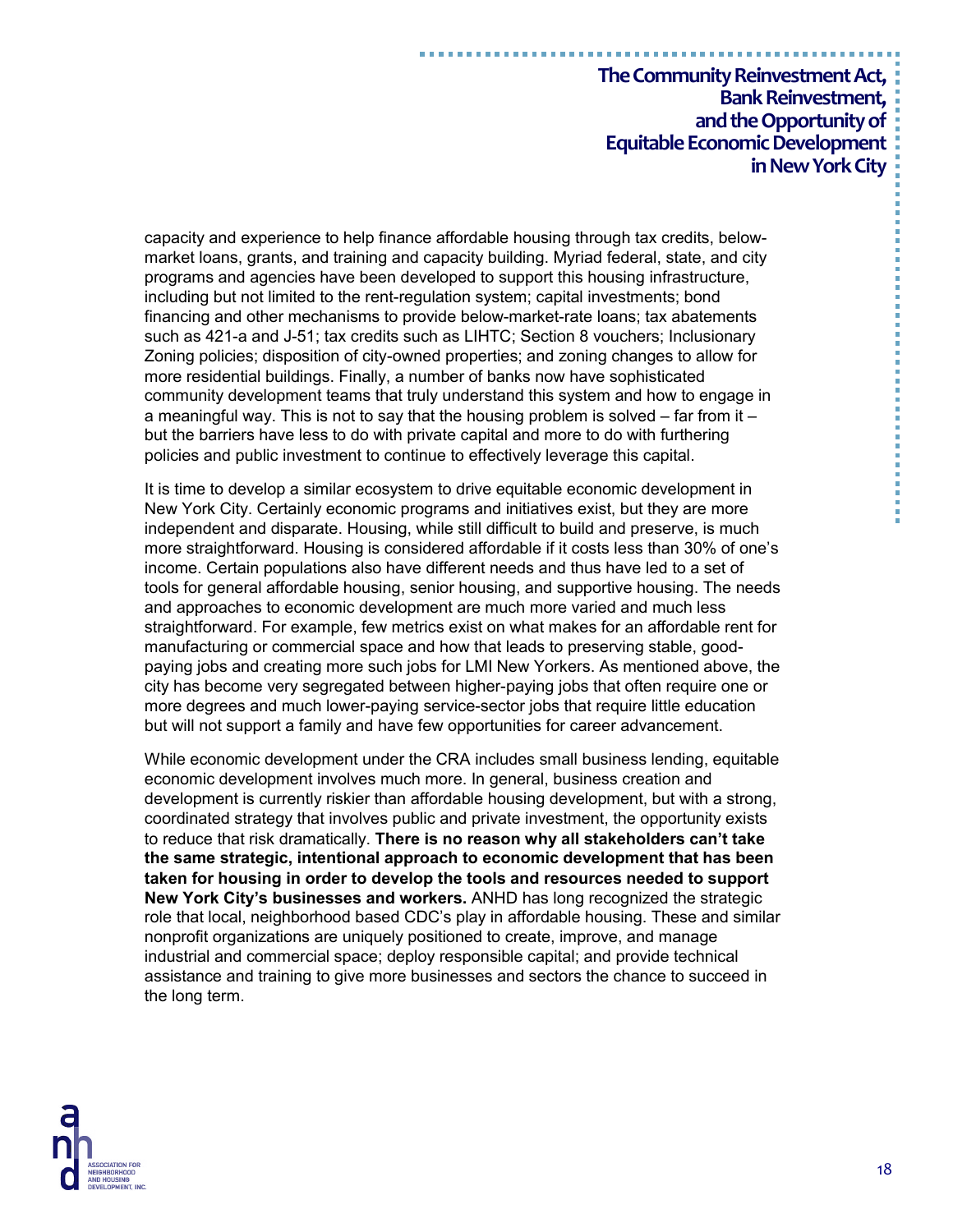# **ECONOMIC DEVELOPMENT ACTIVITIES CAN TAKE MANY FORMS UNDER THE CRA**

The CRA allows for many ways that banks can contribute to economic development. The following are examples of the types of Community Development loans and investments that qualify under the Economic Development category. These same structures are often used for multiple categories under the CRA and can contribute to quality jobs in NYC. And, as mentioned above, small business loans of one million dollars or less will most likely be counted and evaluated as CRA small business loans, and thus cannot be counted as community development loans, even if they meet the size and purpose test. The recommendations section of this paper discusses the types of activities that would have the greatest impact in New York City.

- Direct loans to businesses for over one million dollars (loans of one million dollars or less typically get evaluated as CRA small business loans and not community development loans)
- Loans to businesses when made as part of the **SBA's 504 Certified Development Company program.** A 504 loan can be used for: (a) The purchase of land, including existing buildings; (b) The purchase of improvements, including grading, street improvements, utilities, parking lots and landscaping; (c) The construction of new facilities or modernizing, renovating or converting existing facilities; (d) The purchase of long-term machinery and equipment.
- Loans to nonprofit organizations primarily serving community development needs, specifically promoting economic development.
- Loans to or investments with financial intermediaries that **primarily lend or facilitate lending to promote economic development**, including:
	- **Community Development Corporations (CDCs)** and **Local Development Corporations (LDCs)**
	- **New Markets Tax Credit (NMTC) entities**: The NMTC was created as an effort to stimulate private investment and economic growth in low income urban neighborhoods and rural communities to support and grow businesses, create jobs, and sustain healthy local economies. The NMTC attracts capital to these communities by providing private investors with a 39% federal tax credit for investments made in businesses or economic development projects distressed communities, typically defined as being census tracts where the poverty rate is at least 20% or where median family incomes are at or below 80% of the area median $17$ .
	- **Community Development Financial Institutions (CDFIs).** According to the CDFI Fund "CDFIs are specialized financial institutions that work in market niches that have not been adequately served by traditional financial

-----------------

<sup>17</sup> http://nmtccoalition.org/2012/01/09/nmtc-fact-sheet/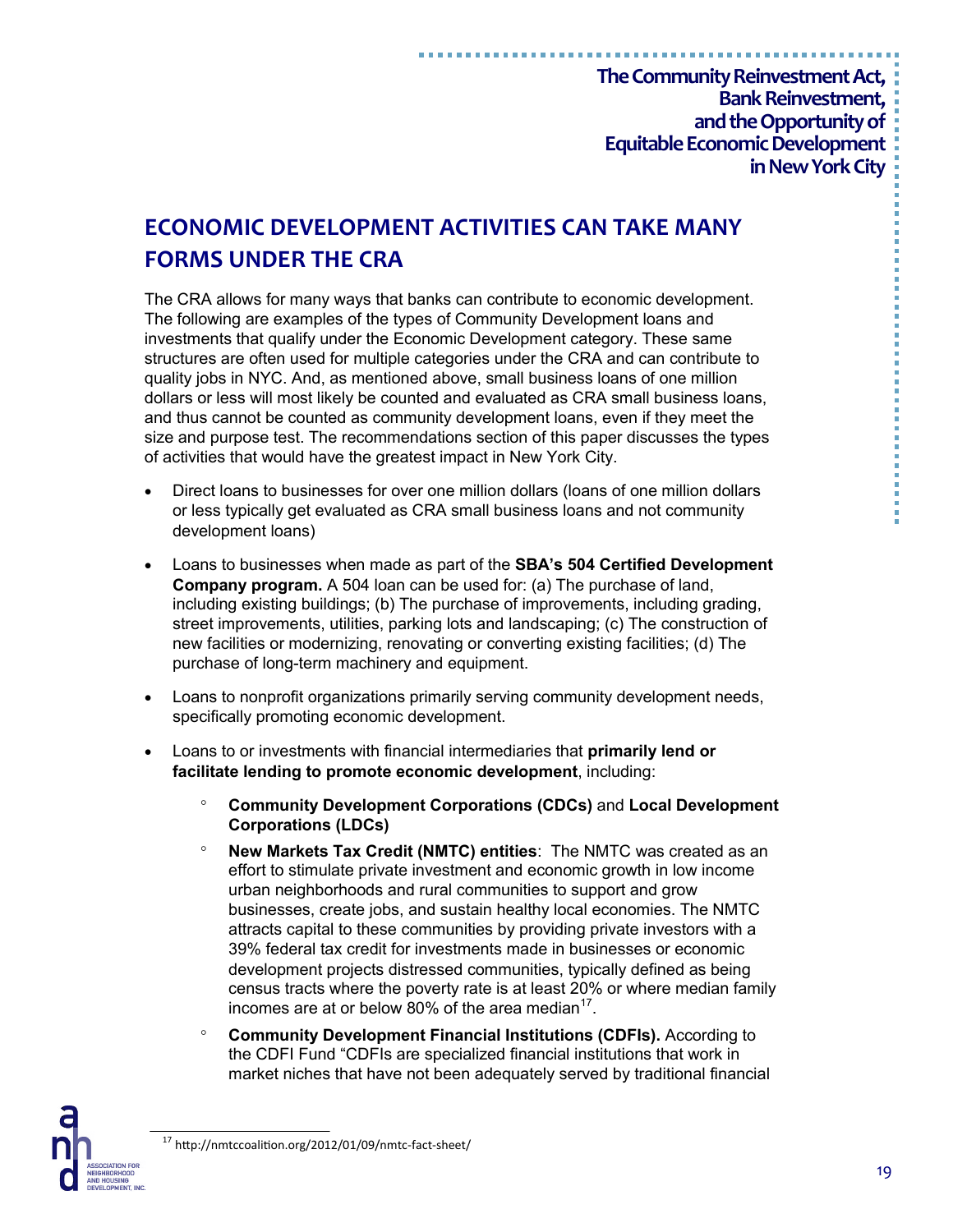institutions. CDFIs provide a wide range of financial products and services, including mortgage financing for first-time homebuyers, financing for needed community facilities, commercial loans and investments to start or expand small businesses, loans to rehabilitate rental housing, and financial services needed by low-income households and local businesses."<sup>18</sup>

- **Minority- and women-owned** financial institutions,
- Low-income or community development **credit unions**.
- **Equity Equivalent Investments (EQ2s)**. EQ2s can be described as long-term, subordinated loans with specific conditions that allow them to function like equity. For nonprofits seeking new ways to raise equity, EQ2s provide an alternative to grants and could play a critical role in closing the gap that prevents nonprofit industrial developers from preserving space for high quality jobs.
- **Community loans funds or pools:** Loan pools "are seen as a way to help financial institutions efficiently and effectively meet requirements of the CRA investment test... CRA-qualified community development loans and investments often carry a slightly higher risk, making them less attractive from a safety-and-soundness perspective.... The existence of multiple investors creates a shared-risk environment that allows for more flexible loan criteria than with one financial institution."<sup>19</sup>
- Organizations that promote economic development by **financing small businesses**. CRA specifically includes Small Business Investment Corporations (SBICs) in this category.
- Community development venture capital companies that promote economic development by financing small businesses.
- **Local and state governments** for economic development activities.
- Borrowers to finance **environmental clean-up or redevelopment of an industrial site** as part of an effort to revitalize the community in which the property is located. **Brownfield cleanup** often qualifies if it's in an LMI geography. It must be noted that brownfield cleanup itself is typically considered neighborhood revitalization, and not economic development, because the cleanup isn't financing small businesses to create, preserve or improve permanent jobs.
- **State and municipal obligations** (such as revenue bonds) that specifically support economic development or community development. For example, a bond to fund a community facility or park or to provide sewage services as part of a plan to redevelop a low-income neighborhood is a qualified investment. Another example is the purchase of a local government mortgage revenue bond that will fund a loan from the city to a nonprofit corporation that provides community services and **job training**.
- **Nonprofit organizations supporting activities essential to helping LMI individuals or geographies** to use credit or sustain economic development, such as, day-care facilities and job-training programs that enable LMI individuals to work.



<sup>&</sup>lt;sup>18</sup> http://www.cdfifund.gov/what\_we\_do/programs\_id.asp?programID=9 <sup>19</sup> http://www.stlouisfed.org/publications/br/articles/?id=612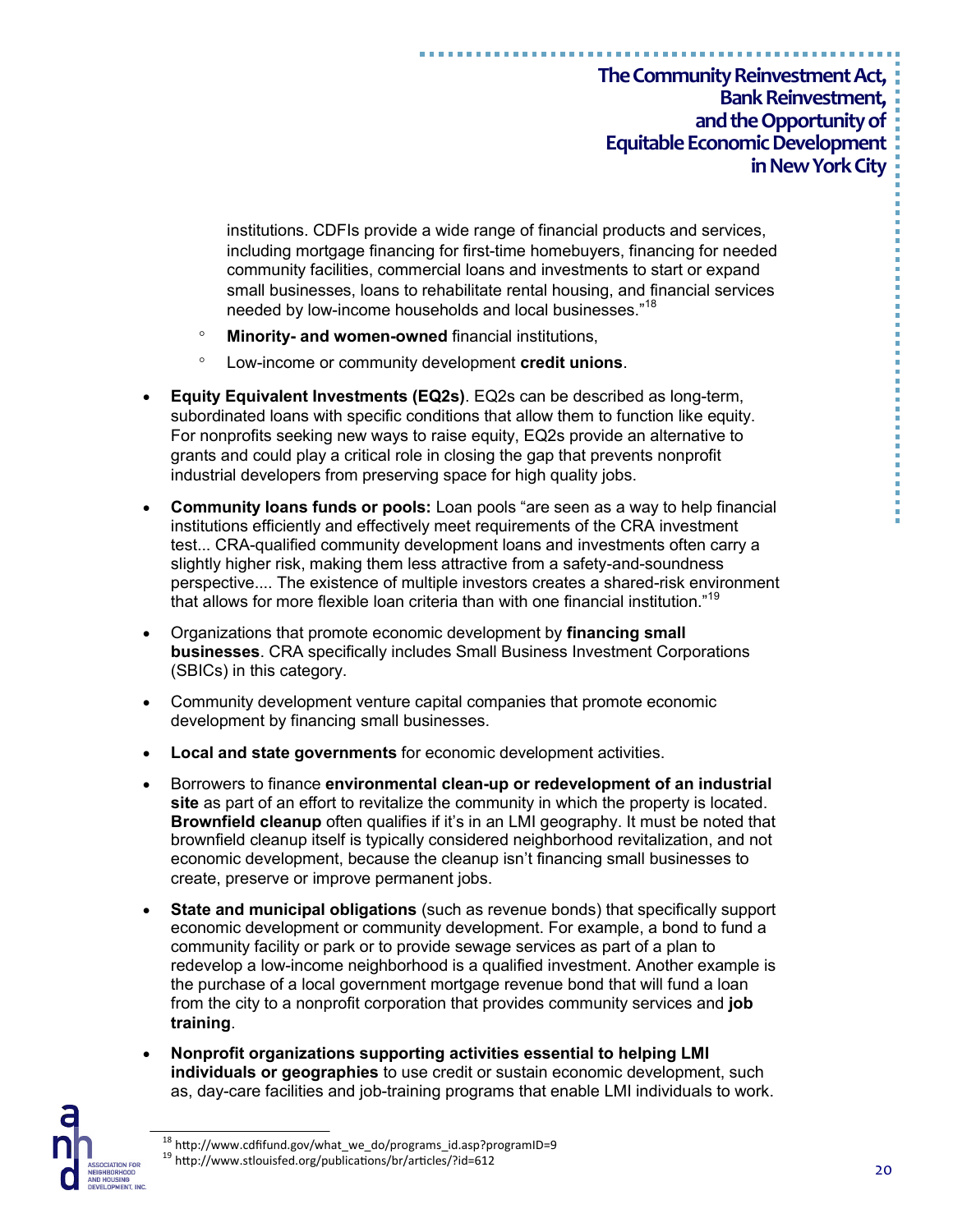# **CHALLENGES TO UNDERSTANDING WHAT QUALIFIES FOR ECONOMIC DEVELOPMENT CREDIT UNDER THE CRA**

Both banks and regulators have spoken of various challenges to receiving CRA Credit for economic development, especially given the burden of proof on the banks to support why a particular loan or activity qualifies for CRA credit in general, and economic development credit in particular.

Some banks do not understand that they must meet both the "size" and "purpose" test in order for a loan or investment to get qualified as an **economic development** loan or investment. This is a very specific test. Activities are considered to promote economic development if they support **Permanent job creation, retention, and/or improvement**  for persons who are **currently LMI**, in **LMI geographies**, or in **areas targeted for redevelopment** by federal, state, or local governments.

Some loans automatically get economic development credit. These include investments in NMTC's and SBIC's as well as SBA 504 loans. However, if a loan does not fall into those categories, banks must provide clear evidence and support as to why a deal meets a community development purpose, and more specifically, an economic development purpose. A loan to a business or to promote business in an LMI geography does not automatically qualify as an economic development loan if it does not demonstrate a clear plan to create, retain, or improve jobs in that LMI area or for LMI people. The same applies to a loan that preserves or creates middle income jobs, but not jobs for LMI people. Some banks are seeking guidance on how to demonstrate that the purpose of the loan or investment is to promote permanent jobs that will be created, retained, or improved for LMI people or in LMI geographies.

Also, while there are clear metrics to determine if an apartment is affordable and to whom it is affordable, no such metric exists for business rent. The regulations are also unclear with respect to jobs for LMI people, especially the quality of those jobs. For example, technically a new minimum wage job is creating a job for an LMI person who will remain LMI, but that is not going to help that person or family get out of poverty. On the other hand, a job created for a formerly LMI person to move into middle-income job, or into a lower-wage job with a clear path to better pay and/or benefits would have a longer-term positive impact on the person and community.

Whatever category the loan or investment falls under, it must support equitable economic development, so as to create the types of quality jobs and infrastructure to support those businesses and workers. This is what NYC needs to rebuild the middle class and create pathways to opportunity for many New Yorkers who have few options available to them except for lower-paying service sector jobs.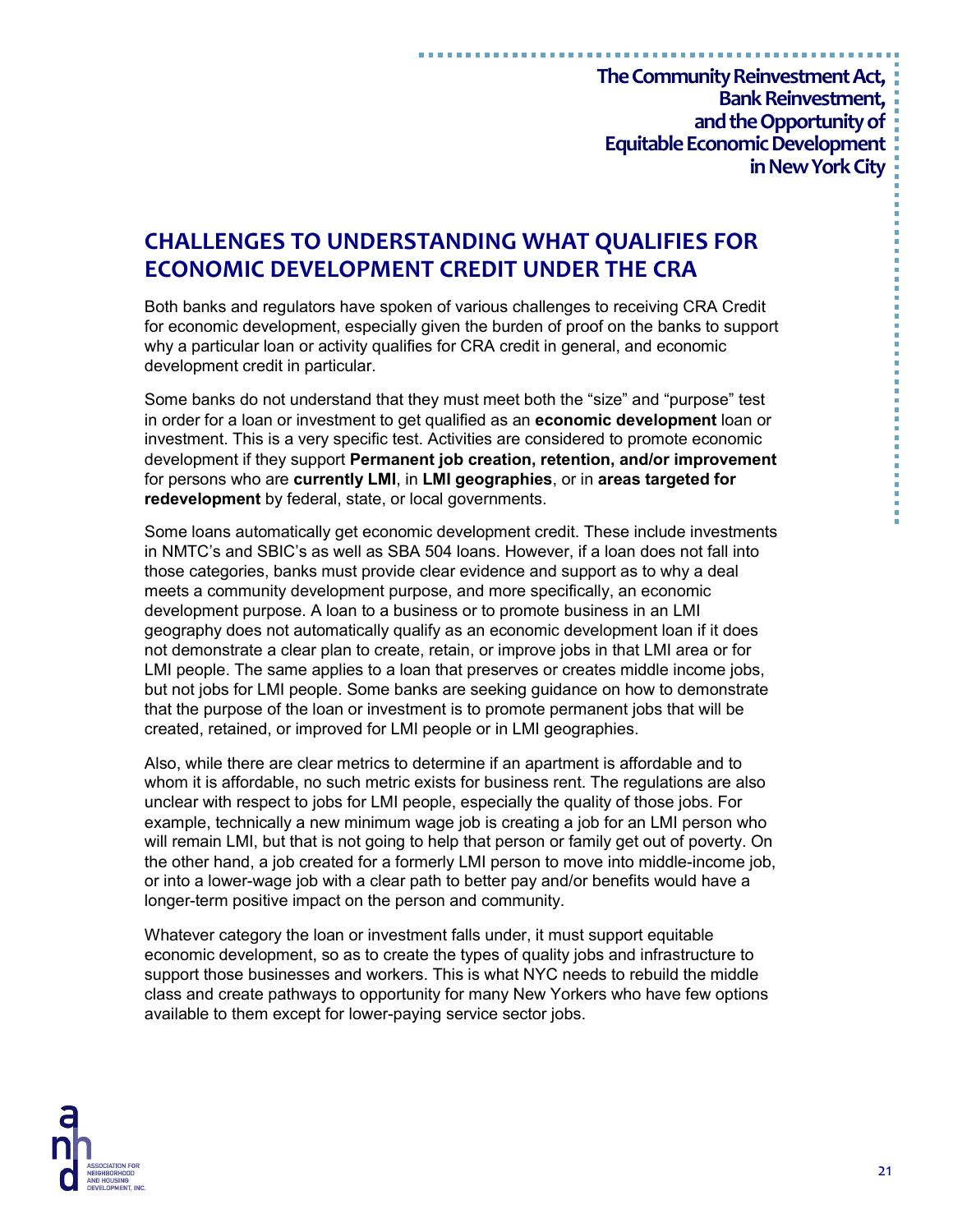# **RECOMMENDATIONS FOR BANK REGULATORS, NEW YORK CITY, AND BANKS TO SUPPORT EQUITABLE ECONOMIC DEVELOPMENT**

As mentioned above, it has taken over 35 years of deliberate, intentional work across multiple sectors to create the infrastructure to finance affordable housing construction, preservation, and management. Much of this work was made possible because of the CRA, which brought banks to the table to develop and support this housing ecosystem which is constantly evolving and improving.

In the face of rising poverty, growing income inequality, and a rapid loss of just the type of space and resources our city needs to create and retain quality jobs, it is urgent that the City's public and private sectors come together to address this issue in a similarly smart, systematic manner. **The same CRA that has been so effective in supporting and building a housing infrastructure was developed to be flexible and responsive to the ever-changing credit needs of cities. Thus, it can also serve as a tool to bring banks to the table once again to develop this new infrastructure for equitable economic development.** Regulators must push banks to do more in this area of their CRA lending and investments. Investing in small businesses may be inherently riskier than housing, but that is no excuse not to identify practical solutions that will spark the economic development opportunities needed by our LMI communities.

Similar to housing, an economic development infrastructure will require the collaboration of the public and private sectors to:

- Establish land use and zoning policies, initiatives, funding, and financing mechanisms, including (but not limited to) capital investments, credit enhancements, tax abatements to incentivize investment and offset risk;
- Provide financing, grants, and expertise directly and through intermediaries;
- Construct, rehabilitate, and manage space for light manufacturing businesses. A priority must be placed on nonprofit organizations to manage the space such that the tenant manufacturers have the stability they need to invest and thereby create jobs, and more of the investment goes back into the community to sustain and build the industry further;
- Support small businesses with commercial revitalization, loans, and technical support;
- Provide targeted workforce development training and placement.

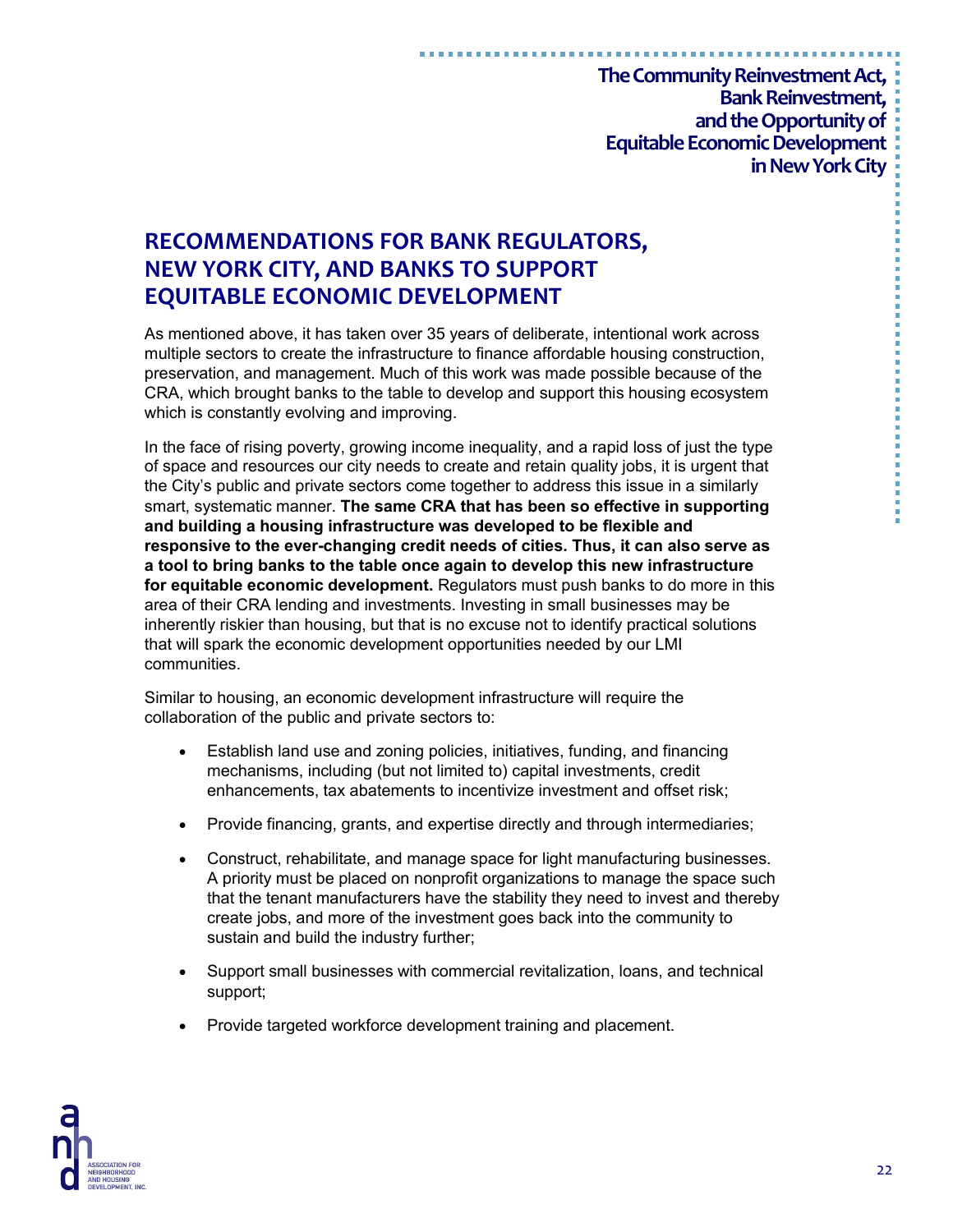#### *Recommendations for Bank Regulators:*

**1. Clarify what is meant by job creation for LMI people and provide tools to measure this:** CRA regulations require permanent job creation, preservation, or improvement for LMI people or in LMI geographies. The regulations do not specify if the jobs for LMI people means that the people were formerly earning a salary that is considered low- or moderate-income, or if the job created pays a wage that keeps the employee earning a low- or moderate income.

**Also provide banks with tools** to measure and demonstrate that a particular deal meets the size and purpose test under CRA. Concrete advice and tools for banks might help them feel more comfortable that a deal would get CRA credit for economic development.

#### **2. Promote High Quality Jobs in Community Development lending and investments:**

Regulators should be looking more closely at the quality of the business environment and the jobs created, preserved or improved to gauge their impact:

- Wages: Building upon the recommendations above, CRA should promote jobs that pay a decent wage, or can provide a path to better income opportunities in the future, either by increased income, skills, or responsibilities.
- Benefits for employees and their families (healthcare, sick days, vacation, etc)
- Hiring strategies to reach out to, train, hire/retain LMI people who face barriers to employment including, but not limited to immigrants, people of color, long-term unemployed, criminal background, and single parents.
- How many jobs are retained, not just created (success rate)
- Was the rent affordable to promote job creation or retention to LMI people and geographies
- **3. Modifications to information within the CRA Performance Evaluation (PE's):** At the conclusion of each CRA exam, regulators publish a Performance Evaluation (PE) with the bank's overall CRA rating, the ratings of individual assessment areas, and some discussion as to what went into the ratings. One of the best ways for banks and the community to understand what qualifies for CRA credit and what is important to regulators is through the PE's.
	- o **Performance Context to Demonstrate Demand:** The performance context provides an opportunity for regulators and community organizations to highlight the credit needs of individual communities. We recommend that regulators delve deeper into the need for equitable economic development opportunities, looking beyond simply unemployment numbers.

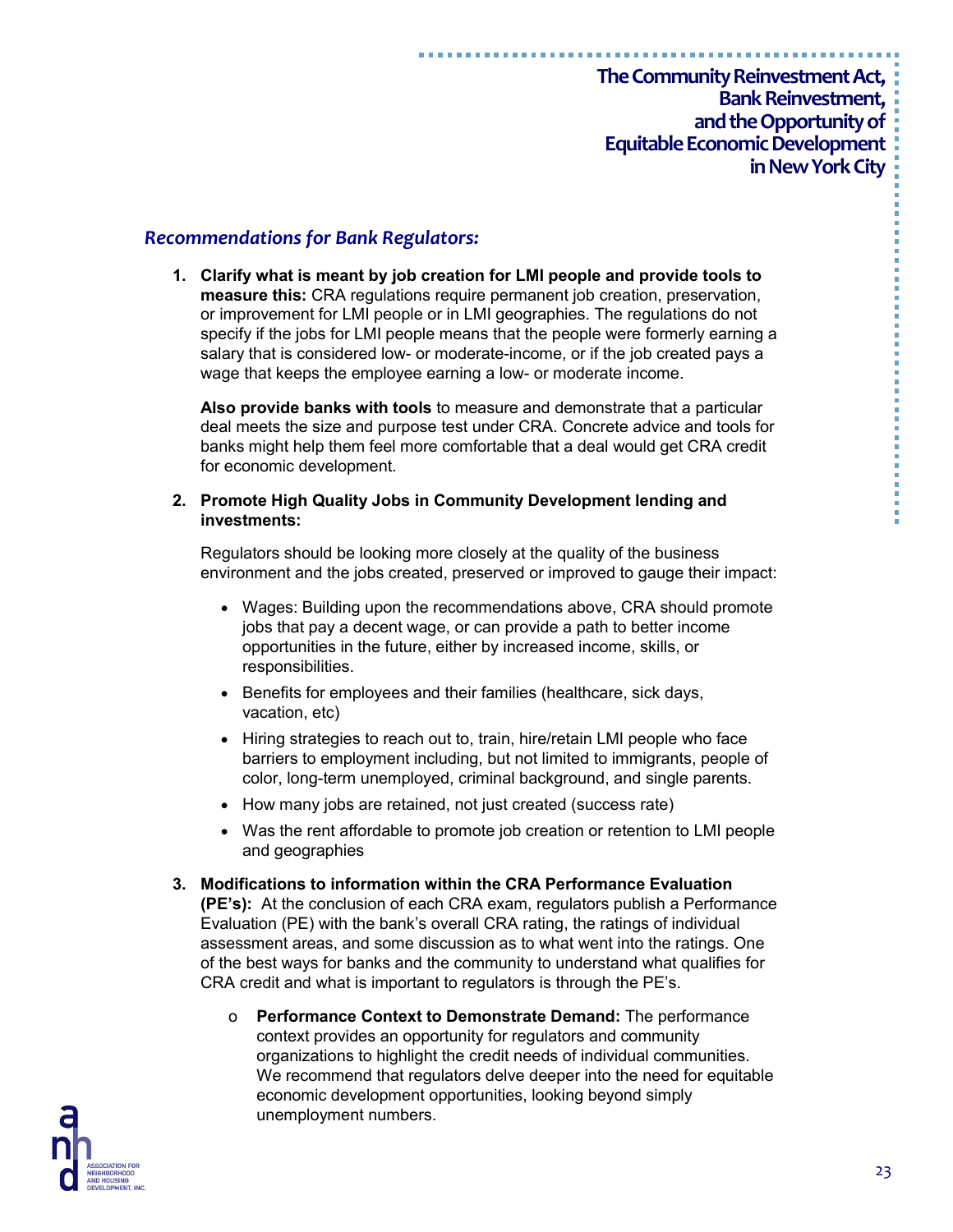Studies have shown that industries such as light manufacturing offer the promise of better paying jobs that could be made available to lower-skilled, lower-income individuals and should be encouraged. However, **more research is needed** to further demonstrate where resources should go and how they should be deployed to have the greatest impact possible. Such research should be supported by public and private funding sources.

- o **Include economic development organizations in the Community Contacts**: Regulators speak with one or more community contact as a part of each bank's CRA exam. Community contacts are organizations independent from the bank that can help round out the performance context by providing information about community credit needs and opportunities financial institutions may have to help meet those needs. They can also provide feedback on the bank's CRA record of meeting the credit needs of and services to LMI communities. When choosing community contacts, it is important that regulators include community based nonprofit organizations that focus on and understand equitable economic development.
- o **Uniform benchmarking**: Some PE's show the breakdown of the percentage of loans, investments, and services to each category of community development – this would be very helpful information to have on each exam.
- o **Highlight best practices**: The CRA exam also serve as an opportunity to highlight to community organizations, regulators, and other institutions what types of loans, investments, and services are considered innovative, responsive, and/or complex. Some PE's contain many examples, and others very few. It would be helpful if all PE's contained more details about such investments, with the corresponding category for which they got the CRA credit, as a way to further incentivize these types of activities, and also inform banks as to what types of activities they should be increasing.

Best practices should be ones that lead to jobs that will have the greatest impact on the workers and communities, with the greatest emphasis placed on decent wages, benefits, and pathways into the middle class. They should also include intentional job creation strategies, rather than ones where it is an ancillary benefit. This can also be done by providing more examples in CRA literature and in the FFIEC's CRA Q&A document that is widely read by CRA officers and compliance staff at banks as well as other stakeholders (*See Appendix B for more details on this document*)

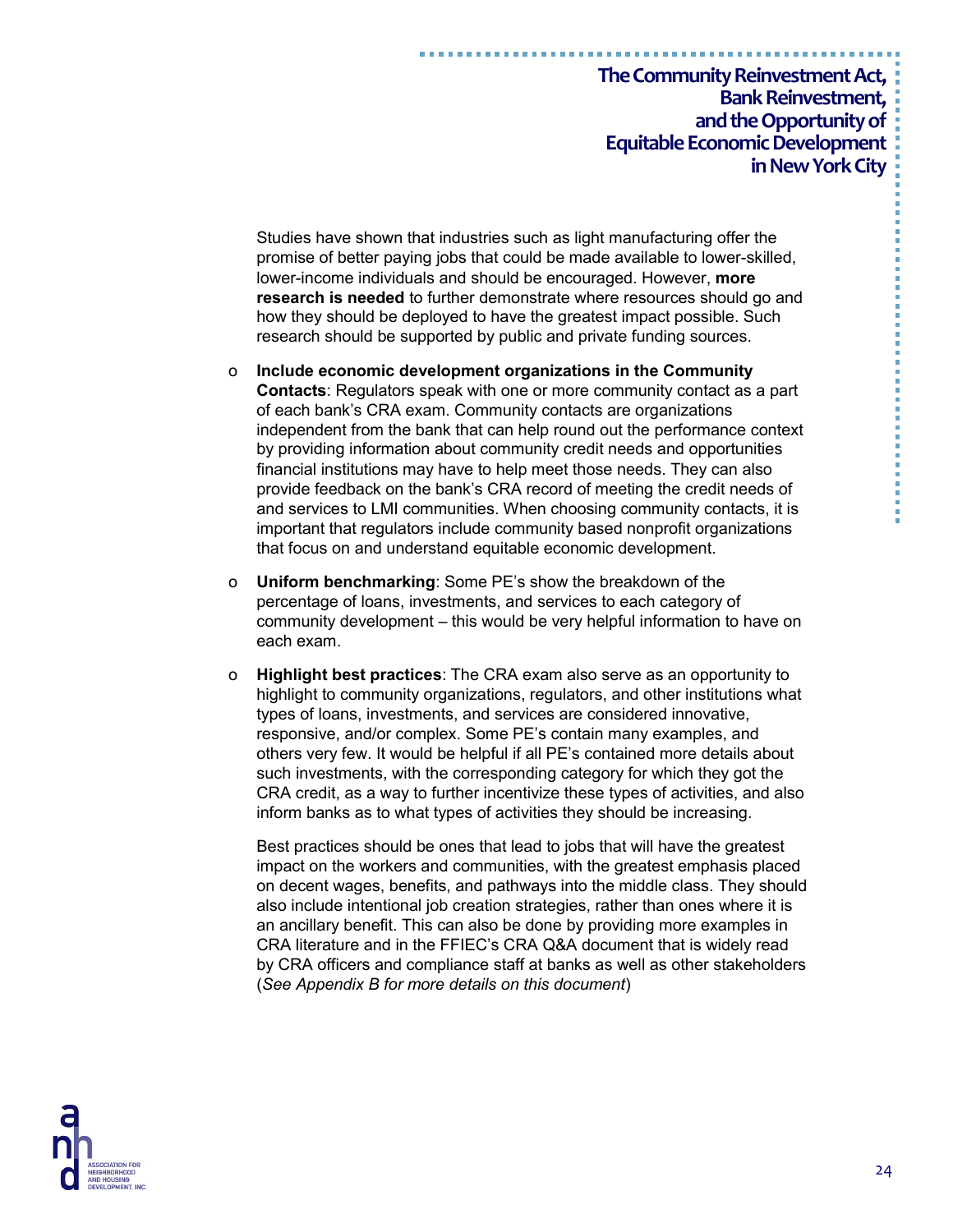- **4. Give extra CRA credit for equitable economic development.** ANHD has long called for– and continues to call for – CRA examiners to give more weight to community development loans, investments and services done with neighborhoodbased organizations such as CDCs and grassroots community organizations. Banks should also receive additional CRA credit for intentional activities that create opportunities for equitable economic development that give LMI people and underserved communities access to quality jobs and a path to the middle class.
- **5. More scrutiny of loans that automatically get CRA credit for Economic Development**
	- o *New Markets Tax Credits (NMTC)*: ANHD recognizes that NMTC investments can be a meaningful vehicle to promote community development in New York City. However, it is unclear why they automatically count as an *economic development* investment, given the wide range of projects that qualify for NMTC's, including charter schools and retail businesses that, while providing services and perhaps even new jobs, are not part of an intentional strategy to create quality jobs for LMI residents and in LMI neighborhoods.
	- o *Small Business Investment Corporations (SBICs)*: It is even less clear why investments in SBIC's automatically qualify as economic development without proving that they meet the purpose test. Similar to small business lending, all lending is important, but if the goal of the economic development category of CRA is to create and preserve jobs for LMI people and geographies, this particular investment does not appear to automatically meet that purpose in many cases. A publication by the Federal Reserve Board of San Francisco states that "Despite their broader investment mandate, SBICs were effectively exempted from the purpose test by the regulators who created a presumption 'that any loan to or investment in a … Small Business Investment Company promotes economic development' and is potentially a qualified CRA investment."<sup>20</sup> In fact, fewer than half of the loans by SBIC's directly benefit LMI people and geographies, maybe fewer than a quarter. In FY 2012, for example, debenture and other SBIC investments provided \$3.1 billion in financing to over 1,000 small businesses; *29% of those small businesses were located in LMI areas or were businesses owned by women, minorities or veterans<sup>21</sup>* **.** We believe that each investment in an SBIC, as in any other CRA-qualified investment, should be evaluated on its merits based on the stated goals of the economic development section of the CRA. If the fund is investing in businesses that will create, preserve, or improve jobs for LMI people and neighborhoods, it should get credit, otherwise it should not.



<sup>&</sup>lt;sup>20</sup> http://www.frbsf.org/community-development/initiatives/community-development-finance/investment-vehicles/smallbusiness-investment-companies/<br>
<sup>21</sup> http://...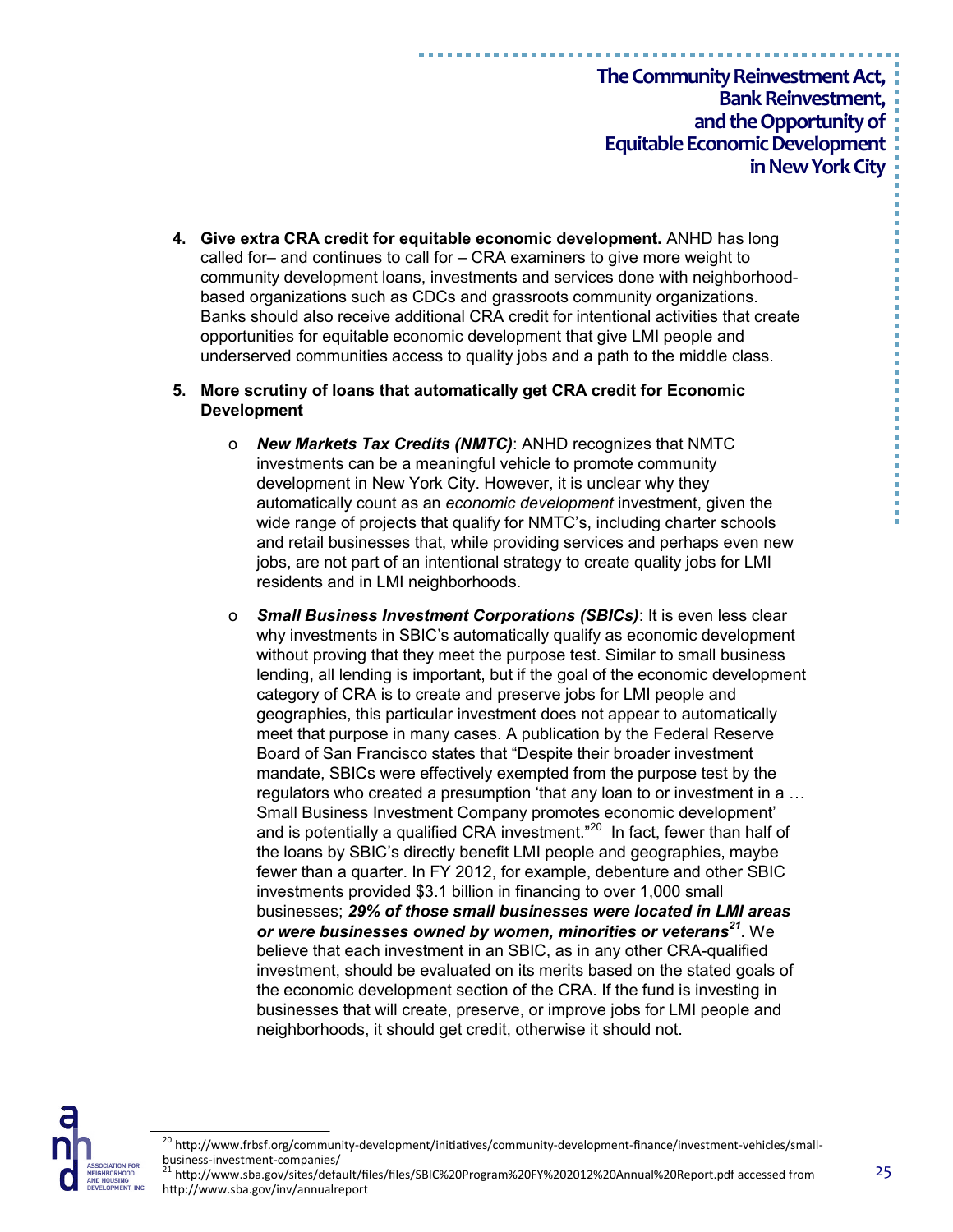**The Community Reinvestment Act,**

**Bank Reinvestment, and the Opportunity of Equitable Economic Development in New York City**

### *Recommendations for New York City*

1. **Financing and Zoning for light industrial / manufacturing space:** NYC should use its zoning powers to stimulate and preserve space that is appropriate for small- and medium-sized manufacturing businesses. It should also create a set of **robust financing vehicles** that banks can contribute to, or utilize, such that developers have access to grants, low-cost financing, and tax benefits to build and modernize light industrial manufacturing space for small and medium size businesses that will benefit LMI people and communities. The vehicles should be structured so they fully qualify a bank to receive CRA credit for its contribution, or have a straightforward way to determine which pieces of that contribution would qualify.

#### 2. **Provide stable manufacturing space so that manufacturers have the certainty they need to plan for and invest in their future expansion:**

- a. Establish a clear and consistent policy of ending the rezoning of manufacturing land to allow residential or commercial uses;
- b. Create stability in the most dense industrial areas to prevent real estate speculation and non-industrial uses from driving up rents<sup>22</sup>;
- c. Create areas that support mixed-uses to maintain a balance of residential, commercial and manufacturing spaces $23$ . While many manufacturers may seek large spaces in a lower-cost, more homogenous industrial environment, many others may prefer to be close to their customers, work with different types of businesses, and have the amenities of a residential/commercial neighborhood. For these businesses, a diversity of uses and spaces could stimulate innovation, and the development of new products and markets. These mixed-use areas would require that a percentage of the space in each building or the district as a whole be dedicated to manufacturing.
- d. Rigorously enforce the standards for a zoning variance and impose tougher fines for illegal conversions.
- e. No longer permit hotels, big box superstores, or self-storage facilities to be built or opened within manufacturing zones. They are not manufacturing businesses and do not create the volume or quality of jobs that will support a family. This is especially so for self-storage facilities that take up large amounts of land and create very few jobs.



<sup>&</sup>lt;sup>22</sup> For more information on industrial land use and programmatic strategies, please see Building A Vibrant Manufacturing Sector, Pratt Center for Community Development (July 17, 2013) at http://prattcenter.net/issue-brief/building-vibrantmanufacturing-sector  $23$  Ibid.

医皮肤性 医骨髓 医骨髓 医血清性 医血清性 医血清性 医血管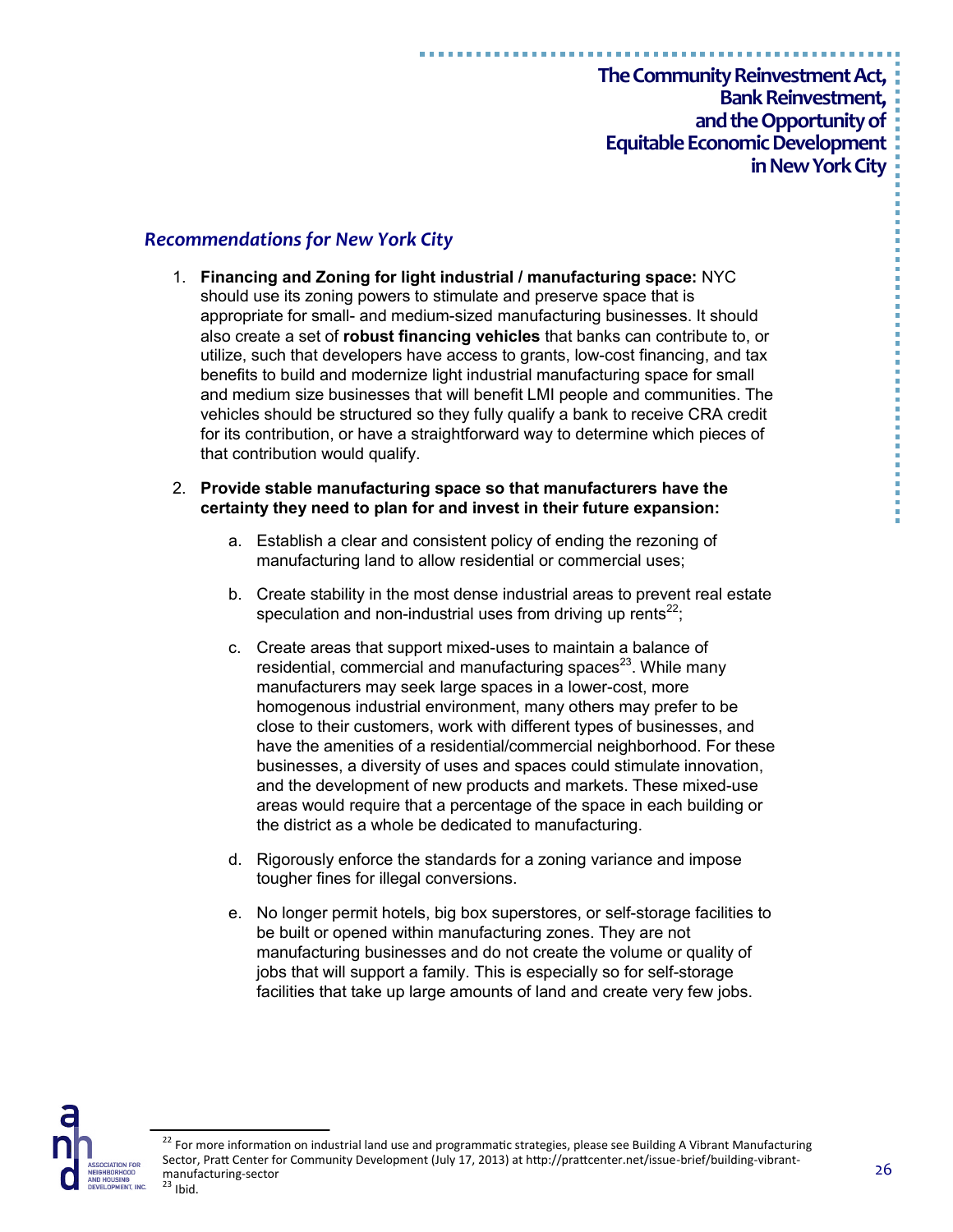#### 3. **Support and Prioritize Nonprofit organizations to build and manage Industrial space**:

Two very successful examples are Greenpoint Manufacturing and Design Center (GMDC) and the Brooklyn Navy Yard Development Corporation (BNY). Both GMDC and BNY have a triple bottom line mission that guides investment, leasing, and programmatic decisions such that they achieve fiscal responsibility while creating jobs and increasing the environmental sustainability of their operations. A recent study of the Brooklyn Navy Yard by the Pratt Center found that the number of jobs generated by the Yard and its economic impact on the City increased by approximately 400% over a ten year period. The study found that BNY's success derived from pursuing its mission-based commitment through providing stable affordable space, investing in green infrastructure, accessing City and State incentives and including job creation potential in tenant selection<sup>24</sup>.

- a. Give nonprofit organizations committed to industrial development a preference in the sale or lease of City-owned space.
- b. Create a not-for-profit **Industrial Development Fund** to provide recoverable grants to nonprofits for pre-development costs and grants to write down acquisition and renovation costs to close the gaps in longterm financing.
- c. Explore whether additional City-owned industrial space should be managed by independent nonprofit organizations. This would not only improve management of the industrial properties, but allow for a more strategic and comprehensive development approach that fosters particular industrial clusters, targets areas for specific market segments, and increases the leverage of private funds for industrial development by dedicating rent revenues so that they can be bonded out to finance capital improvements.
- d. Fully fund the **Industrial Business Service Providers (IBSP's)** that support the Industrial Business Zones (IBZ's). These organizations support hundreds of manufacturing businesses within their zones as well as many other businesses in the area. They provide assistance in securing loans, tax abatements, grants, and technical support.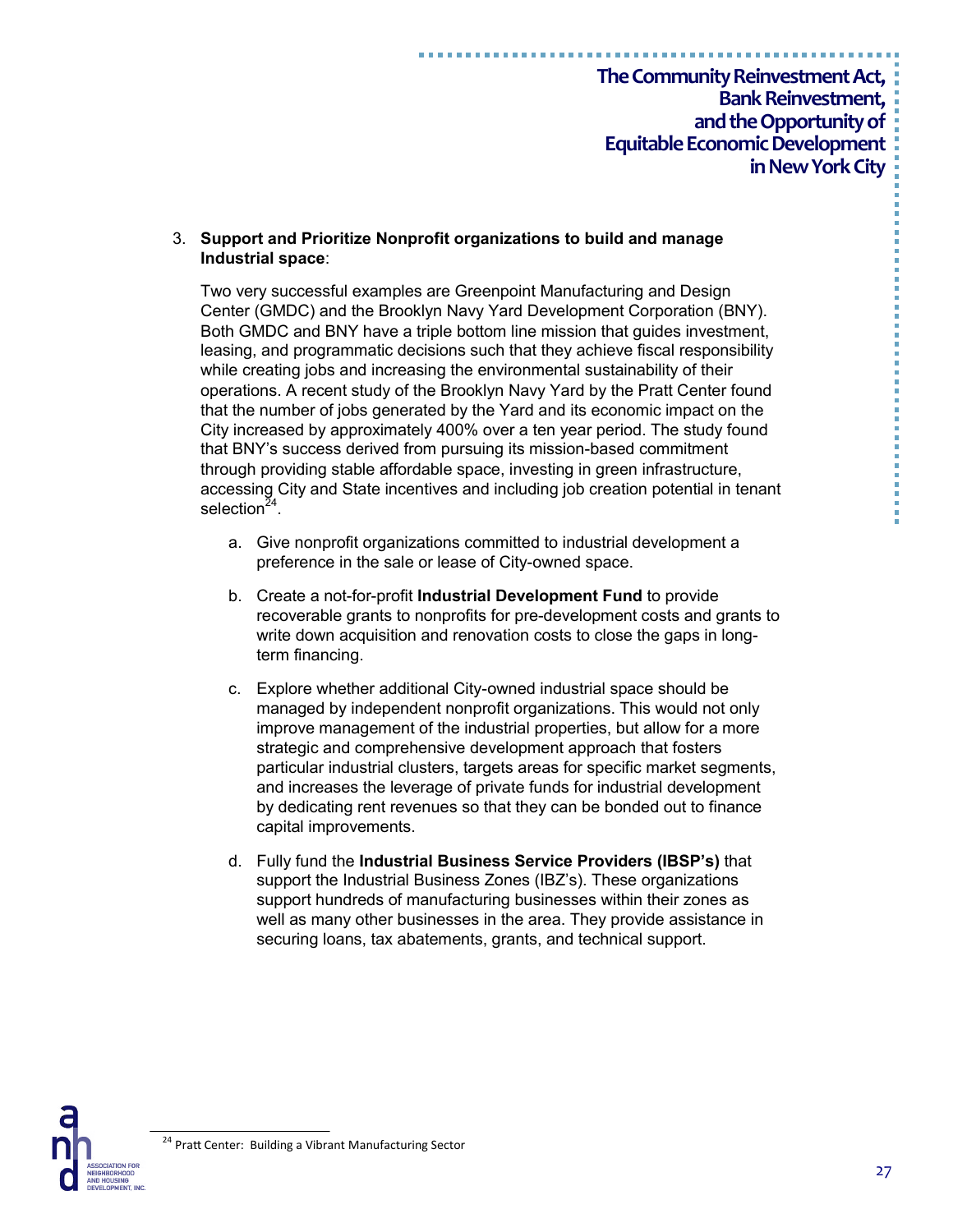- 4. **Expand targeted workforce development training**, through local community development corporations, so that residents are best able to benefit from job expansion in particular sectors including, but not limited, to light manufacturing. **Match workforce training programs** with identified skills and needs of growing sectors to promote local-based hiring and training to career alignment.
- 5. **Continue and expand support for small businesses in NYC**
	- a. **Support the expansion of local based merchant incubators through neighborhood-based community development organizations** for local business to help them in all facets of expanding and improving their business operations. Assist businesses in negotiating leases, finding qualified workers, developing workforce training programs, enrolling in city programs, applying for city contracts, and identifying local supply chains.
	- b. **Continue and expand services to small businesses through technical support, training, and access to capital.** This can be done through the City's Business Solutions Centers as well as through neighborhood-based organizations such as CDCs, LDCs, and CDFIs.
	- c. **Equitably support locally-driven efforts to revitalize and stabilize commercial corridors** through Business Improvement Districts (BIDs), merchant associations, and chambers of commerce.
- 6. **Resources for Banks regarding CRA:** Provide **Guidance** to understand CRA-eligible financing opportunities to support light manufacturing and **tools** to measure job creation and retention, including its impact on LMI people and individuals.

医胃炎 医胃炎 医血管血管 医血管血管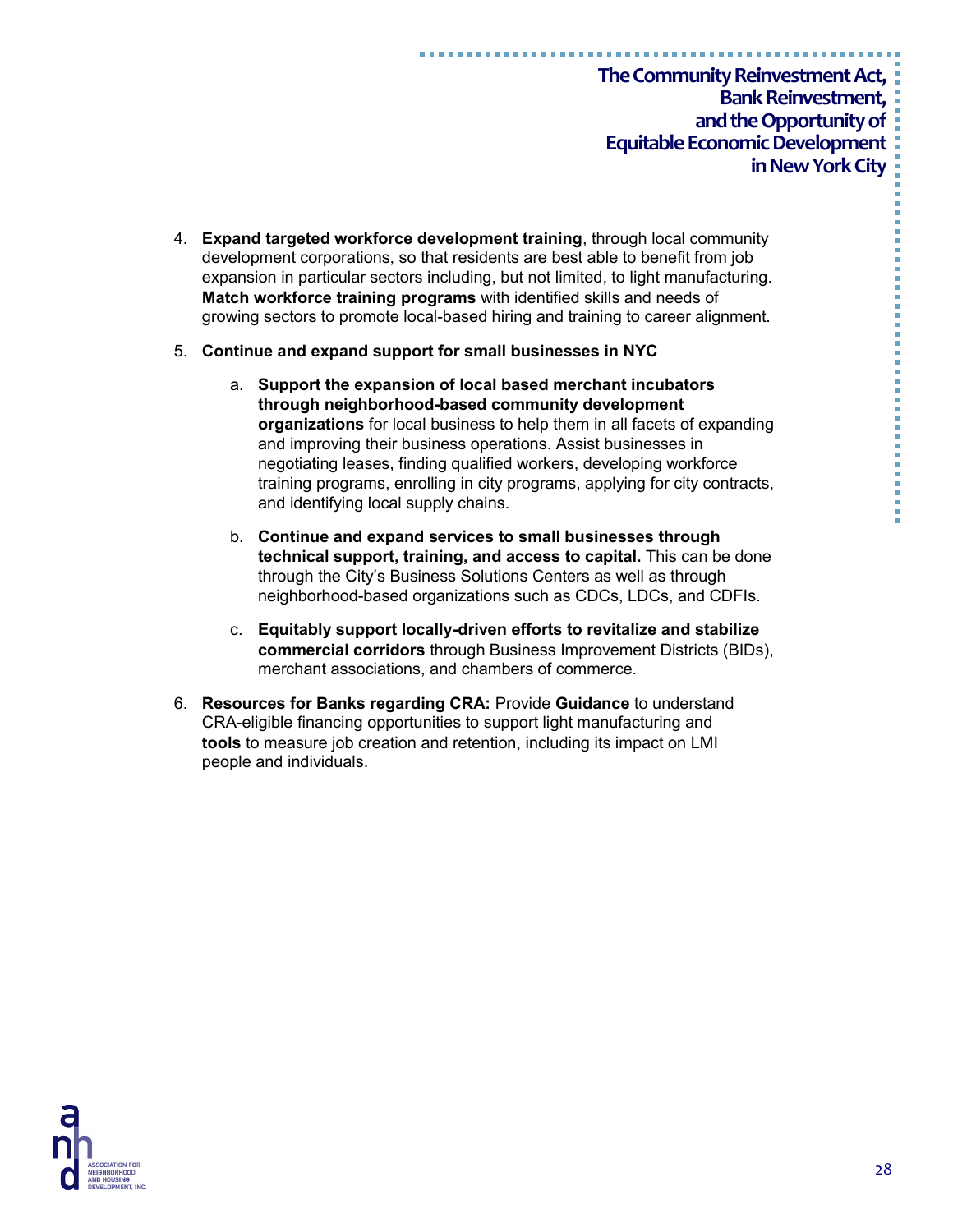#### *Recommendations for Banks:*

**1. Staffing**: Banks should develop a well-resourced, high capacity community development team that understands economic development. Especially given the lack of a connected infrastructure and ecosystem for economic development in NYC, staff need to have a good understanding of the landscape – which agencies and organizations are doing the best work, where additional investment and capital would help, which loan programs work best, and how to access government subsidies and incentives.

Staff must commit to working with government, for-profit, and nonprofit partners to develop a coordinated set of financing vehicles, resources, and expertise that can be tapped into by developers, lenders (CDFIs/CDCs) and small businesses themselves

#### **2. Ensure that Economic Development loans, investments, and services have an intentional strategy to create, preserve, and improve quality permanent jobs.**

All jobs are not equal and CRA should place a greater emphasis on jobs with decent wages, benefits, and a path to the middle class. Thus, the projects should entail intentional hiring, training, and staffing strategies that reach out to and equip underserved populations to access and keep these jobs.

#### **3. Financing for Manufacturing Space:**

NYC is losing manufacturing space at a rapid pace, and much of the space in existence is too large for a small manufacturing business to occupy, particularly one that is just starting. It is critical that NYC provide a range of small and medium manufacturing space to incubate new businesses and provide them a place to go when they grow out of that initial space.

Developers need access to long-term, low-interest financing in order to develop and improve manufacturing space and the surrounding infrastructure. Banks should provide direct financing and also provide capital and expertise to public-private partnerships that lead to the development of such space. This may happen through existing vehicles, such as NMTC projects, bond financed projects, and loan pools. It may also require the development of a new financing mechanism that will most certainly require bank participation to succeed.

a. **Prioritize Nonprofit developers:** Banks should also make extra effort to provide financing to nonprofit developers of industrial space. Two very successful examples cited above are the Greenpoint Manufacturing and Design Center (GMDC) and the Brooklyn Navy Yard Development Corporation (BNY). Both GMDC and BNY have a triple bottom line mission that guides investment, leasing, and programmatic decisions such that they achieve fiscal responsibility while creating jobs and increasing the environmental sustainability of their operations.

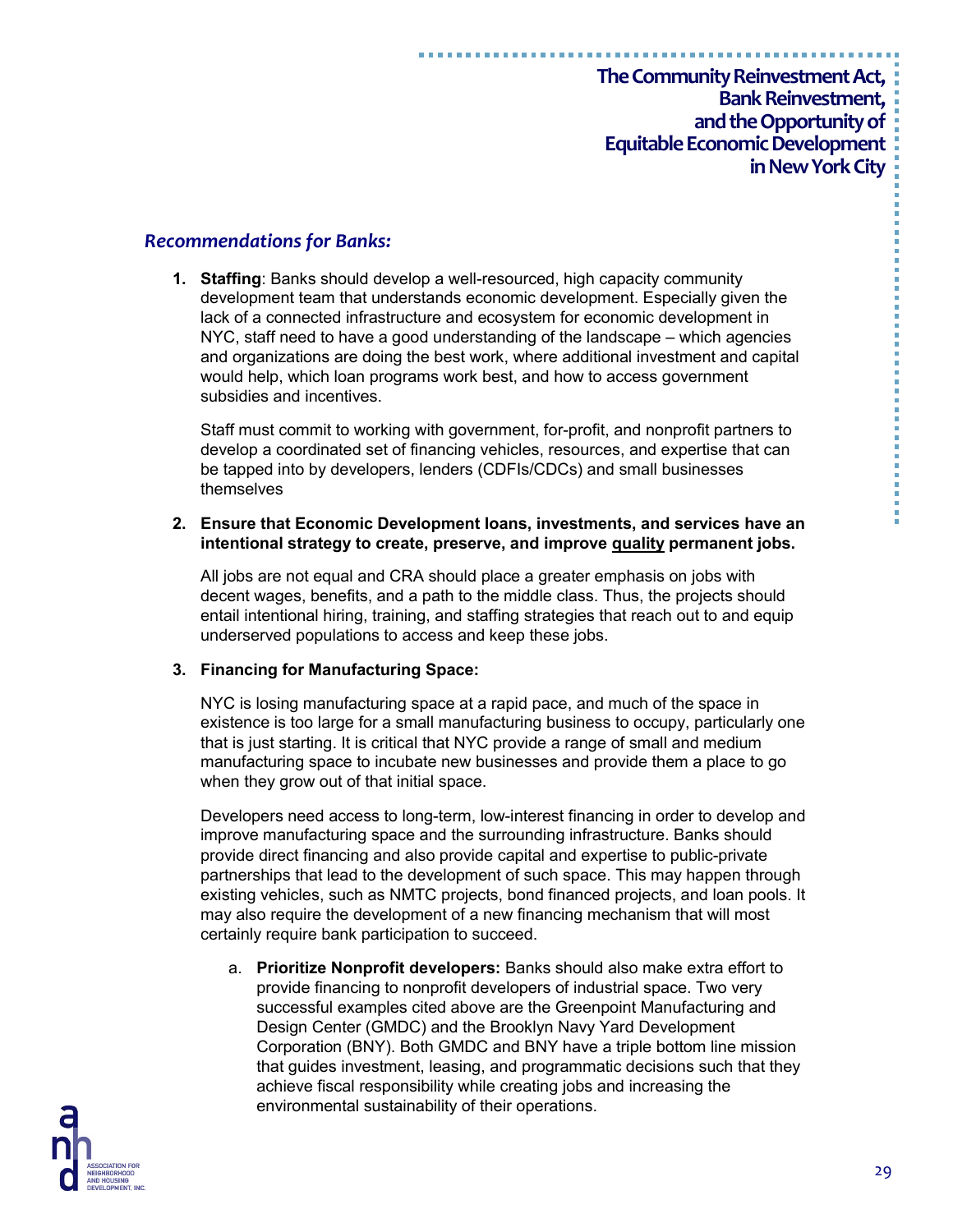b. **Affordable Space:** Provide financing for projects that will create affordable space for entrepreneurs. The cost of industrial and retail space can be prohibitive for many small businesses, especially as speculative practices have raised the cost of land in areas where more expensive housing or office space could replace it.

#### **4. Financing small businesses**:

Small businesses have historically been, and continue to be, economic drivers of the City. Their success is critical to the economic development of NYC across all populations. Additionally, immigrants make up a large and growing segment of the city's entrepreneurs in multiple sectors.

Within small businesses, a new crop of urban manufacturers are growing across the city. The industrial sector of large-scale steel mills and pharmaceutical plants are being replaced with smaller-scale food manufactures, custom cabinetry, breweries, sustainable green building materials, and innovative fashion and beauty product fabricators. These jobs present opportunities for many New Yorkers.

Banks should be making all efforts to reach out to and serve small businesses throughout the City:

#### **Increase access to small business lending, including the manufacturing sector, particularly for very small businesses and immigrant businesses, recognizing that some of these may be less formal businesses.**

- a. Increase traditional small business lending in LMI census tracts and to the smallest businesses, defined as having revenues of one million dollars or less by the CRA in this category
- b. Increase access to affordable lines of credit
- c. Consider alternate forms of credit to evaluate whether the borrower is likely to repay the loan. For example, look at a business owner's personal credit history and/or bill paying history if the business has never taken out a loan.
- d. Provide flexibility for long-standing businesses that hit upon hard times, especially in light of the most recent economic crisis.
- e. Create products that match sector needs. For example, manufacturers often need purchase order financing. Typically, "purchase order loans" carry a high interest rate, but a bank that understands the market and the business could make a more affordable line of credit available at a lower rate.

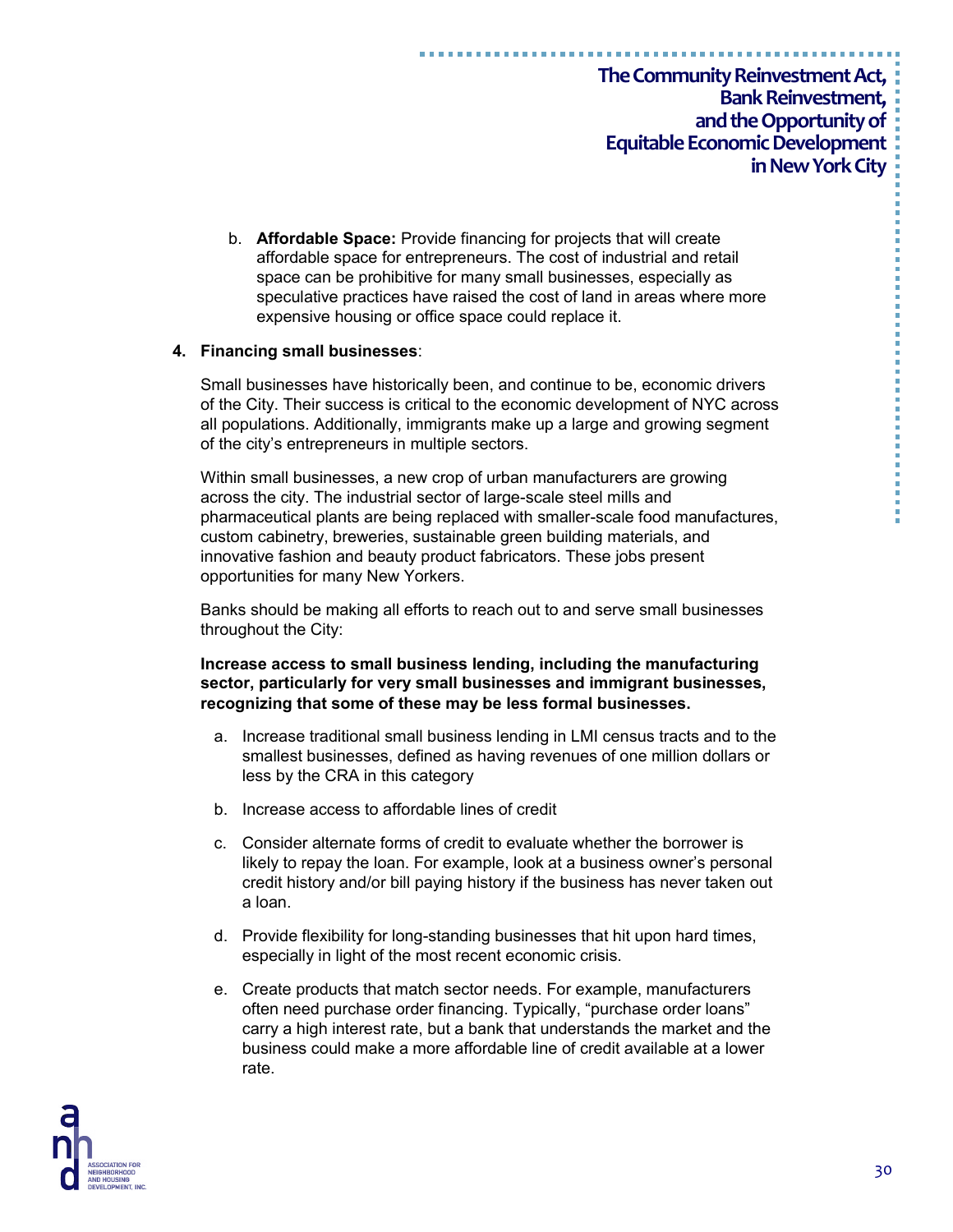- f. Have trained, accessible loan staff that can do intentional outreach in LMI and immigrant communities: speak multiple languages, explain products clearly, conduct more holistic analysis of credit, quick turnaround time on loan decisions, and coaching and assistance to get a business to access a loan in the future.
- g. Implement a "Second look" program for times when a business truly cannot receive a loan from the bank. Refer these borrowers to alternative lenders that may be able to assist.
- **5. To supplement traditional bank lending, banks should provide both capital and philanthropic support to nontraditional lenders as well as CDCs and LDCs that support these businesses.** These institutions incorporate "hightouch" models that provide extensive support to borrowers to prepare them to take out a loan, ensure successful completion of the loan, and beyond that to help them grow and prosper

#### **Nontraditional lenders , including micro-lenders, CDFIs, and credit unions, often provide affordable loans and services critical to supporting small businesses, including:**

- a. Affordable lines of credit to individuals and businesses that do not qualify for traditional bank loans;
- b. Holistic analysis of credit: Consider alternate forms of credit to evaluate whether the borrower is likely to repay the loan. For example, look at a business owner's personal credit history and/or bill paying history if the business has never taken out a loan or if the business is too new to have a strong history;
- c. More flexible underwriting in general;
- d. Staff who speak multiple languages, can explain products clearly, conduct more holistic analysis of credit, coaching and assistance to help the business access loans;
- e. Connect businesses to traditional bank products when they become eligible;
- f. Connect businesses to training programs, grants, and other supports.

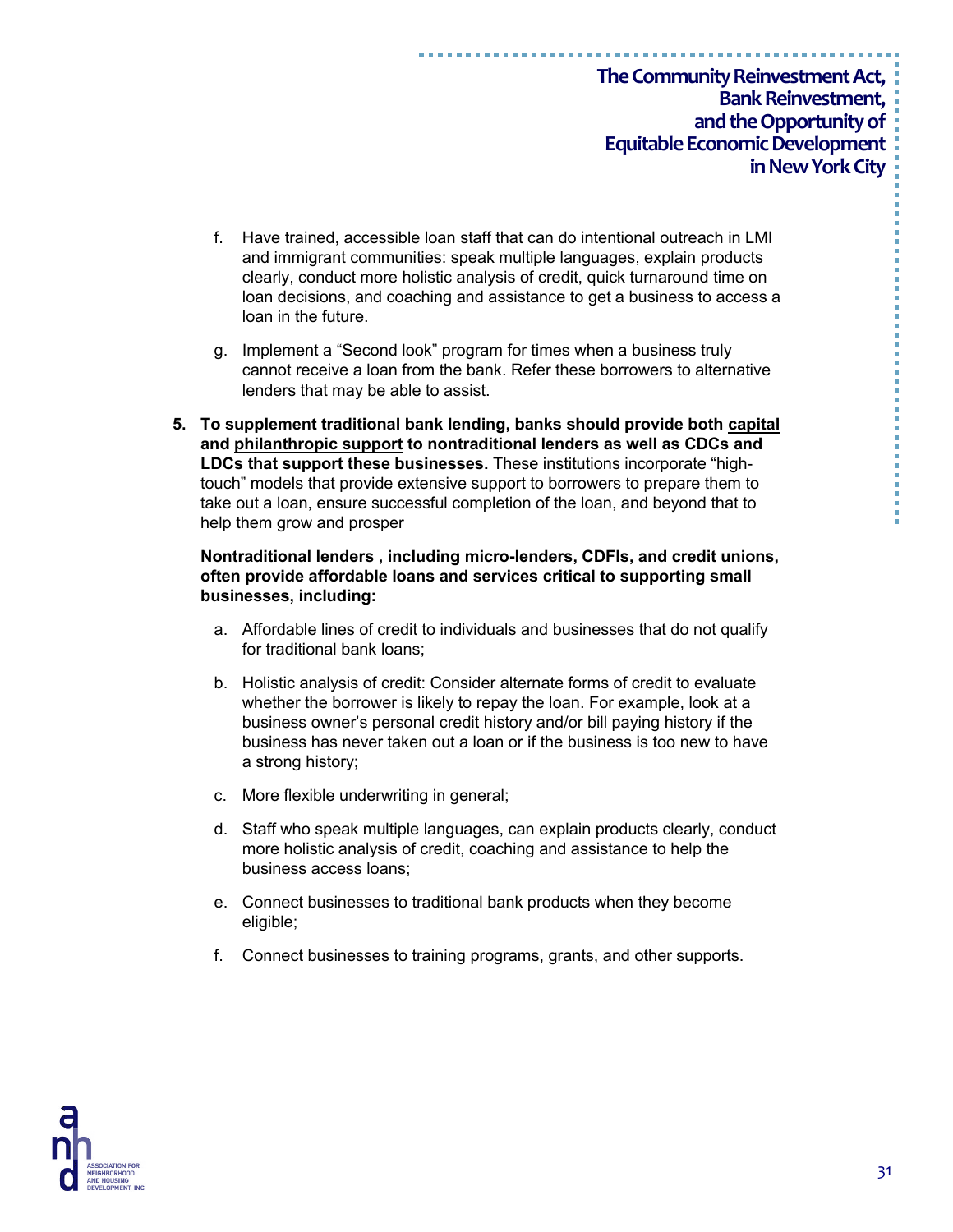**Mission driven nonprofit organizations also do what banks do not. In addition to the credit mentioned above, they:**

- a. Provide one-on-one support to businesses that receive loans to give them the best chance of success and ultimately to become "bankable";
- b. Conduct training one-on-one and in class settings to business owners;
- c. At times provide wrap-around/back-end services that new or even established businesses do not have the expertise or resources to do themselves (payroll, accounting, etc);
- d. Workforce Development to staff the small businesses they work with and prepare residents for all jobs available to them. Banks should support **targeted workforce development training** through local CDCs and community organizations. They should seek workforce training programs that match with the identified skills and needs of growing manufacturing and industrial sectors to promote local-based hiring and training to career alignment.

#### **In addition to financial support, banks can also provide in-kind support:**

- a. Leverage the extensive training and expertise of a financial institution including, but not limited to: Extensive training that allows nonprofit employees to work within a financial institution for a year; allow bank employees a year off to work with a nonprofit to conduct specific tasks as well as provide training to continue the work; implement systems that would work well across the financial sector for banks and nonprofit institutions;
- b. Mentoring for small business owners;
- c. Small Business education: financial education, training, development support;
- d. Local sourcing for bank operations.

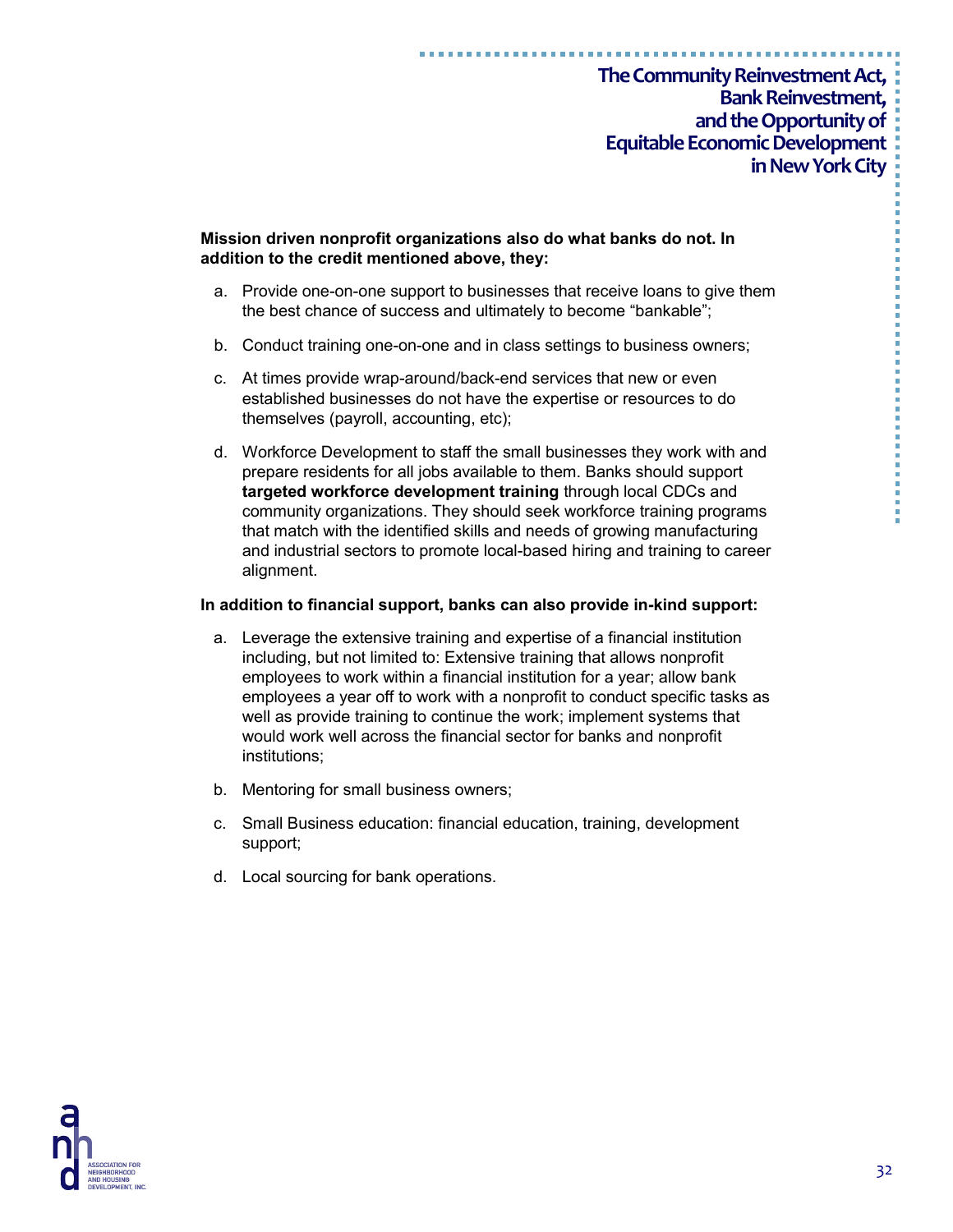# **CONCLUSION**

Equitable economic development goes beyond expanding the tax base and beyond simply creating and preserving jobs. It is about the jobs being created and the people being served. Equitable economic development is about creating the systems and environments to create a stable middle and working-class employment base and workforce that creates a meaningful path to the middle class. It is critical that these systems and opportunities be intentionally extended to the LMI and underserved communities that need them most through targeted strategies for quality job creation, small business development, and workforce development and placement.

Economic Development is probably the most misunderstood and challenging category within the CRA's categories of community development. Activities that further *equitable economic development* are even less understood and can actually fall under one or more of the five categories for which banks can receive community development credit under the CRA.

This paper explained how the CRA interprets economic development, laid out the range of activities banks can engage in to support economic development, and provided a set of recommendations for the City, banks and regulators to increase investment in equitable economic development.

Over 35 years of deliberate, intentional work across multiple sectors has helped to create a robust ecosystem and infrastructure to finance affordable housing construction, preservation, and management. Much of this work was made possible because of the CRA, which brought banks to the table to develop and support this housing ecosystem which is constantly evolving and improving. In the face of rising poverty, growing income inequality, and a rapid loss of just the type of space and resources our city needs to create and retain quality jobs, it is urgent that the City's public and private sectors come together to address this issue in a similarly smart, systematic manner. The same CRA that has been so effective in supporting and building a housing infrastructure can also serve as a tool to work collaboratively with government, nonprofits, for-profit developers, and banks to develop this new infrastructure for equitable economic development.

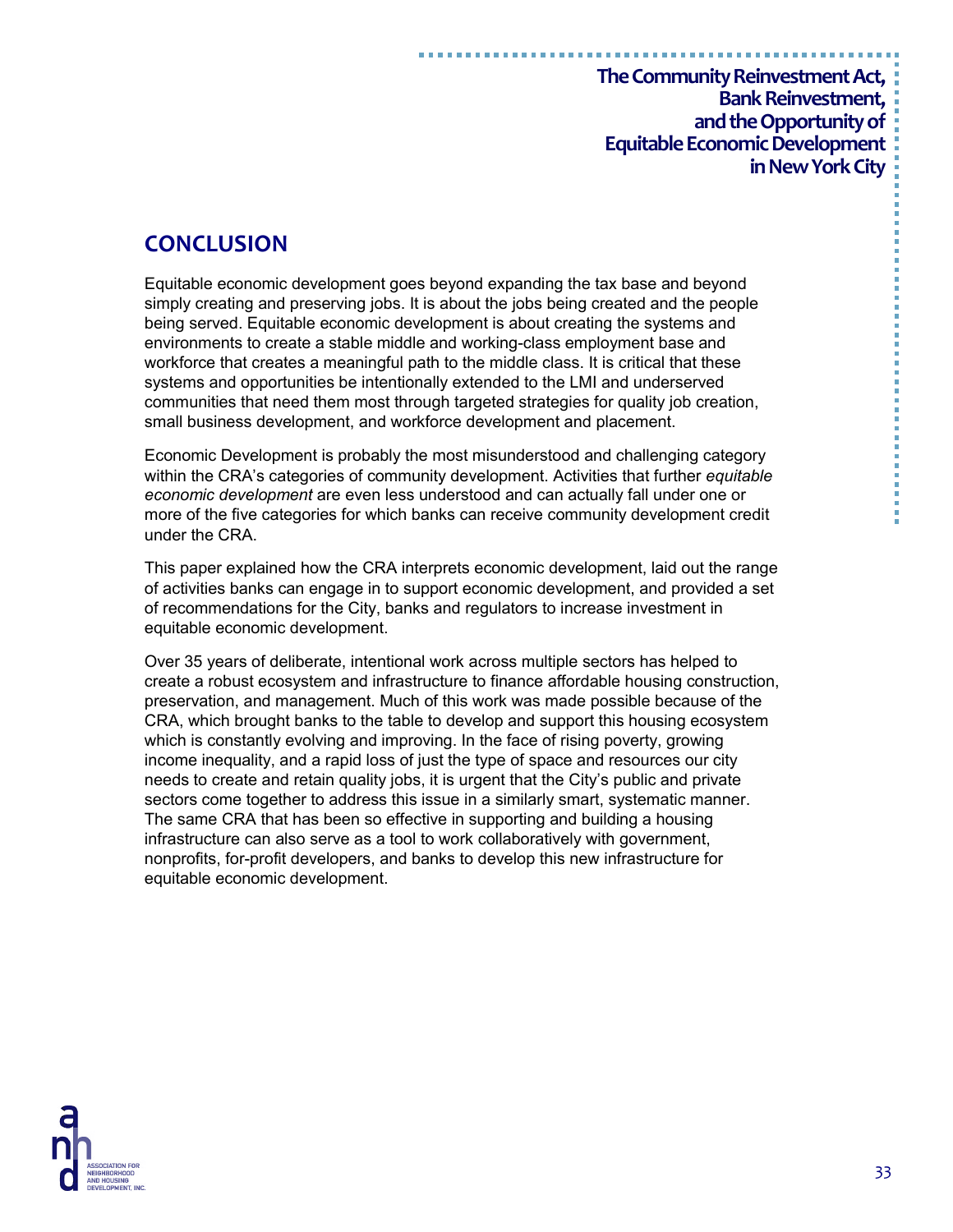Similar to housing, an economic development infrastructure will require the collaboration of the public and private sectors to:

- Establish land use and zoning policies, initiatives, funding, and financing mechanisms, including (but not limited to) capital investments, credit enhancements, tax abatements to incentivize investment and offset risk;
- Provide financing, grants, and expertise directly and through intermediaries;
- Construct, rehabilitate, and manage space for light manufacturing businesses. A priority must be placed on nonprofit organizations to manage the space such that the tenant manufacturers have the stability they need to invest and thereby create jobs, and more of the investment goes back into the community to sustain and build the industry further;
- Support small businesses with commercial revitalization, loans, and technical support;
- Provide targeted workforce development training and placement.

ANHD looks forward to working closely with all stakeholders to implement these recommendations, and thus create more economic opportunity for residents and neighborhoods throughout New York City.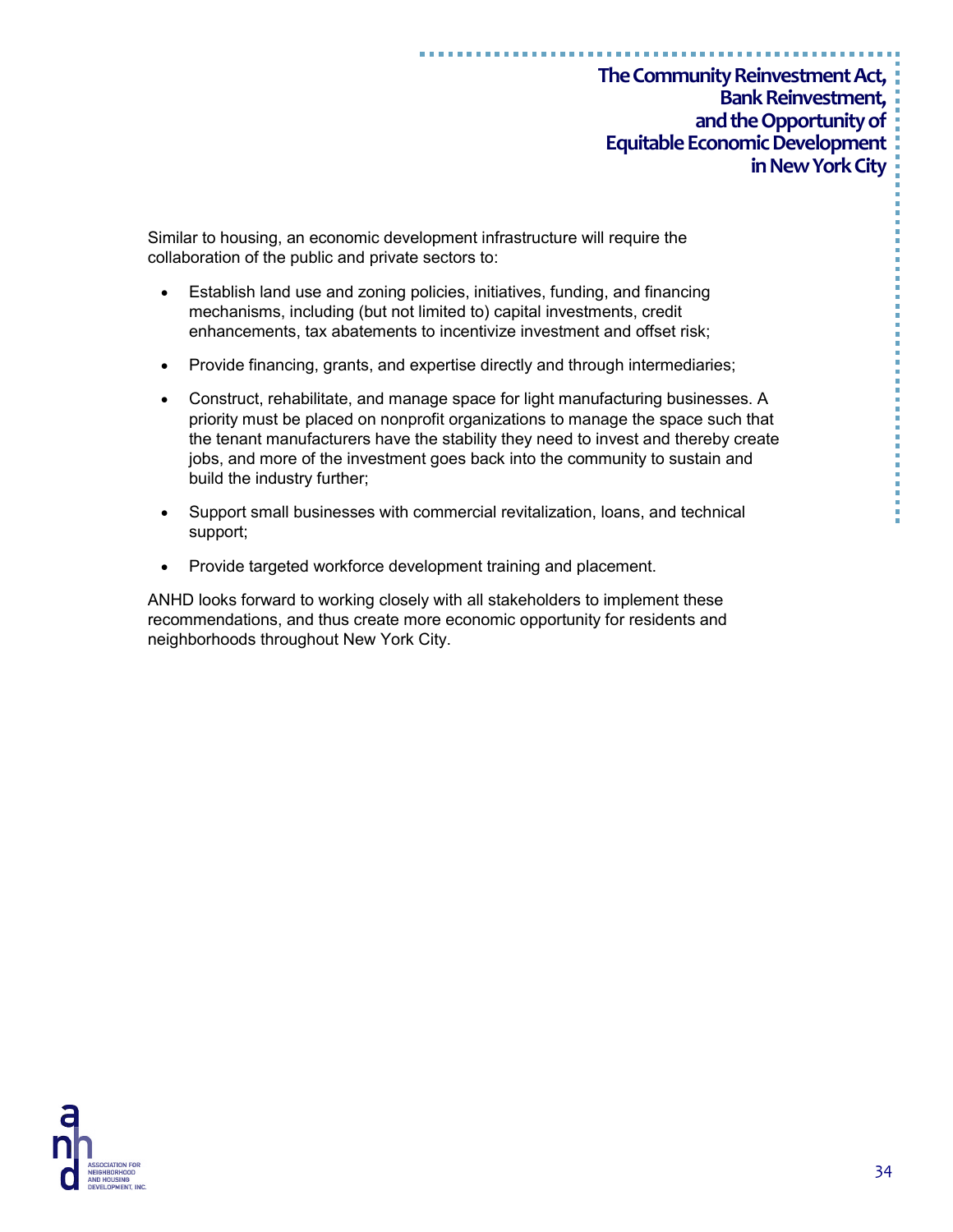# **APPENDIX A:**

# **Three Examples of Banks Implementing Best Practices to further Equitable Economic Development in New York City**

The best efforts are ones in which the banks are **coordinating closely with nonprofit and government partners**. When multiple institutions are involved, the opportunity exists for cross-collaboration, learning, and ideas sharing, and possibly leveraging resources to have an even greater outcome.

These are a few examples of banks investing in equitable economic development in NYC:

### **Deutsche Bank / Deutsche Bank Americas Foundation**

Deutsche Bank's Community development team consistently partners with and supports local CDC's and CDFI's with philanthropic grants and low-cost capital, understanding that both are needed. They have done so for a broad set of organizations and also as part of more targeted programs. A few such examples include

- 1. Partnership with NYCEDC to support and operate Competition THRIVE. The competition is designed to address the challenges faced by the City's immigrant entrepreneurs, which commonly include access to credit, financial management, language barriers, and access to business networks $^{25}$ . Through the program, five finalists are awarded seed funding to pilot their program for six months and create a business plan. After the six month pilot period, one grand prize winner and a runner-up are granted larger amounts of funding and promotional services to further scale their programs.
- 2. **The Green Carts Microenterprise Intermediary Program:** Approximately three million New Yorkers live in neighborhoods with limited access to fresh fruits and vegetables. Low-income communities that suffer from a shortage of supermarkets and grocery stores also have higher rates of diet-related diseases, such as diabetes and obesity. The city has responded to this crisis with the NYC Green Carts program. The creation of 1,000 new vending permits will allow a fresh crop of entrepreneurs to operate mobile food carts selling fresh produce in underserved areas. To help with this initiative, Deutsche Bank created the Green Carts Microenterprise Intermediary Program, awarding several grants and making program-related investments (akin to a low-interest loan) to community-based organizations that offer technical assistance to vendors negotiating the licensing process and contending with the other challenges of getting a small business off the ground. One such investment went to the **Business Outreach Center (BOC) Network**, a citywide micro-enterprise/small business development organization, to create a microloan program for NYC Green Cart vendors to enable them to purchase wireless Electronic Benefit Transfer (EBT) card readers. Electronic transfers to EBT debit cards are the primary mechanism for low-income people to receive government benefits, such as USDA's Supplemental Nutrition Assistance Program (SNAP, formerly known as the federal Food Stamp Program).

----------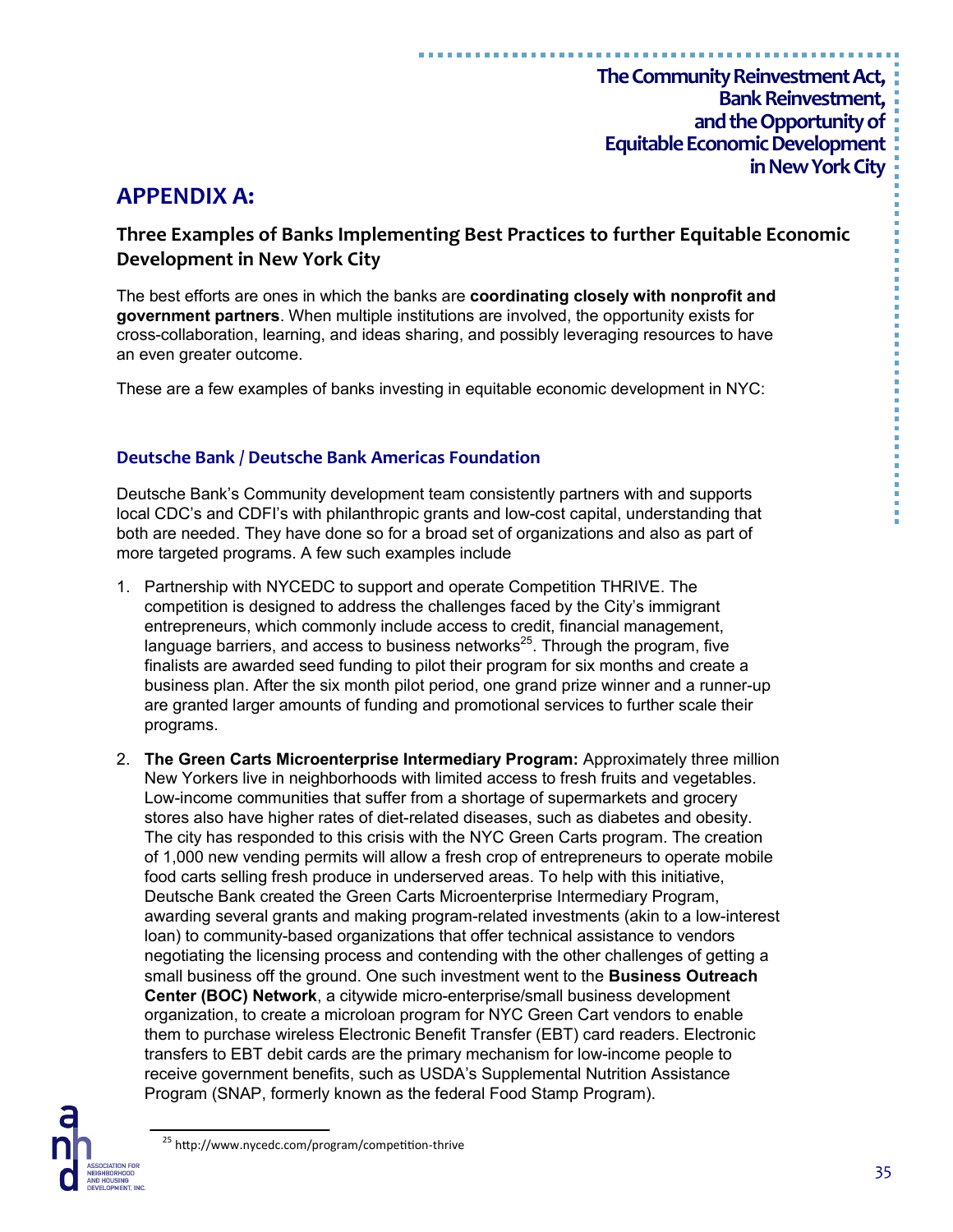#### **Goldman Sachs / Urban Investment Group**

Goldman Sachs is an active New Markets Tax Credit (NMTC) investor where at least some of these investments have been used to support quality jobs. They also developed the 10,000 Small Business initiative, which is broad in scale, while at the same time adaptable to specific industries. Some examples include:

- 1. The 10K Small business initiative has also been adapted to various sectors, including one that is of particular importance to NYC. Through a partnership with NYCEDC, they developed the Food Manufacturers Growth Fund to assist small businesses in the food manufacturing field. **EWVIDCO,** a nonprofit industrial business resource center in Northern Brooklyn, is an official Technical Assistance Partner for the Growth Fund. EWVIDCO assists in the recruitment, training and packaging of loan applications on behalf of businesses they have identified for the Fund. One critique offered of the 10K small businesses program in general is that it is not reaching businesses most in need of such assistance. By the time a business has revenue and 4 employees, they are likely bankable or close to being so, thus we encourage Goldman Sachs to continue the program and consider ways to make it available to more businesses that need similar supports.
- 2. **The Brooklyn Navy Yard** is a noted example of such a project where public investments and financing have been used to leverage private investments from multiple financial institutions over the years to support light manufacturing in NYC. It provides a model that should be replicated.

The Brooklyn Navy Yard is a 300-acre industrial park on the Brooklyn waterfront, owned by the City of New York and managed by the nonprofit **Brooklyn Navy Yard Development Corporation (BNYDC).** BNYDC's mission is to promote local economic development and job creation, develop underutilized areas and oversee modernization of the Yard's infrastructure and assets while maintaining its historical integrity. The site is now home to over 330 industrial tenants employing more than 6,400 people. In addition to the site management, BNYDC has operated an on-site Employment Center for over 10 years, placing more than 1,600 people with its 330 tenants, a significant percentage of whom were residents of the surrounding New York City Housing Authority (NYCHA) buildings or formerly incarcerated. BNYDC has partnered with a consortium of job training providers led by Brooklyn Workforce Innovations that provides unique opportunities to create synergy with tenants in the Yard, to develop on-site apprenticeship programs, and to offer both soft- and hardskills training.

In September 2012, Goldman Sachs' Urban Investment Group (UIG) made a NMTC equity investment to finance the renovation of Building 128 in the Brooklyn Navy Yard to convert a complex of three vacant connected steel buildings into a modern light industrial facility located in the Brooklyn Navy Yard. Following this investment, UIG made an additional Historic Tax Credit equity investment into Building 128 in August 2013.

医三氯化氢 医三氯化氢 医三氯化氢 医三氯化氢

<sup>&</sup>lt;sup>26</sup> http://brooklynnavyyard.org/the-navy-yard/bnydc-mission/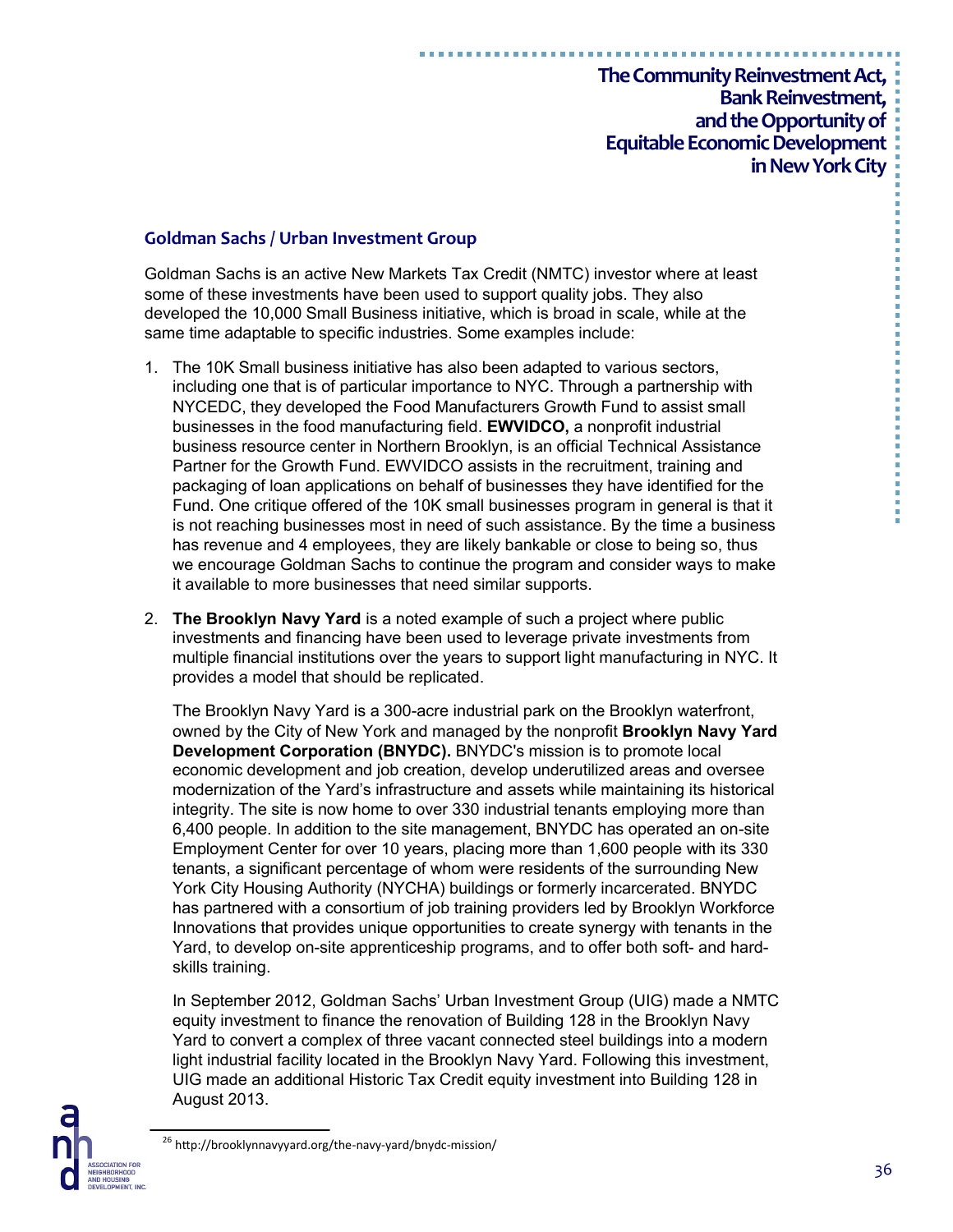#### **in New York City Citibank / Citi Community Development**

- 1. Starting in 2010, Citibank partnered with the NYC Department of Small Business Services to discuss how the resources of Citi could assist New York City small businesses and entrepreneurs obtain the technical assistance and financing they need to start, operate and expand during challenging times. This led to the creation of the **NYC Business Solutions Centers** as well as activities that the bank could do to assist small businesses, including capacity building, skill based mentoring and business referrals, was developed. Citi has provided ongoing funding and support to this initiative. The majority of the centers are located in LMI census tracts, thus helping LMI small business owners have better access to financing, be able to streamline their operations, improve their capacity to create and retain jobs and continue to provide essential products/services to the surrounding community.
- 2. Citi Community Development awarded a philanthropic grant to the *Made In NYC* **initiative**, a program of the Pratt Center for Community Development. Made In NYC seeks to strengthen the manufacturing sector through a local branding campaign that both facilitates local sourcing between businesses and encourages consumers to shop for locally made products. A strong local manufacturing sector provides opportunities for entrepreneurship and innovation, as well as employment opportunities for New York City's extraordinarily diverse workforce and gives the City much of its character and soul. First and foremost, the initiative promotes and advertises local manufacturing businesses. It also serves as a resource to manufacturers by providing education, sourcing and supply chain connections, and networking opportunities. A recent survey of 69 of the businesses in the Made In NYC database found that the majority are hiring LMI workers, and likely at above minimum wage. Given that the average wages in the manufacturing sector are well above those of the service and retail sector and manufacturing jobs often provide a path to career improvement, this initiative has the potential to increase opportunities for meaningful employment to LMI New Yorkers, ultimately moving more families into the middle class.
- 3. In January 2012, Citi funded research by the **Center for an Urban Future** to study how small businesses—especially business owned by LMI owners, or in LMI communities could take advantage of new technologies to generate more revenue, create jobs, change their lives, and help change the local communities in which they operate. The study, Smarter Small Businesses for a Stronger Economy, examined the specific gaps in technology adoption for firms owned by LMI New Yorkers, including immigrant and minority business owners. The research showed that a significant number of small businesses have yet to take advantage of these technologies and outlined a series of recommendations for what government agencies, the private sector, and philanthropic interests could do to help small firms and nonprofits implement these technologies. This funded research initiative led to the creation of the Citi-funded NYC Small Business Technology Coalition—a partnership among Citi, five nonprofit partners, and the NYC Department of Small Business Services to launch or expand technology-related assistance to help LMI entrepreneurs in NYC lower operating costs, manage operations more efficiently, reach new customers, and be more competitive. Assistance ranges from adopting new customer management systems, digital payroll and bookkeeping programs, and open source software; establishing modern websites; and creating a social media strategy. All the NYC Small Business Technology Coalition members are nonprofits geographically located in LMI communities and currently serve LMI entrepreneurs and small business owners.

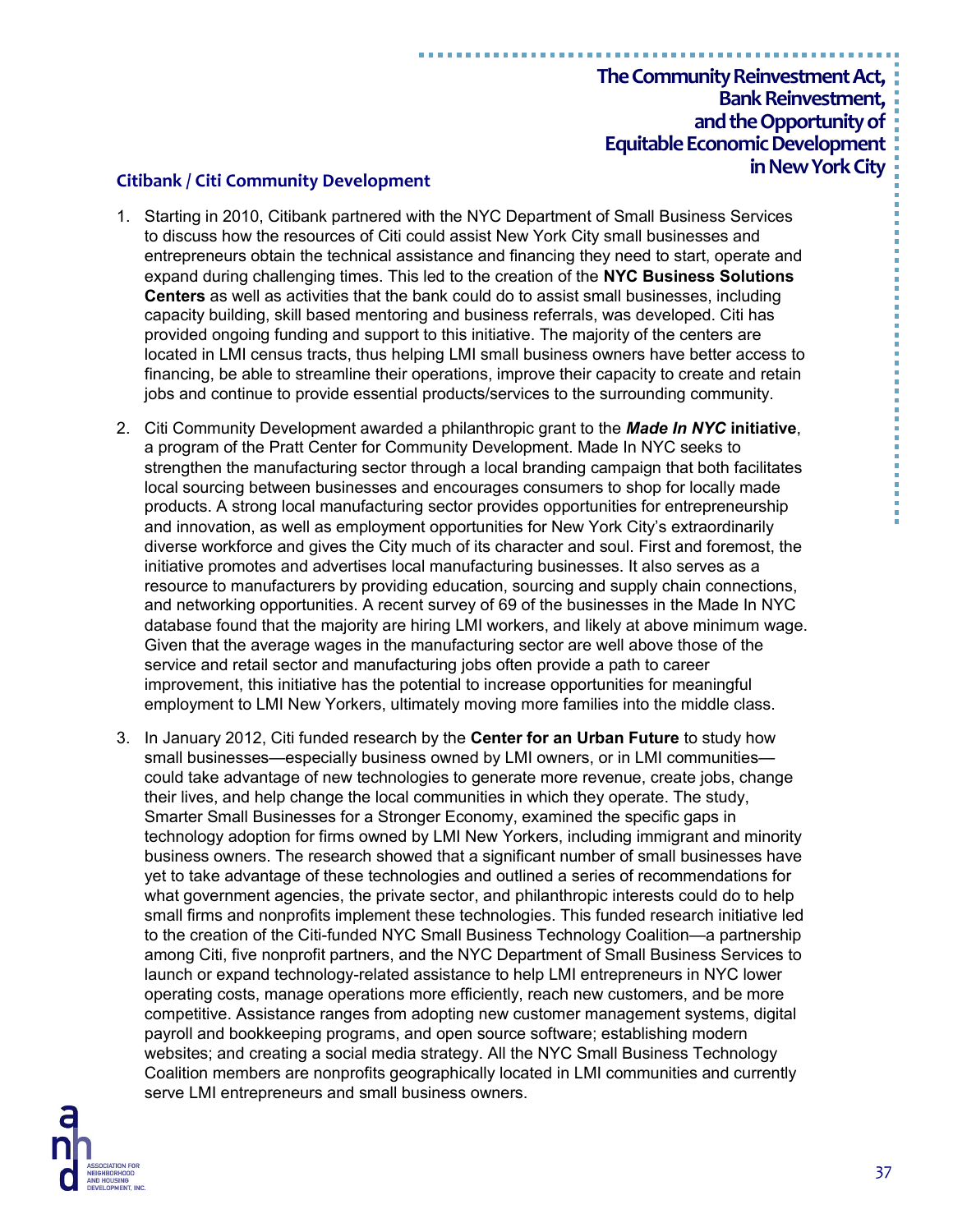# **APPENDIX B:**

**Excerpts relevant to Economic Development from the CRA Question & Answer documents published by the Federal Financial Institutions Examination Council (FFIEC)<sup>27</sup>**

*The FFIEC is a formal interagency body empowered to prescribe uniform principles, standards, and report forms for the federal examination of financial institutions*

**§\_\_.12(g)—2:** *Must a community development activity occur inside a low- or moderateincome area, designated disaster area, or underserved or distressed nonmetropolitan middle-income area in order for an institution to receive CRA consideration for the activity?*

**A2. No.** Community development includes activities, regardless of their location, that provide affordable housing for, or community services **targeted to, low- or moderateincome individuals** and activities that **promote economic development by financing small businesses** and farms. **Activities that stabilize or revitalize particular low- or moderate-income areas, designated disaster areas**, or underserved or distressed nonmetropolitan middle-income areas (**including by creating, retaining, or improving jobs for low- or moderate-income persons**) also qualify as community development, even if the activities are not located in these areas. **One example is financing a supermarket** that serves as an **anchor store** in a small strip mall located at the edge of a middle-income area, if the mall stabilizes the adjacent low-income community by providing needed shopping services that are not otherwise available in the low-income community.

**§\_\_.12(g)—3:** *Does the regulation provide flexibility in considering performance in highcost areas?*

**A3. Yes**, the flexibility of the performance standards allows examiners to account in their evaluations for conditions in high-cost areas. Examiners consider lending and services to individuals and geographies of all income levels and businesses of all sizes and revenues. In addition, **the flexibility in the requirement that community development loans, community development services, and qualified investments have as their ''primary'' purpose community development allows examiners to account for conditions in high-cost areas**. For example, examiners could take into account the fact that activities address a credit shortage among middle-income people or areas caused by the disproportionately high cost of building, maintaining or acquiring a house when determining whether an institution's loan to or investment in an organization that funds affordable housing for middle-income people or areas, as well as low- and moderateincome people or areas, has as its primary purpose community development. See also Q&A § .12(h)—8 for more information on "primary purpose."



<sup>&</sup>lt;sup>27</sup> "The Interagency Questions and Answers are grouped by the provision of the CRA regulations that they discuss, are presented in the same order as the regulatory provisions, and employ an abbreviated method of citing to the regulations. For example, the small bank performance standards for national banks appear at 12 CFR 25.26; for Federal Reserve System member banks supervised by the Board, they appear at 12 CFR 228.26; for state nonmember banks, they appear at 12 CFR 345.26; and for thrifts, the small savings association performance standards appear at 12 CFR 563e.26. Accordingly, the citation would be to 12 CFR \_\_.26." For additional information and a link to the original documents visit https://www.ffiec.gov/cra/qnadoc.htm

医血管炎 医血管炎 医血管炎 医血管性 医血管性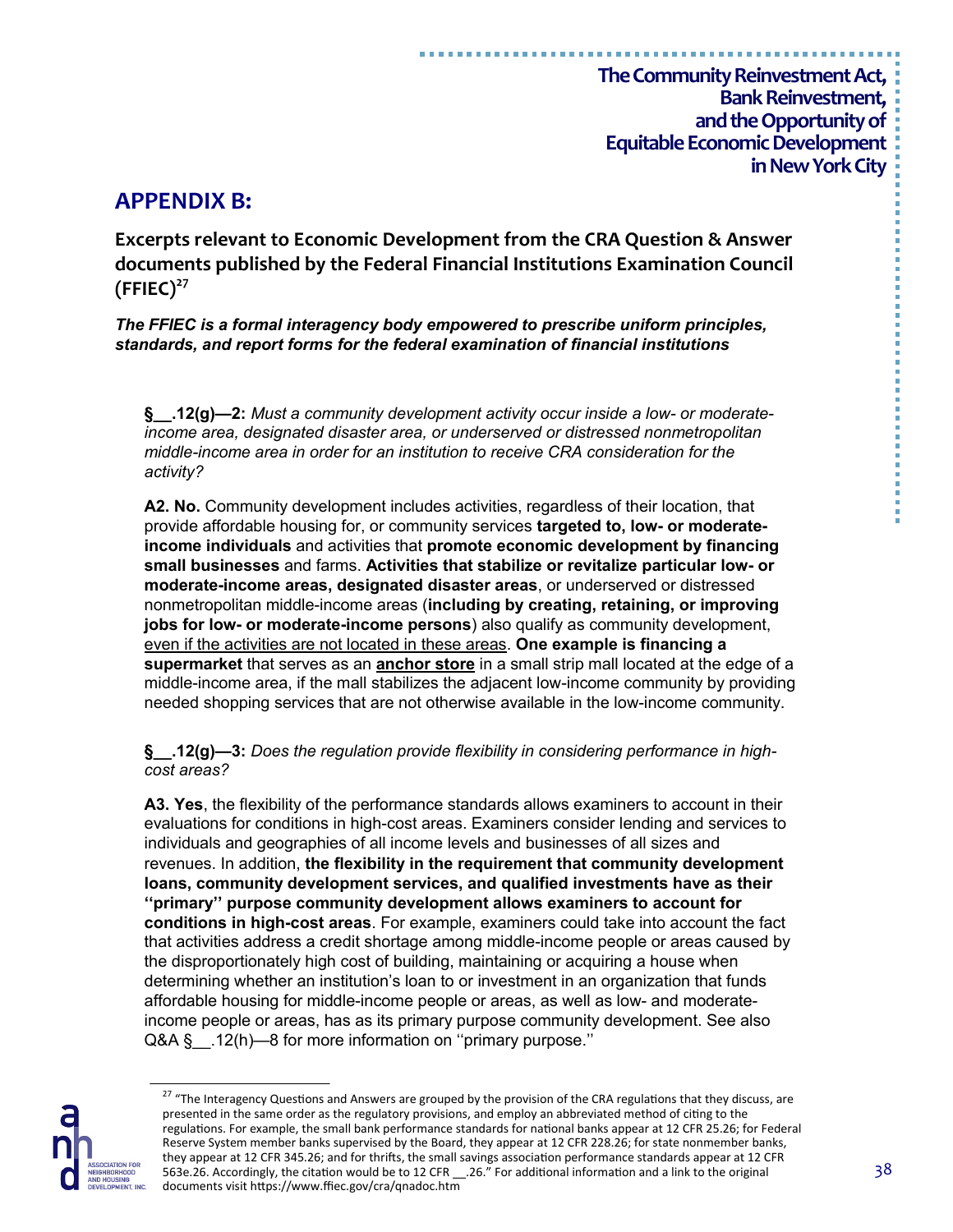**§\_\_.12(g)(3)—1:** ''*Community development*'' *includes activities that promote economic development by financing businesses or farms that meet certain size eligibility standards. Are all activities that finance businesses and farms that meet these size eligibility standards considered to be community development?*

**A1. No.** The concept of "community development" under 12 CFR II.12(g)(3) involves both a **''size'' test and a ''purpose'' test**. **An institution's loan, investment, or service meets the ''size'' test if it finances, either directly or through an intermediary, entities that either meet the size eligibility standards of the Small Business Administration's Development Company (SBDC) or Small Business Investment Company (SBIC) programs, or have gross annual revenues of \$1 million or less**. To meet the **''purpose test,''** the institution's loan, investment, or service **must promote economic development**. These activities are considered to promote economic development if they support **permanent job creation, retention, and/or improvement for persons who are currently low- or moderate-income, or supports permanent job creation, retention, and/ or improvement either in low- or moderate-income geographies or in areas targeted for redevelopment by Federal, state, local, or tribal governments**.

The agencies will presume that any loan to or investment in a SBDC, SBIC, Rural Business Investment Company, New Markets Venture Capital Company, or New Markets Tax Credit-eligible Community Development Entity promotes economic development. (But also refer to Q&As  $\S$  42(b)(2)–2, §\_\_.12(h)–2, and §\_\_.12(h) —3 for more information about which loans may be considered community development loans.)

In addition to their quantitative assessment of the amount of a financial institution's community development activities, examiners must make **qualitative assessments of an institution's leadership in community development matters and the complexity, responsiveness, and impact of the community development activities of the institution**. In reaching a conclusion about the impact of an institution's community development activities, examiners may, for example, determine that a loan to a small business in a low- or moderate-income geography that provides needed jobs and services in that area may have a greater impact and be more responsive to the community credit needs than does a loan to a small business in the same geography that does not directly provide additional jobs or services to the community.

#### *§\_\_.12(g)(4)(i)—1: What activities are considered to ''revitalize or stabilize'' a low- or moderate-income geography, and how are those activities considered?*

**A1.** Activities that revitalize or stabilize a low- or moderate-income geography are activities that **help to attract new, or retain existing, businesses or residents**. Examiners will presume that an activity revitalizes or stabilizes a low- or moderate-income geography if the activity has been approved by the governing board of an Enterprise Community or Empowerment Zone (designated pursuant to 26 U.S.C. § 1391) and is consistent with the board's strategic plan. They will make the same presumption if the activity has received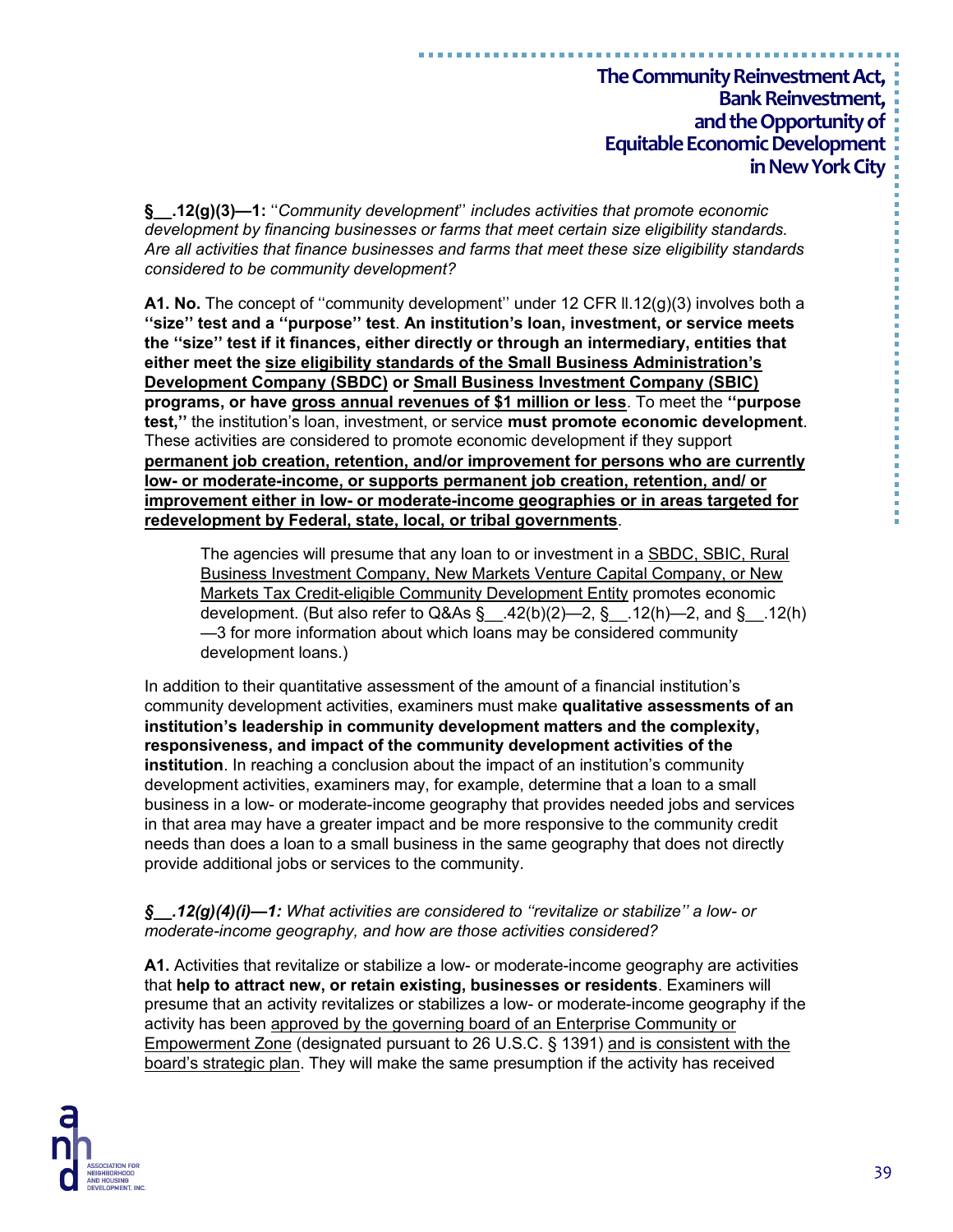similar official designation as consistent with a federal, state, local, or tribal government plan for the revitalization or stabilization of the low- or moderate-income geography. For example, foreclosure prevention programs with the objective of providing affordable, sustainable, long-term loan restructurings or modifications to homeowners in low- or moderate-income geographies, consistent with safe and sound banking practices, may help to revitalize or stabilize those geographies.

To determine whether other activities revitalize or stabilize a low- or moderate-income geography, examiners will evaluate **the activity's actual impact on the geography**, **if information about this is available. If not, examiners will determine whether the activity is consistent with the community's formal or informal plans for the revitalization and stabilization of the low- or moderate-income geography**. For more information on what activities revitalize or stabilize a low- or moderate-income geography, see Q&As §\_\_.12(g)—2 and §\_\_.12(h)—5.

**§\_\_.12(h)—1:** *What are examples of community development loans?*

**A1.** Examples of community development loans include, but are not limited to, loans to:

- Borrowers for affordable housing rehabilitation and construction, including construction and permanent financing of multifamily rental property serving low- and moderate-income persons;
- Not-for-profit organizations serving primarily low- and moderate-income housing or other community development needs;
- Borrowers to construct or rehabilitate community facilities that are located in low- and moderate-income areas or that serve primarily low- and moderateincome individuals;
- **Financial intermediaries including Community Development Financial Institutions (CDFIs), New Markets Tax Credit-eligible Community Development Entities, Community Development Corporations (CDCs), minority- and women-owned financial institutions, community loan funds or pools, and low-income or community development credit unions that primarily lend or facilitate lending to promote community development**;
- **Local, state, and tribal governments for community development activities**;
- **Borrowers to finance environmental clean-up or redevelopment of an industrial site** as part of an effort to revitalize the low- or moderate-income community in which the property is located; and
- **Businesses, in an amount greater than \$1 million, when made as part of the Small Business Administration's 504 Certified Development Company program.**

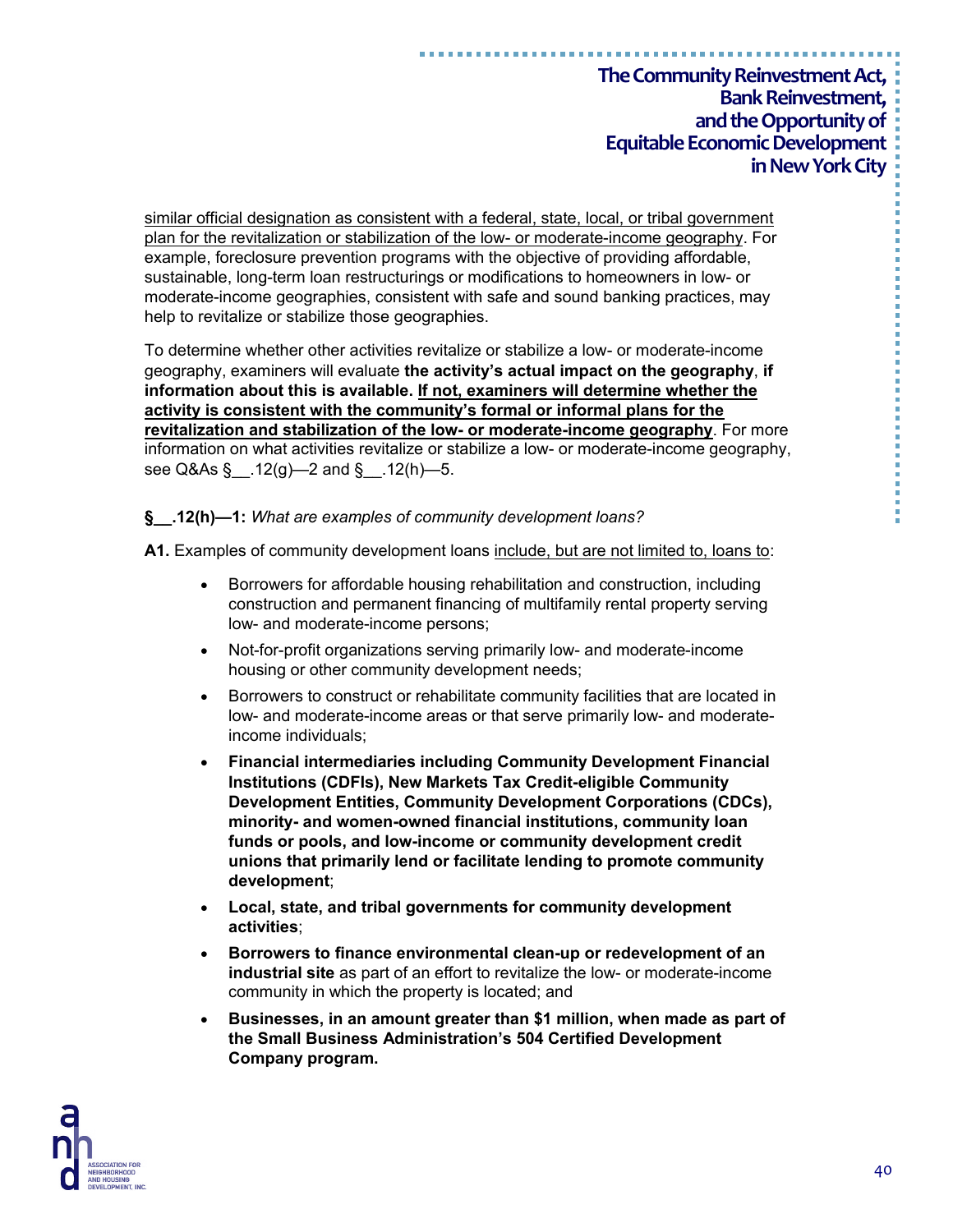The rehabilitation and construction of affordable housing or community facilities, referred to above, may include the abatement or remediation of, or other actions to correct, environmental hazards, such as lead-based paint, that are present in the housing, facilities, or site.

**§\_\_.12(h)—3:** *May an intermediate small institution that is not subject to HMDA reporting have home mortgage loans considered as community development loans? Similarly, may an intermediate small institution have small business and small farm loans and consumer loans considered as community development loans?*

A3. Yes. In instances where **intermediate small institutions are not required to report HMDA or small business or small farm loans, these loans may be considered, at the institution's option, as community development loans, provided they meet the regulatory definition of ''community development.''** ... However, if the institution opts to be evaluated under the lending, investment, and service tests applicable to large institutions, it may not choose to have home mortgage, small business, small farm, or consumer loans considered as community development loans.

**Intermediate small institutions may choose individual loans within their portfolio for community development consideration**. Examiners will evaluate an intermediate small institution's community development activities within the context of the responsiveness of the activity to the community development needs of the institution's assessment area.

**§\_\_.12(h)—5:** *The regulation indicates that community development includes* ''*activities that revitalize or stabilize low- or moderate-income geographies.*'' *Do all loans in a low- to moderate-income geography have a stabilizing effect?*

**A5. No. Some loans may provide only indirect or short-term benefits to low- or moderate-income individuals in a low- or moderate-income geography**. These loans are not considered to have a community development purpose. For example, a loan for upper-income housing in a low- or moderate-income area is not considered to have a community development purpose simply because of the indirect benefit to low- or moderate-income persons from construction jobs or the increase in the local tax base that supports enhanced services to low- and moderate-income area residents. On the other hand**, a loan for an anchor business in a low- or moderate-income area (or a nearby area) that employs or serves residents of the area and, thus, stabilizes the area, may be considered to have a community development purpose.** For example, in a low-income area, a loan for a pharmacy that employs and serves residents of the area promotes community development.

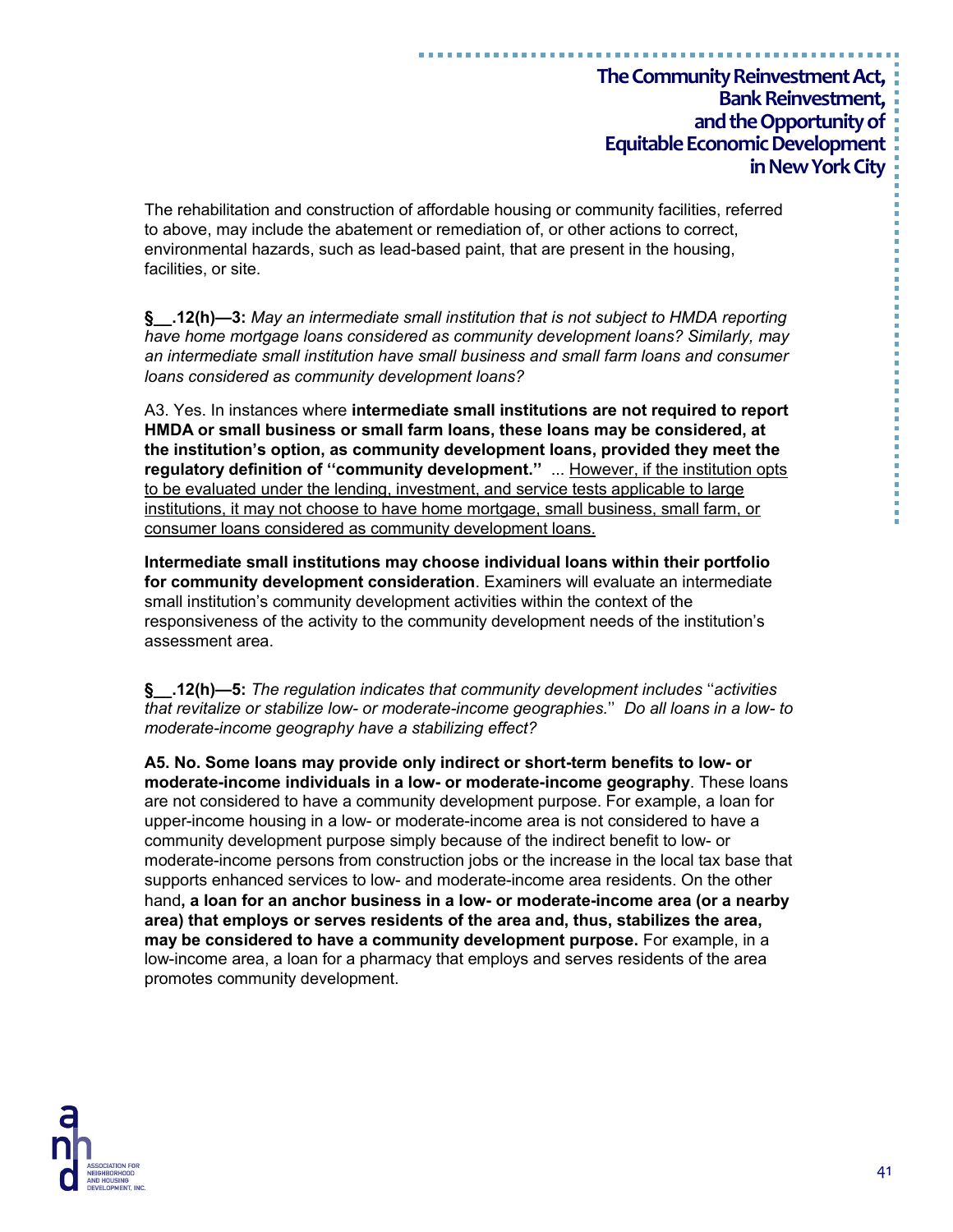**§\_\_.12(h)—6:** *Must there be some immediate or direct benefit to the institution's assessment area(s) to satisfy the regulations' requirement that qualified investments and community development loans or services benefit an institution's assessment area(s) or a broader statewide or regional area that includes the institution's assessment area(s)?*

**A6. No.** The regulations recognize that community development organizations and programs are efficient and effective ways for institutions to promote community development. These organizations and programs often operate on a statewide or even multistate basis. Therefore, **an institution's activity is considered a community development loan or service or a qualified investment if it supports an organization or activity that covers an area that is larger than, but includes, the institution's assessment area(s).** The institution's assessment area(s) need not receive an immediate or direct benefit from the institution's specific participation in the broader organization or activity, provided that the purpose, mandate, or function of the organization or activity includes serving geographies or individuals located within the institution's assessment area  $(s)$ .

In addition, a retail institution that, considering its performance context, has adequately addressed the community development needs of its assessment area(s) will receive consideration for certain other community development activities. These community development activities must benefit geographies or individuals located somewhere within a broader statewide or regional area that includes the institution's assessment area(s). Examiners will consider these activities even if they will not benefit the institution's assessment area(s).

**§\_\_.12(h)—8:** *What is meant by the term* ''*primary purpose*'' *as that term is used to define what constitutes a community development loan, a qualified investment, or a community development service?*

**A8.** A loan, investment, or service has as its primary purpose community development when it is designed for the **express purpose of revitalizing or stabilizing low- or moderate-income areas**, **designated disaster areas**, or underserved or distressed nonmetropolitan middle-income areas, providing affordable housing for, or community services targeted to, low- or moderate-income persons, or **promoting economic development by financing small businesses and farms that meet the requirements set forth in 12 CFR. ll.12(g).** To determine whether an activity is designed for an express community development purpose, the agencies apply one of two approaches.

First, if a **majority of the dollars or beneficiaries of the activity are identifiable to one or more of the enumerated community development purposes**, then the activity will be considered to possess the requisite primary purpose. Alternatively, where the measurable portion of any benefit bestowed or dollars applied to the community development purpose is less than a majority of the entire activity's benefits or dollar value, then the activity may still be considered to possess the requisite primary purpose, and the institution may receive



医血管性 医血管性血管 医血管血管 医血管血管 医血管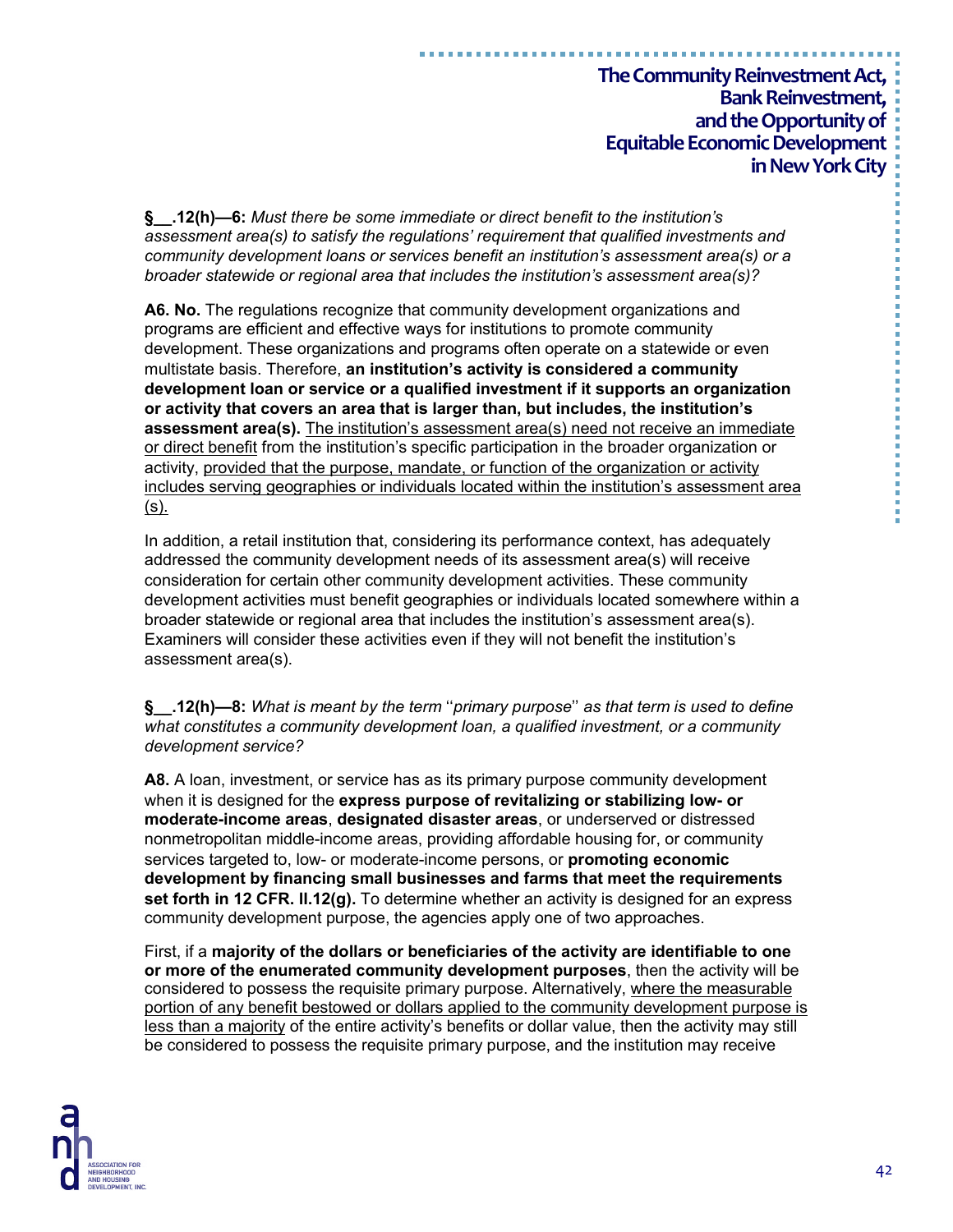CRA consideration for the entire activity, if (1) **the express, bona fide intent of the activity, as stated, for example, in a prospectus, loan proposal, or community action plan, is primarily one or more of the enumerated community development purposes;** (2) the activity is **specifically structured (given any relevant market or legal constraints or performance context factors) to achieve the expressed community development purpose**; and (3) **the activity accomplishes, or is reasonably certain to accomplish, the community development purpose involved.** Generally, a loan, investment, or service will be determined to have a ''primary purpose'' of community development only if it meets the criteria described above.

The fact that an activity provides indirect or short-term benefits to low- or moderate-income persons does not make the activity community development, nor does the mere presence of such indirect or short-term benefits constitute a primary purpose of community development. Financial institutions that want examiners to consider certain activities should be prepared to demonstrate the activities' qualifications.

**§\_\_.22(b)(4) – 2 (NEW):** *How do examiners consider community development loans in the evaluation of an institution's record of lending under the lending test applicable to large institutions?* 

**A2.** An institution's record of making community development loans may have a **positive, neutral, or negative impact on the lending test rating.** Community development lending is one of five performance criteria in the lending test criteria and, as such, it is considered at every examination. As with all lending test criteria, examiners evaluate an institution's record of making community development loans in the context of an institution's business model, the needs of its community, and the availability of community development opportunities in its assessment area(s) or the broader statewide or regional area(s) that includes the assessment area(s). For example, in some cases community development lending could have either a neutral or negative impact when the volume and number of community development loans are not adequate, depending on the performance context, while in other cases, it would have a positive impact when the institution is a leader in community development lending. **Additionally, strong performance in retail lending may compensate for weak performance in community development lending, and conversely, strong community development lending may compensate for weak retail lending performance.**

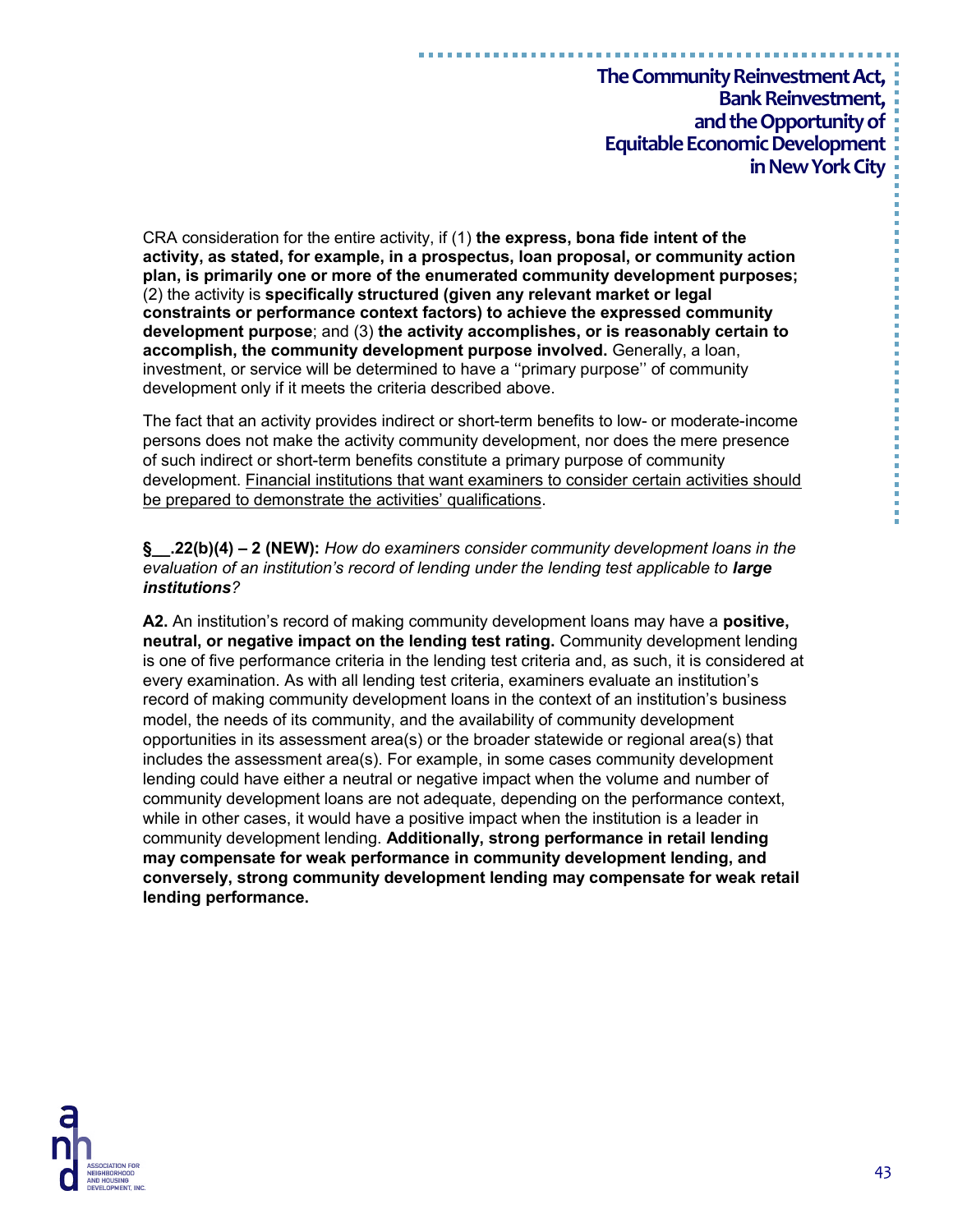#### §\_\_.**12(t)—2:** *Are mortgage-backed securities or municipal bonds* ''*qualified investments*''*?*

**A2.** As a general rule, mortgage-backed securities and municipal bonds are not qualified investments because they do not have as their primary purpose community development, as defined in the CRA regulations. Nonetheless, **mortgage-backed securities or municipal bonds designed primarily to finance community development generally are qualified investments**. Municipal bonds or other securities with a primary purpose of community development need not be housing-related.

For example, a bond to fund a community facility or park or to provide sewage services as part of a plan to redevelop a low-income neighborhood is a qualified investment.

#### **§\_\_.12(t)—4:** *What are examples of qualified investments?*

A4. Examples of qualified investments include, but are not limited to, **investments, grants, deposits, or shares in or to:**

- **Financial intermediaries (including Community Development Financial Institutions (CDFIs), New Markets Tax Credit-eligible Community Development Entities, Community Development Corporations (CDCs), minority- and women-owned financial institutions, community loan funds, and low-income or community development credit unions) that primarily lend or facilitate lending in low- and moderate-income areas or to low- and moderate-income individuals in order to promote community development**, such as a CDFI that promotes economic development on an Indian reservation;
- Organizations engaged in affordable housing rehabilitation and construction, including multifamily rental housing;
- **Organizations**, including, for example, Small Business Investment Companies (SBICs), specialized SBICs, and Rural Business Investment Companies (RBICs) that **promote economic development by financing small businesses;**
- **Community development venture capital companies that promote economic development by financing small businesses**;
- Facilities that promote community development by providing community services for low- and moderate-income individuals, such as youth programs, homeless centers, soup kitchens, health care facilities, battered women's centers, and alcohol and drug recovery centers;
- Projects eligible for low-income housing tax credits;

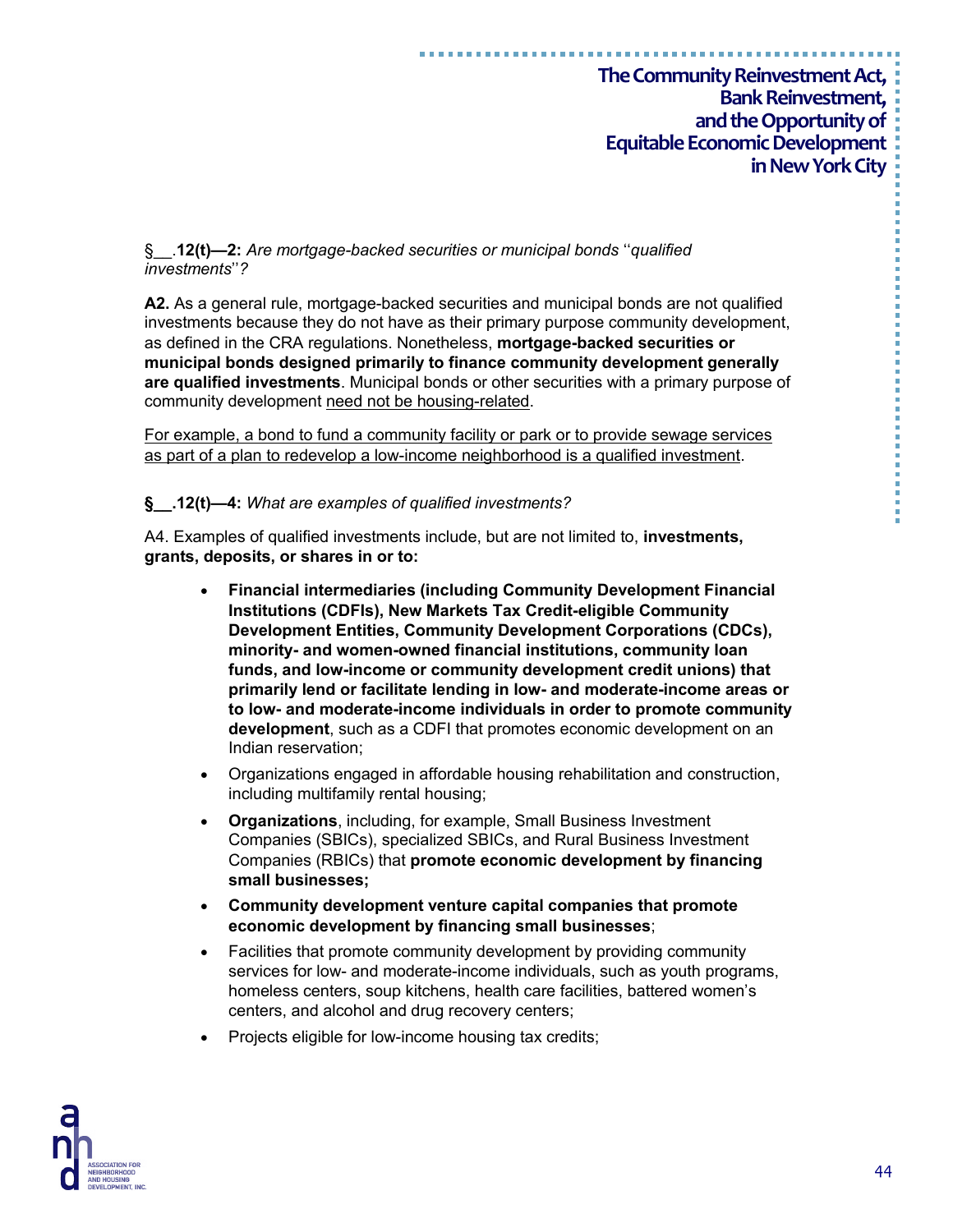- **State and municipal obligations, such as revenue bonds, that specifically support affordable housing or other community development**;
- Not-for-profit organizations serving low- and moderate-income housing or other community development needs, such as counseling for credit, homeownership, home maintenance, and other financial literacy programs; and
- Organizations supporting activities essential to the capacity of low- and moderate-income individuals or geographies to **utilize credit or to sustain economic development**, such as, **for example, day care operations and job training programs that enable low- or moderate-income individuals to work.**

#### **§\_\_.12(v)—1:** *Are loans to nonprofit organizations considered small business loans or are they considered community development loans?*

**A1.** To be considered a small business loan, a loan must meet the definition of ''loan to small business'' in the instructions in the ''Consolidated Reports of Conditions and Income'' (Call Report) and ''Thrift Financial Report'' (TFR). **In general, a loan to a nonprofit organization, for business or farm purposes, where the loan is secured by nonfarm nonresidential property and the original amount of the loan is \$1 million or less, if a business loan, or \$500,000 or less, if a farm loan, would be reported in the Call Report and TFR as a small business or small farm loan.**

If a loan to a nonprofit organization is reportable as a small business or small farm loan, it cannot also be considered as a community development loan, *except by a wholesale or limited purpose institution*. Loans to nonprofit organizations that are not small business or small farm loans for Call Report and TFR purposes may be considered as community development loans if they meet the regulatory definition of ''community development.''

**§\_\_.22(a)(2)—1:** *How are lending commitments (such as letters of credit) evaluated under the regulation?*

**A1.** The agencies consider lending commitments (such as letters of credit) only **at the option of the institution, regardless of examination type. Commitments must be legally binding between an institution and a borrower in order to be considered**. Information about lending commitments will be used by examiners to enhance their understanding of an institution's performance, but will be evaluated separately from the loans.



45